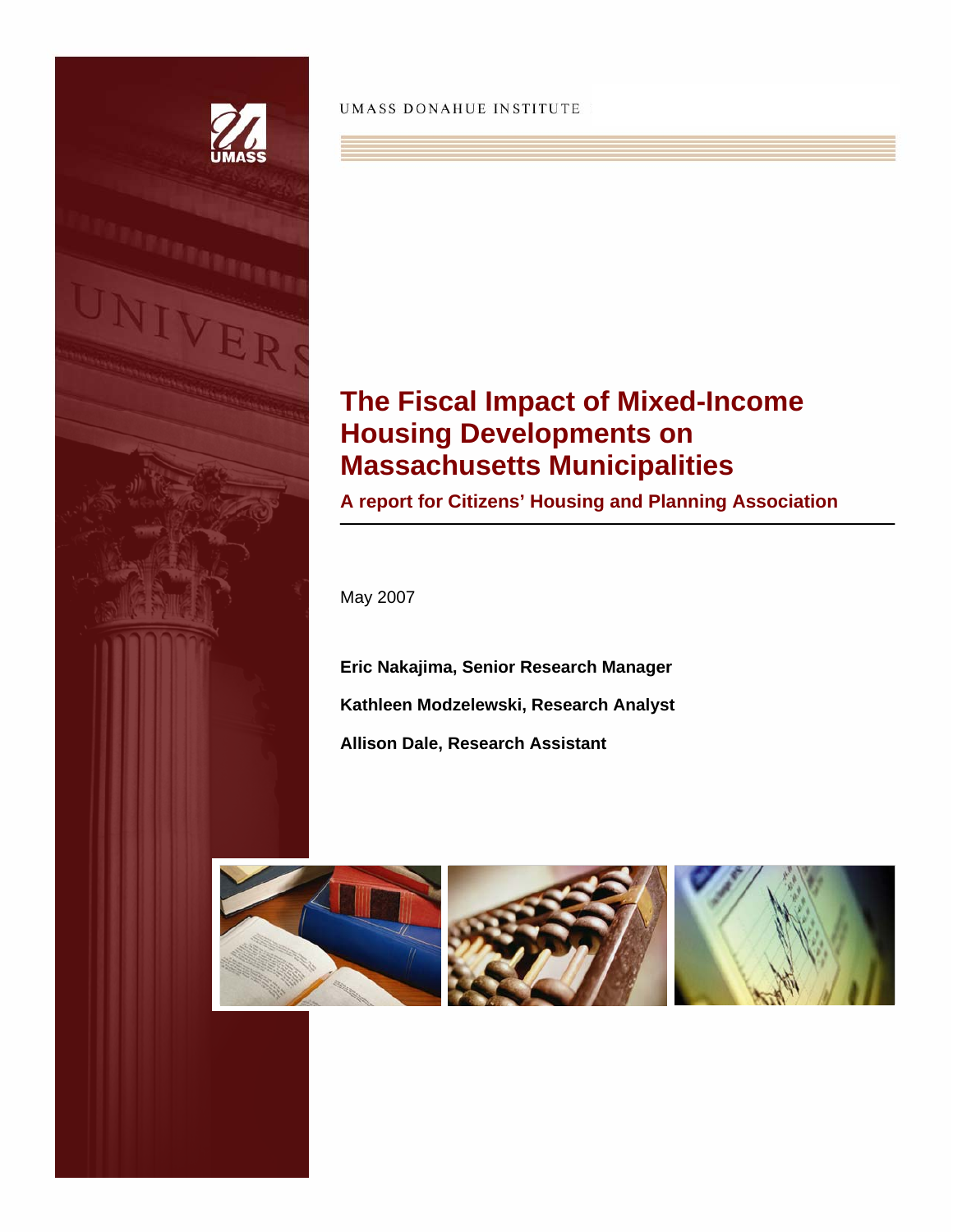# **Contents**

| The Mixed-Income Developments in the Context of Their Communities 14 |  |
|----------------------------------------------------------------------|--|
|                                                                      |  |
|                                                                      |  |
|                                                                      |  |
|                                                                      |  |
|                                                                      |  |
|                                                                      |  |
|                                                                      |  |
|                                                                      |  |
|                                                                      |  |
|                                                                      |  |
|                                                                      |  |
|                                                                      |  |
|                                                                      |  |
|                                                                      |  |
|                                                                      |  |
|                                                                      |  |
|                                                                      |  |
|                                                                      |  |

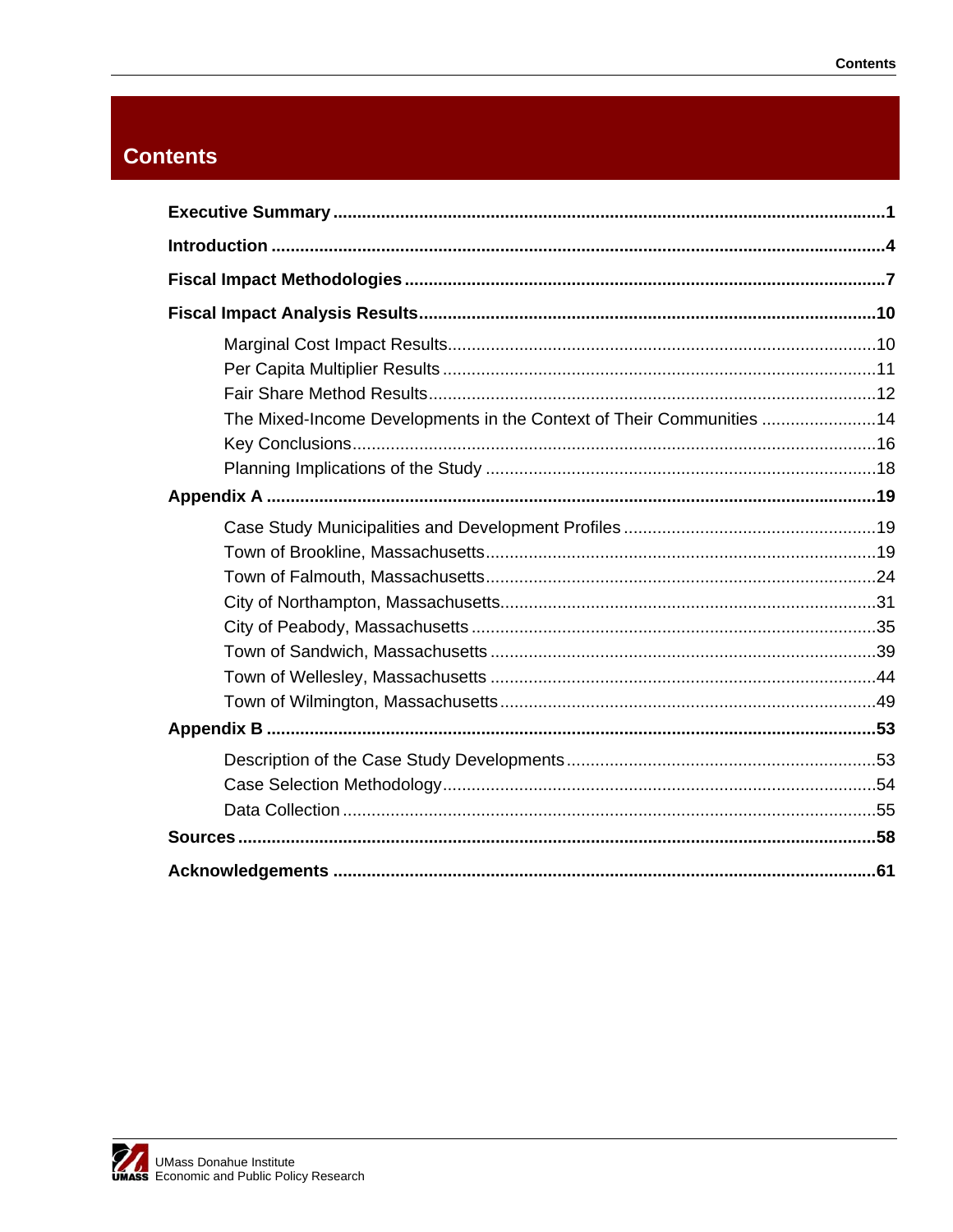# <span id="page-2-0"></span>**Executive Summary**

Municipalities throughout the Commonwealth of Massachusetts are concerned that new residential construction may create demand for public services in excess of the benefits of increased housing opportunities for their residents. In recent years, cities and towns in the state have confronted tight budgets, rising school and municipal expenses, and unpredictable levels of state and federal assistance. New construction raises concerns that the taxes generated by new housing will not offset the demand for services from the housing's occupants.

The University of Massachusetts Donahue Institute (UMDI) prepared this study, on behalf of Citizens' Housing and Planning Association (CHAPA), to determine whether mixed-income developments that have been built in the state did, in fact, place new burdens on their communities. In Massachusetts, mixed-income developments are often developed through the M.G.L. Chapter 40B Comprehensive Permit process. Under Chapter 40B, a developer can override local zoning when the host community lacks a minimum of 10 percent affordable housing as a percentage of the town's housing stock. State approved 40B developments must have a minimum of 25 percent low-income housing (reserved for households earning below 80% of median income) and, t ypically, nearly three-quarters of housing units in a 40B development are sold at market-rates. The report attempts to add to public understanding of two fundamental questions that often confront new construction in municipalities:

*Does the housing development increase net costs to the town? Does the housing development pay its fair share of town costs over time?* 

The UMass Donahue Institute conducted the study over the course of nine months and incorporated extensive field work in seven municipalities with mixed-income, homeownership developments. Complete details of the report findings and methodology are included in the full report, *The Fiscal Impact of Mixed-Income Housing Developments on Massachusetts Municipalities*.

#### **The UMass Donahue Institute analysis found:**

- The immediate fiscal impact of mixed-income homeownership developments may not be as great as is often assumed. The eight home ownership housing developments in this study did not have any measurable negative impact on public services in their municipalities.
- School costs are rising in cities and towns throughout Massachusetts; however, those increased costs are occurring in communities with declining enrollments as well as increasing enrollments. In short, enrollment is not the most significant factor driving increases in school costs.
- Using the fair share methodology developed for this study, this report demonstrates that mixed-income housing units, including 40B projects, have the same fiscal impact as the vast majority of their neighbors.
- The implications of this study for the state, developers and municipalities are that towns may be able to plan appropriately for development in a manner that ensures that future growth does not have a long-term negative fiscal impact.

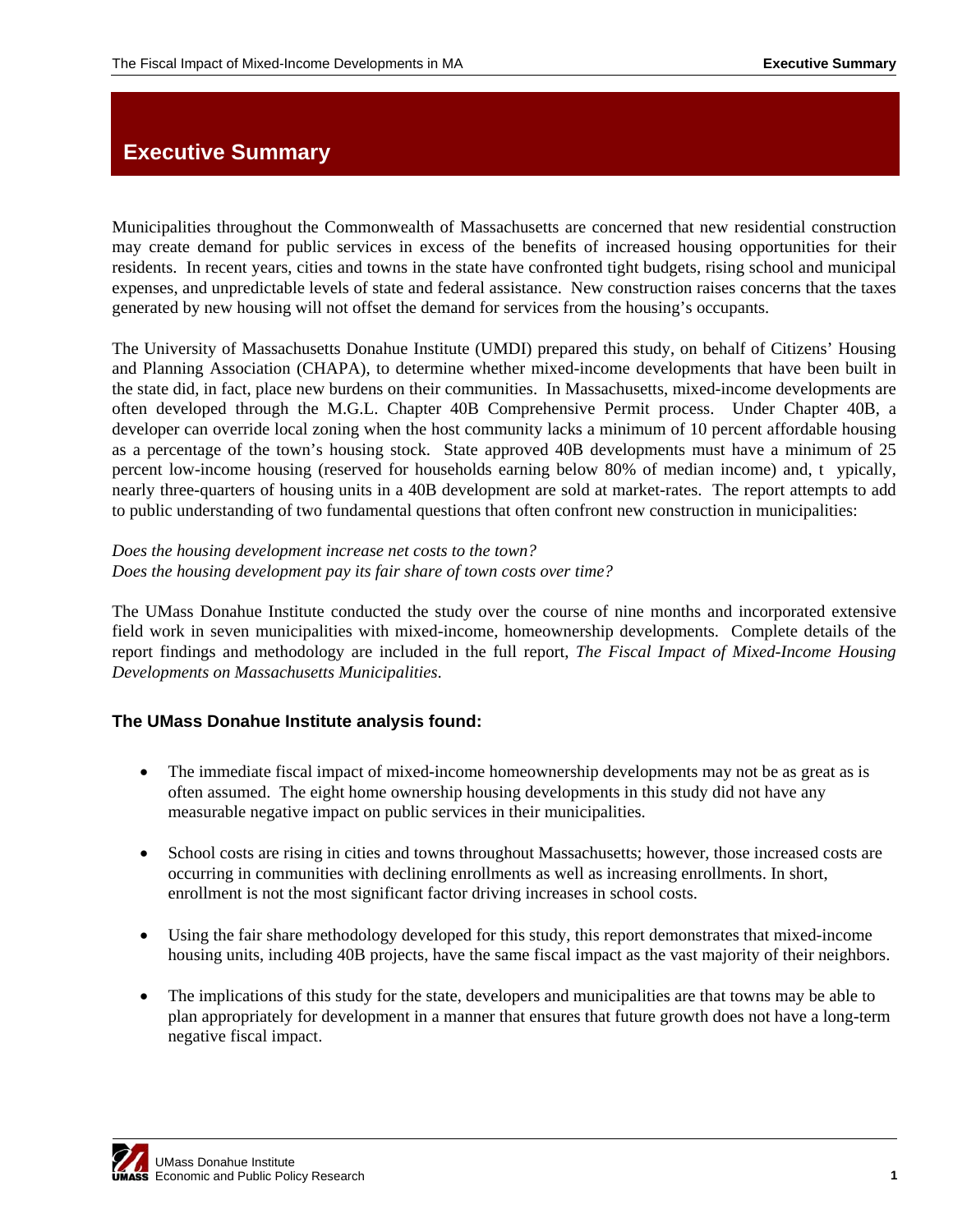#### **The Immediate Fiscal Impact of Mixed-Income Homeownership Developments**

The eight housing developments did not have negative marginal fiscal impacts on public services in their municipalities. The report findings are based on the most reliable method of fiscal impact analysis used in the field; the case study approach. Specifically, UMDI found:

- Infrastructure and maintenance costs were paid for by the homeowners not the towns.
- School costs have increased in the case study communities but that increase occurred independently of changes in enrollment (i.e., school costs rose whether the number of students declined or increased).
- Demand for public safety was no higher in the housing developments than in their communities.

The UMass Donahue Institute's findings are significant for two reasons.

- 1. The report clearly documents that in some, if not many, cases mixed-income, home ownership developments in Massachusetts do not create new burdens for public services in the towns in which their built.
- 2. The report provides evidence that communities have successfully mitigated many of the potential negative impacts of development during the approvals process.

### **School Costs are Rising but Enrollment is Not the Principal Cause**

The UMass Donahue Institute analyzed statewide patterns in school enrollment, staffing and expenditures from readily available data for the years [1](#page-3-0)999 and  $2004$ .<sup>1</sup> Our analysis showed that school teaching staff levels and overall expenditures increased independently of changes in enrollment. From 1999 to 2004, school enrollments statewide were essentially flat, with 0.2 percent total growth, while the employment of full time equivalent (FTE) teaching staff increased by eight percent. Despite very limited growth in enrollment, total school expenditures grew by 28.6 percent statewide from 1999 to 2004. During the same period in two of our case study communities, Falmouth and Sandwich's educational expenditures increased 25.6 percent and 32.8 percent, respectively, despite declines in enrollments of 12 and 6 percent. The full report analyzed year-over-year changes in enrollment and educational expenditures in each of the cases study communities. The full analysis shows that, in short, there are clear fiscal pressures on municipalities due to educational costs but there is no evidence that student enrollment growth is the cause of the budgetary problems.

#### **Mixed-Income Developments Have Similar Long-Term Fiscal Impacts as their Neighbors**

The UMass Donahue Institute developed an original fiscal impact method for this study in order to answer this key question: How do you measure the impact on municipal expenses of a housing development in the years after it has been built and occupied? Because traditional fiscal impact methods focus on the per capita consumption of public services, they tend to overstate or understate the actual fiscal impact of a home through its life cycle. Typically, the demand for services from any particular home will vary over time based on a number of factors: the age and presence of children, seniors with needs for services, natural disasters or emergencies, as well as, routine maintenance and improvements. Fiscal impacts often correspond to a "life cycle" for a home: a young couple buys a house, raises a family, ages-in-place by themselves, then sells the home to another young couple and the cycle repeats. At different points in the "life" of a development, the occupants of a housing unit may be relatively light users of public services or heavy users.

Residents, at one time or another, contribute to the cost of services – whether health, safety or education – that are enjoyed by their neighbors. And vice versa. Unlike household water bills, for instance, property tax bills are not

<span id="page-3-0"></span><sup>&</sup>lt;sup>1</sup> The comparisons of school district enrollments, staffing and expenditures in 1999 and 2004 are based on data published by the Massachusetts Department of Education at http://www.mass.gov/doe.



-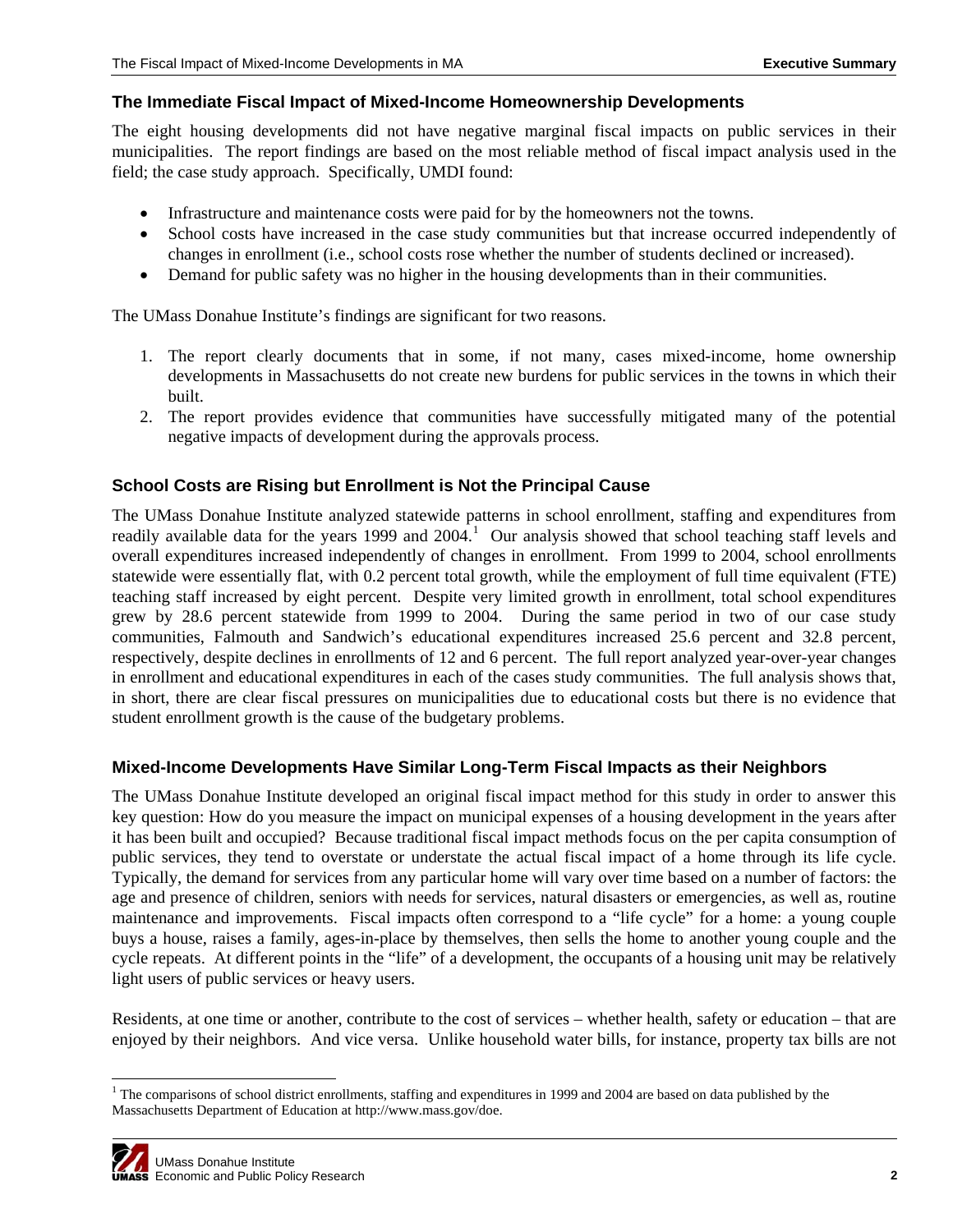calculated by metering usage of town services. Rather, property owners in a town pay different amounts of taxes based on the principle that property tax assessments should be distributed according to the market value of an owner's property.

The fair share methodology developed for this report accounts for the fact that over time, the consumption of services by household will vary. The fair share method measures a household's fiscal impact over time by calculating the difference between the average cost of public services per household (net of state aid and other sources of revenue) and the taxes paid by that property owner. Of the eight developments in seven case study communities analyzed, three produced positive fiscal impacts and five produced negative fiscal impacts.

In this report, the UMass Donahue Institute analyzed complete tax assessor records for five of the seven case study towns in FY2005 and applied the fair share method to all market rate and affordable units in each community. The results of the analysis are shown in the table below. UMDI's analysis reveals that in these five municipalities, most condominiums and many single-family homes paid less than their fair share of town costs. As should be clear from the table, hundreds of market-rate housing units have a similar fiscal impact on their communities as the mixed-income developments analyzed in this study. The full report includes detailed fiscal impact analyses of each of the case study developments and their communities.

| <b>Municipality</b> | <b>Net Municipal</b><br><b>Costs Per</b><br><b>Housing Unit</b> | <b>Median Tax</b><br><b>Payment</b><br>for Homes<br>and<br><b>Condos</b> | <b>Homes</b><br><b>Below</b><br><b>Costs Per</b><br><b>Housing</b><br>Unit | Percent of<br><b>Homes</b><br><b>Below Net</b><br><b>Municipal</b><br><b>Costs</b> | <b>Condos</b><br><b>Below</b><br><b>Costs Per</b><br><b>Housing</b><br>Unit | <b>Percent of</b><br><b>Condos</b><br><b>Below Net</b><br><b>Municipal</b><br><b>Costs</b> |
|---------------------|-----------------------------------------------------------------|--------------------------------------------------------------------------|----------------------------------------------------------------------------|------------------------------------------------------------------------------------|-----------------------------------------------------------------------------|--------------------------------------------------------------------------------------------|
| <b>Brookline</b>    | \$3,228                                                         | \$3,744                                                                  | 227                                                                        | 5.03%                                                                              | 5,038                                                                       | 59.2%                                                                                      |
| Falmouth            | \$2,433                                                         | \$2,006                                                                  | 11,199                                                                     | 62.97%                                                                             | 885                                                                         | 80.9%                                                                                      |
| Peabody             | \$1,835                                                         | \$2,588                                                                  | 392                                                                        | 4%                                                                                 | 925                                                                         | 44.84%                                                                                     |
| Sandwich            | \$3,318                                                         | \$3,042                                                                  | 4,762                                                                      | 58.7%                                                                              | 420                                                                         | 90.51%                                                                                     |
| Wellesley           | \$6,161                                                         | \$5,888                                                                  | 4,245                                                                      | 54.49%                                                                             | 356                                                                         | 95.7%                                                                                      |

#### **Fair Share Analysis of All Homes and Condos in Case Study Communities, FY05**

Source: The Towns' Assessors Offices, 2006; UMass Donahue Institute, 2006.

#### **Planning Implications of this Study for State & Municipal Leaders, Developers and Advocates**

This report has important planning and policy implications for state and municipal leaders. A key planning implication of this report is that communities have the ability to reasonably and fairly assess the impact of new construction and plan growth to achieve fiscal balance. With a form of analysis like the fair share methodology developed for this report, it is possible for communities to promote the development of residential and commercial construction at market-values that offset the fiscal impact of affordable and workforce housing.

As this study shows, fiscal balance can likely be achieved in many projects. The extension of this point is that proposed projects throughout a community may be able to achieve fiscal balance in the aggregate. An affordable or workforce housing development located in one neighborhood may have a negative fiscal impact that is offset by higher priced market-rate housing development in another neighborhood. A transit-oriented development in the center of town may contain a mix of commercial and residential construction that offsets the fiscal impact of scattered site development in the community. The potential of the fair share method, which deserves further study, is to empower municipalities, the state and developers to better understand the fiscal impact of construction over time and plan for better community outcomes.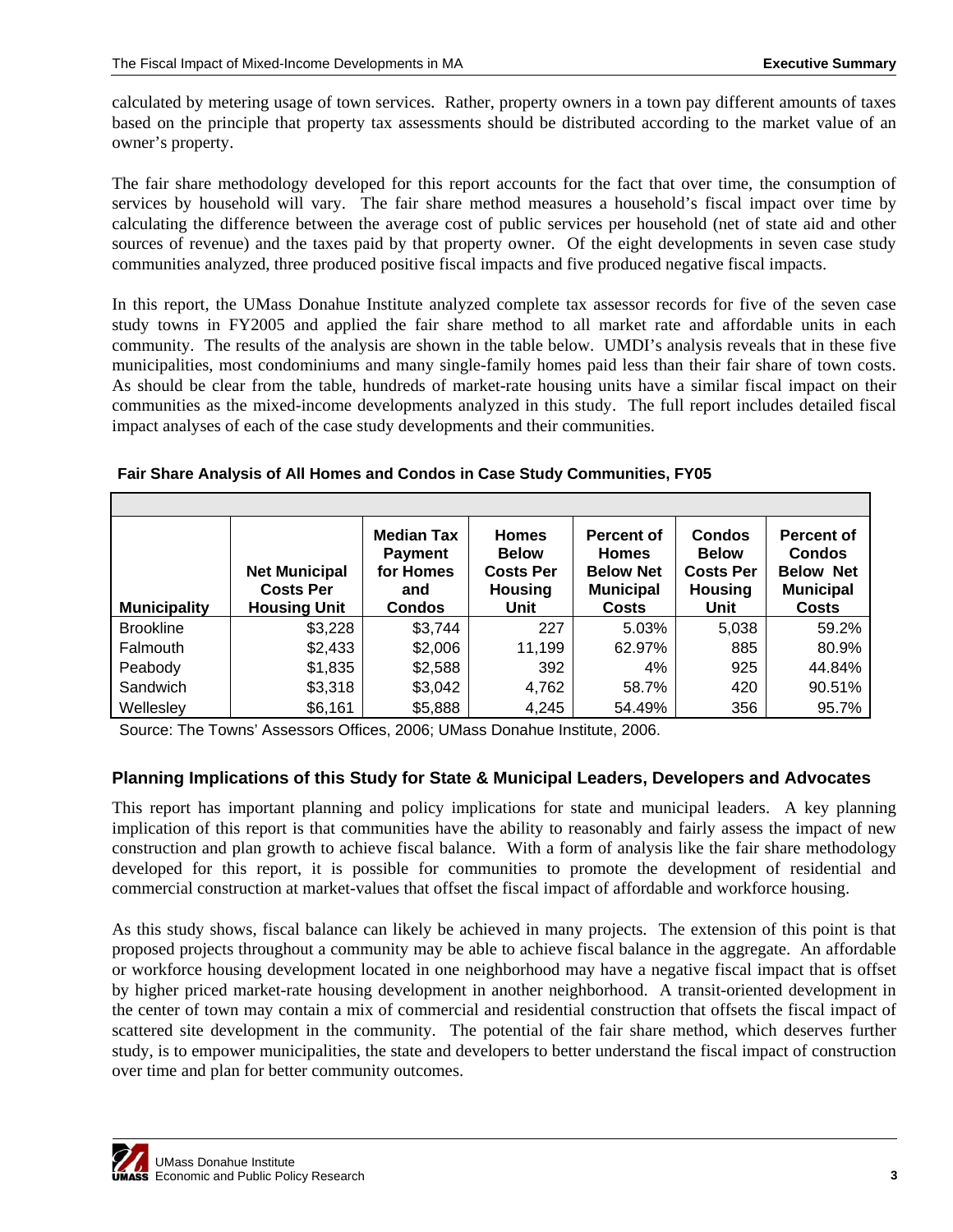## <span id="page-5-0"></span>**Introduction**

Communities throughout Massachusetts confront the challenge of increasing housing opportunities for people with low- and moderate-incomes while also ensuring that the residential and commercial development that does occur in towns has, at worst, a neutral impact on the cost of public services. In recent years, the Massachusetts state government has adopted programs and policies intended to encourage resource efficient residential development that reduces the demand for public infrastructure. The state has also enacted legislation designed to reimburse municipalities if low-income residential developments are found to negatively impact municipal costs. Recent efforts to combine smart growth policies with state incentives are grounded in the understanding that the Commonwealth faces an urgent need to develop more affordable housing and the belief that affordable housing is likely to create municipal costs that are not offset by increases in property tax revenue.

The UMass Donahue Institute (UMDI) was engaged by the Citizens' Housing and Planning Association (CHAPA) to prepare an analysis of the historical impact that mixed-income home ownership developments have had on the municipal budgets. Recent surveys have shown that a majority of Massachusetts residents believe that affordable housing will increase municipal costs, especially public school expenses. Recent studies have documented the great fiscal stress that Massachusetts cities and towns confront and the difficult choices that communities have to make to provide services to their residents. The purpose of this study is to further understanding of the impact that mixed-income developments have on municipal costs and to offer a framework for planning future development.

The most common fiscal impact model analyzes the impact of individual housing units through the allocation of municipal costs based on household size and composition. However, unit-based fiscal impact analysis does not accurately depict the context in which affordable housing is developed in Massachusetts. In Massachusetts, the majority of affordable housing is developed through the M.G.L. Chapter 40B Comprehensive Permit process. Under Chapter 40B, a developer can override local zoning when the host community lacks a minimum of 10 percent affordable housing as a percentage of the town's housing stock. State approved 40B developments must have a minimum of 25 percent low-income housing; typically, nearly three-quarters of housing units in a 40B development are sold at market-rates. Therefore, in Massachusetts it is most common for new affordable housing units to be constructed and sold in tandem with housing units that are being sold and taxed at full-market values. Given the predominance of mixed-income developments in Massachusetts, UMDI and CHAPA felt that it would be valuable to see if the conventional wisdom that affordable, owner-occupied housing does not "pay its own way" holds true when the fiscal impact of the full development is evaluated.

The UMass Donahue Institute used a case study approach to analyze the historical fiscal impact of mixed-income homeownership developments constructed in Massachusetts during the past fifteen years. UMDI randomly selected 20 communities out of a possible 100 cities and towns that met our selection criteria (discussed below). From the 20 communities, UMDI collected complete information for eight developments located in seven towns. The field work for the project was conducted over the course of six months and included a mixture of interviews, primary data collection from municipal records and the use of online state databases. The interviews included local school and town officials while the data included school enrollment data by project and household, individual assessor's records, special permit decisions, municipal census records and public safety data. State data included expenditure and revenue data from the Massachusetts Department of Revenue, and educational data from the Massachusetts Department of Education. UMDI attempted to gather a complete set of state and local data for the entire history of each project; however, for the sake of comparison this report focuses on the fiscal impact of the developments for the period from FY2003 to FY2005.

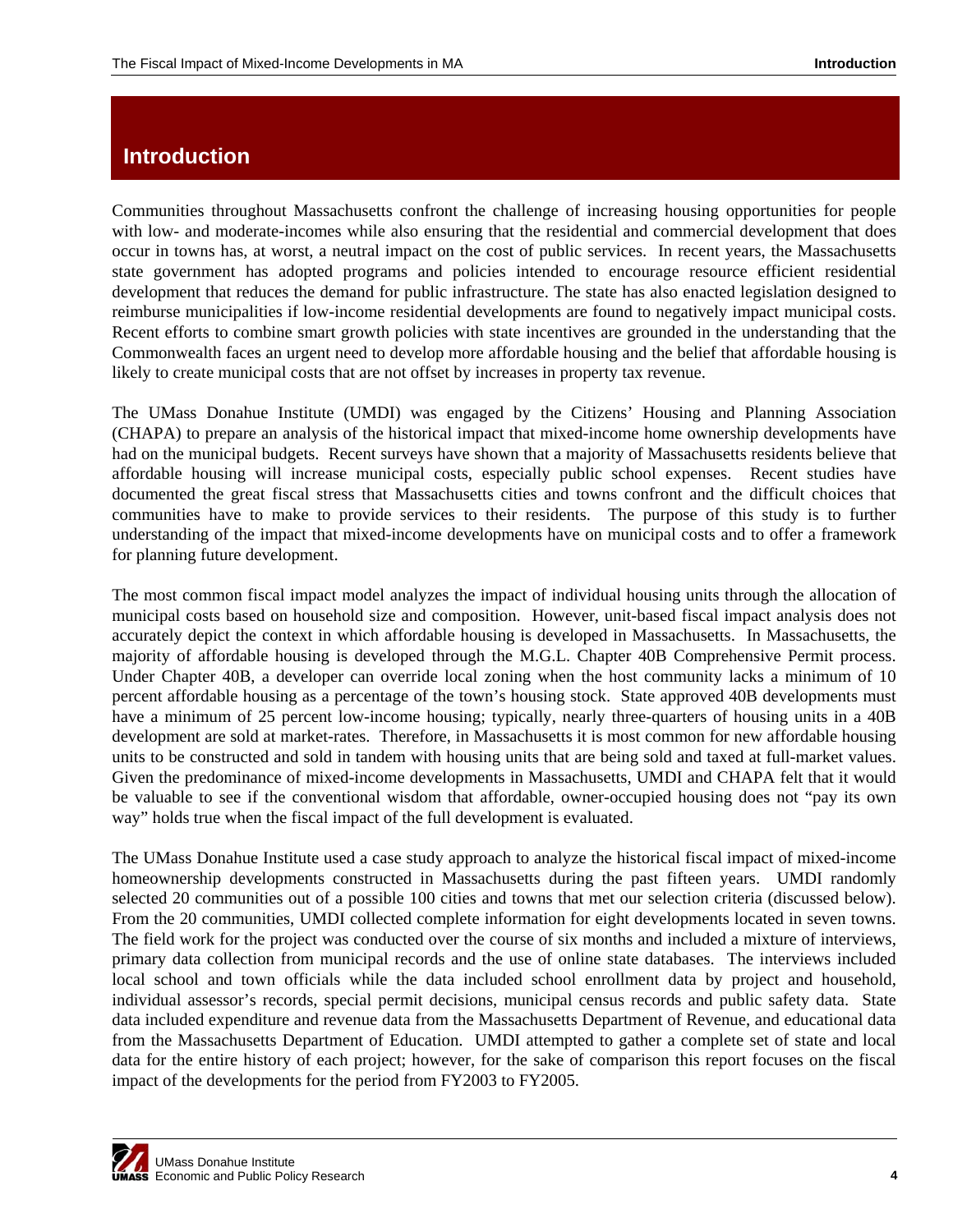The case study municipalities included in this report range in size from approximately 21,000 residents to 56,000 residents and are located in four of the state's seven *Mass*Benchmark regions: the Pioneer Valley, Metro Boston, the Northeast and Cape Cod. The developments, identified in Table 1, were constructed between 1990 and 2003 and include projects approved under the state's Chapter 40B Comprehensive Permit law, inclusionary zoning bylaws, and by special permit. As of June 2006, two of the seven towns in the study had reached the state's 10 percent affordable housing requirement, while the percentage of low-income housing in the remaining five communities ranged from 3.6 percent to 9.8 percent.

The case developments represent a broad range of sizes from small developments with six total units to medium and large-scale developments with up to 86 housing units. The average size of the developments is 33 units with an average of 8 affordable units per project. Half of the developments have a ratio of market rate to affordable units that approximates the 25 percent mandate in Chapter 40B. The development in the Town of Brookline was permitted under the town's inclusionary zoning bylaw and includes 14 percent affordable housing. The housing developments are 100 percent ownership properties and include a mixture of development types. Half of the developments in the analysis are composed of single-family homes. The remaining developments consist of a mixture of town homes, apartment-style and garden-style condominiums. A map with the location of the eight developments is located in Appendix B.

| Town             | Project                   | <b>Total Units</b><br>(Total:SHI*) | <b>Year Built</b> | <b>Total</b><br><b>Students</b> | <b>Total Development</b><br><b>Population</b> |
|------------------|---------------------------|------------------------------------|-------------------|---------------------------------|-----------------------------------------------|
| <b>Brookline</b> | <b>Kendall Crescent</b>   | 35:5                               | 1999-2001         | 5                               | 70                                            |
| Falmouth         | Nickey Lane               | 6:2                                | 1998-99           | 3                               | 16                                            |
| Falmouth         | <b>Fresh Pond Farms</b>   | 21:6                               | 2002-04           | 10                              | 39                                            |
| Northampton      | Pine's Edge               | 38:6                               | 1992              | 3                               | 63                                            |
| Peabody          | Stoneybrook               | 86:22                              | 1990              | 5                               | 129                                           |
| Sandwich         | <b>Sherwood Forest</b>    | 36:9                               | 2002              | 40                              | 125                                           |
| Wellesley        | <b>Edgemoor Circle</b>    | 12:3                               | 2003              | 4                               | 27                                            |
| Wilmington       | <b>Buckingham Estates</b> | 23:6                               | 1996              | 23                              | 73                                            |

#### **Table 1: Profile of Case Study Mixed-Income Developments**

\*SHI: Massachusetts Subsidized Housing Inventory Source: UMass Donahue Institute, 2006.

The UMass Donahue Institute used three separate methods to analyze the fiscal impact of the case study developments. The first two methods are the most common fiscal impact methods used in the field: the per capita multiplier method and the marginal impact method. The per capita multiplier method, popularized by Burchell and Listokin, is the most common. In this method, the fiscal impact of a housing unit is determined by multiplying the cost-per-person of town services by the number of people in the household, less the property taxes paid. The marginal impact method determines the likely impact of housing through a careful evaluation of the capacity of a community to absorb new development (i.e. excess capacity of its roads, schools, parks, library and other facilities). In this report, these techniques were adapted to take into account the fact that this is a historical analysis of impacts: the fiscal impact models incorporate the actual taxes paid per housing unit, annual municipal costs and residents and public school students per household.

The third fiscal impact method is original to this study. The Per Housing Unit or "Fair Share" method determines the fiscal impact of a housing unit by subtracting the average municipal cost per housing unit from the property taxes paid by that home. The purpose behind this method was to evaluate the relative fiscal balance or imbalance of a housing development by comparing similar inputs: taxes paid by housing unit and costs allocated per housing

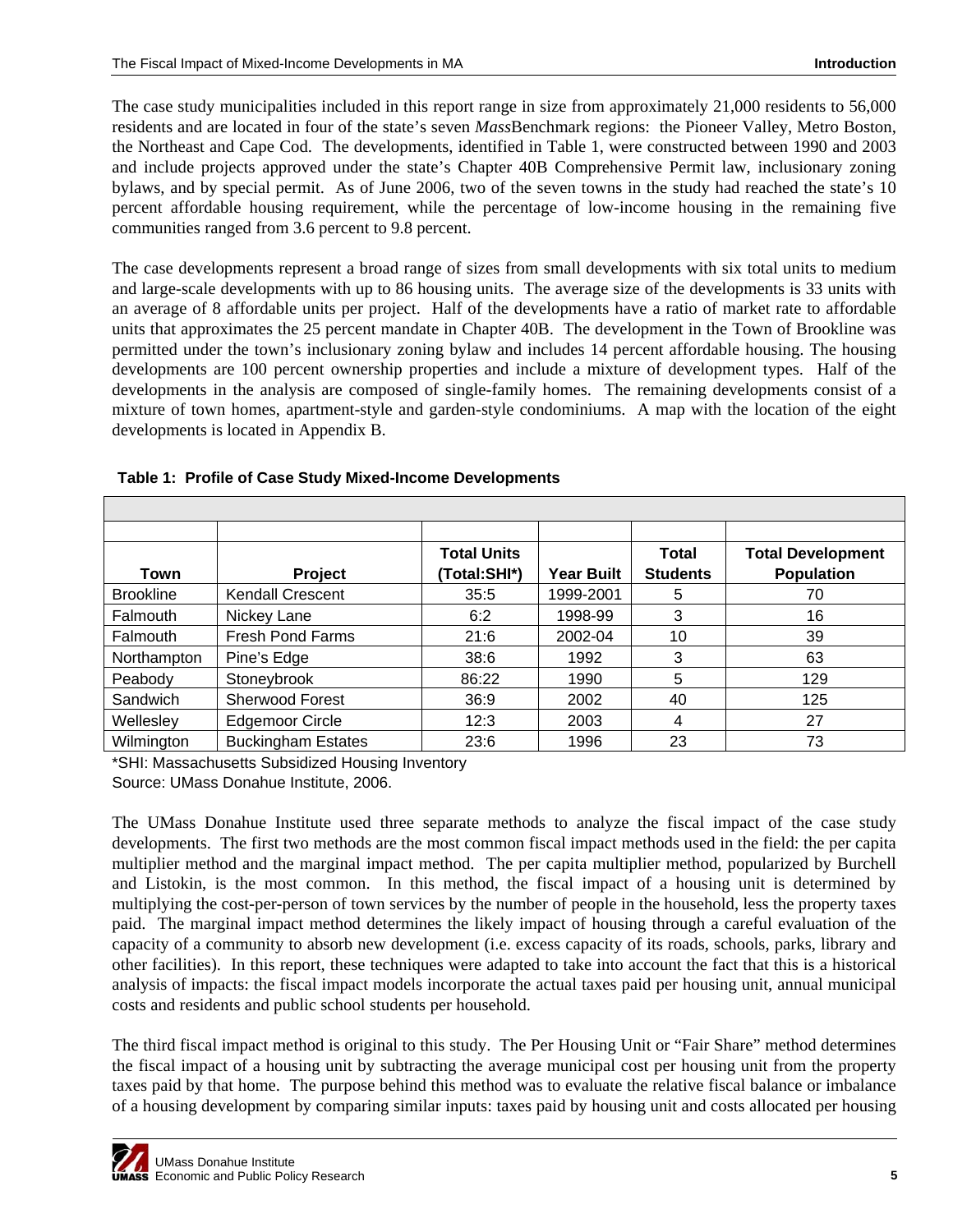unit. The traditional per capita multiplier method of analysis distorts the fiscal impact of housing units by allocating costs via a different method than costs are actually apportioned in municipalities. The most obvious example is educational expenditures: under the per capita method a new housing unit containing one public school student would be allocated the per pupil cost of education in the town. If that cost was \$8,500 and the property tax revenue paid by that household was \$4,500 then the house would be said to have a negative fiscal impact of \$4,000. As a matter of fact, municipal costs are not distributed to residents on a fee-for-service basis. Municipal costs are distributed to taxpayers based on two principles: one, costs should be born based on ability to pay (with value of real property a proxy for ability to pay); and two, every taxpayer in the community has an equal stake in the provision of services to their neighbor. The genesis of this method was an interest in analyzing the fiscal balance or imbalance of new housing developments in a manner that allowed comparisons between households and was closely aligned with how communities in Massachusetts actually distribute costs.

The three fiscal impact methodologies used in this report each have benefits as well as some drawbacks. The marginal impact method is generally considered the most accurate method for assessing the practical effect that new developments will have on the capacity of local services. The marginal impact method is less effective in assessing the impact of development over time. In addition, the method can prove impractical as it requires substantial field work and cooperation from local officials. The per capita multiplier method generally creates the highest potential set of costs associated with development. If a community is interested in understanding the range of potential impacts from new construction the per capita method would supply the worst-case scenario for large households. The drawbacks of the per capita multiplier method have been previously reported. As noted above, two key problems with the per capita method is that it does not account for the actual capacity of a municipality to absorb growth and it allocates costs on a fee-for-service basis. The housing unit "fair share" method has three principal virtues: one, it allocates costs at the same unit of analysis in which costs are distributed; two, it allows for comparisons between housing developments and across the community; and three, it allows for analysis of the distribution of municipal costs over time. The principal defect of the method is that it does not account for the capacity of the municipality to absorb growth at the point of occupancy. Ideally, a thorough fiscal impact analysis would incorporate elements from the marginal impact method and the fair share housing unit methodology.

This report begins with a presentation of the case study selection methodology and the data collection process and sources used in the analysis. The report continues with a presentation of the results of each fiscal impact methodology. The fiscal impact of the case developments is then placed in the context of the full spectrum of taxpayers in their communities. The report concludes with a discussion of the planning and development implications of the report findings. The report includes two appendices containing detailed profiles, data and analysis for each development discussed in the study.

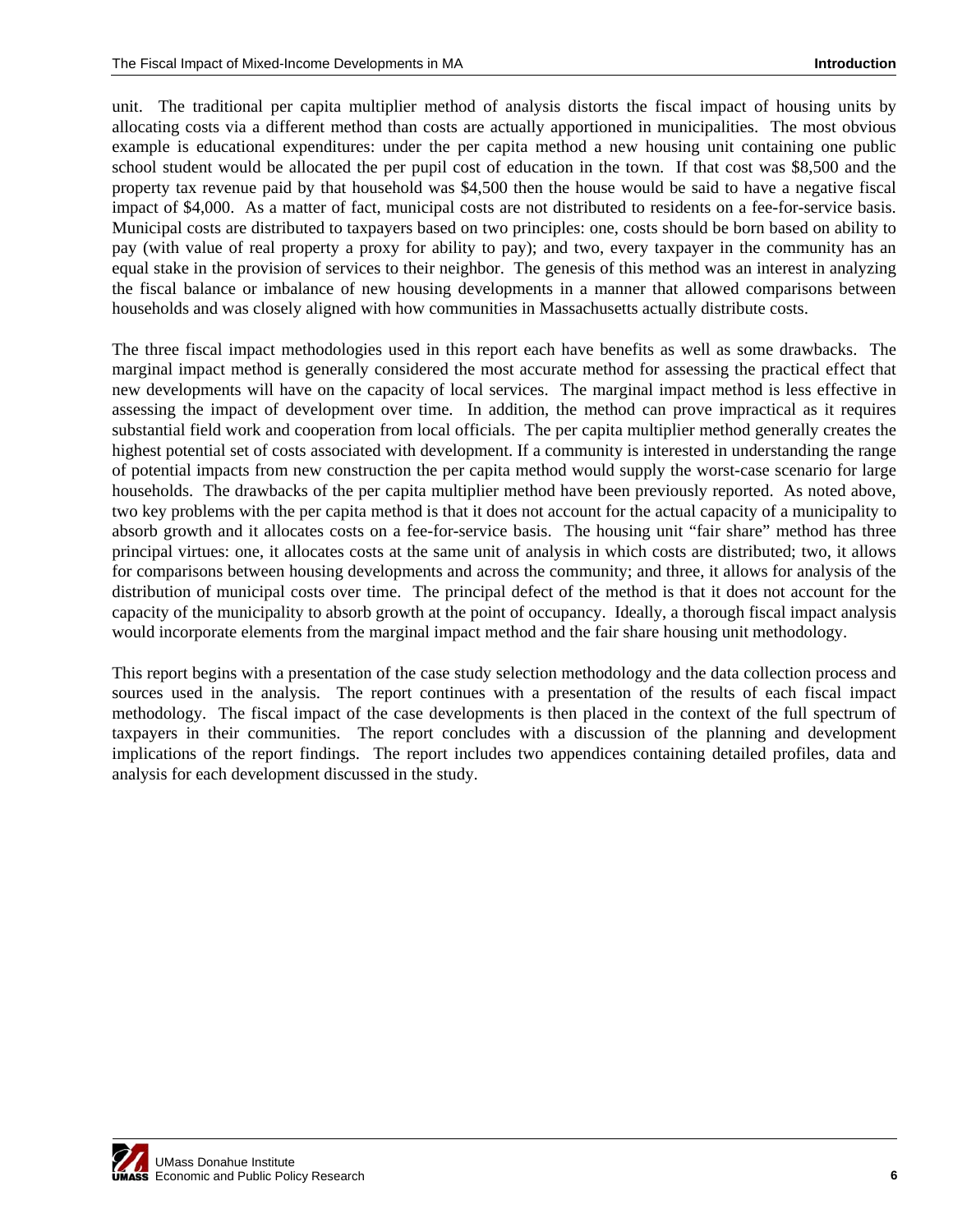## <span id="page-8-0"></span>**Fiscal Impact Methodologies**

### **Fiscal Impact Methodologies**

The UMass Donahue Institute utilized three fiscal impact methodologies to evaluate the impact of its eight case study mixed-income developments. The methodologies were chosen to answer two fundamental questions that often confront new construction in municipalities:

*Does the housing development increase net costs to the town? Does the housing development pay its fair share of town costs over time?* 

Communities are understandably concerned about cost burdens associated with any increase in demand for public services that is uncompensated by predictable and reliable sources of revenue. The two questions differ in that the first question is oriented toward the immediate impact that new construction may have on demand for town resources. The second question is concerned with evaluating whether affordable housing or mixed-income developments are a net burden to the community over time.

The methodologies employed to answer these questions include two of the standard methods of calculating fiscal impact and a new fiscal impact method created for this study. The traditional methods used in this report are the per capita multiplier method and the marginal cost method.<sup>[2](#page-8-1)</sup> The new method designed for this study is the fair share method, which allocates municipal costs by housing unit. The marginal cost and per capita multiplier methods offer insight into the first question of whether a new development will increase net costs or public service burdens in a community. A 2003 study conducted by the UMass Donahue Institute evaluated the accuracy and relative benefits of each model.<sup>[3](#page-8-2)</sup> That study determined that the marginal cost method, though far more labor intensive to implement, provides the best picture of how construction affects municipal costs. While acknowledging the limitations of the per capita multiplier method, this study presents both methodologies to allow the public to compare the results of the most common methods in the field.

### **The Fair Share Principle**

Traditional fiscal impact methods do not satisfactorily answer the question of whether a given housing development is paying its fair share of municipal costs. There are two significant deficiencies in these fiscal impact methods when applied to developments over time. First, the marginal cost approach cannot readily be applied to housing units in the years after initial occupancy. After a development is built and occupied, housing units become part of the municipal service base that is being analyzed and are functionally indistinguishable from the impact of other housing units in the town. Second, the per capita multiplier fiscal impact method explicitly allocates the net cost of public education on a fee-for-service basis. In effect, families are assigned a fiscal impact equivalent to the full tuition cost of educating their children, despite the fact that in practice those costs are distributed across taxpayers. This would be similar in concept to evaluating the fiscal impact of a resident based on the cost of providing fire protection or other services in a given year. Towns do not send a full bill to

<span id="page-8-2"></span>Nakosteen, Robert and James Palma, *The Fiscal Impact of New Housing Development in Massachusetts: A Critical Analysis*, UMass Donahue Institute, 2003.



<span id="page-8-1"></span> 2 The standard source for further information on fiscal impact methods is Burchell and Listokin's *The Fiscal Impact Handbook*, Center for Urban and Regional Policy, Rutgers University (1978) or *The New Practitioner's Guide to Fiscal Impact Analysis* by Robert W. Burchell, David Listokin and William R. Dolphin, Center for Urban and Regional Policy, Rutgers University (1985). 3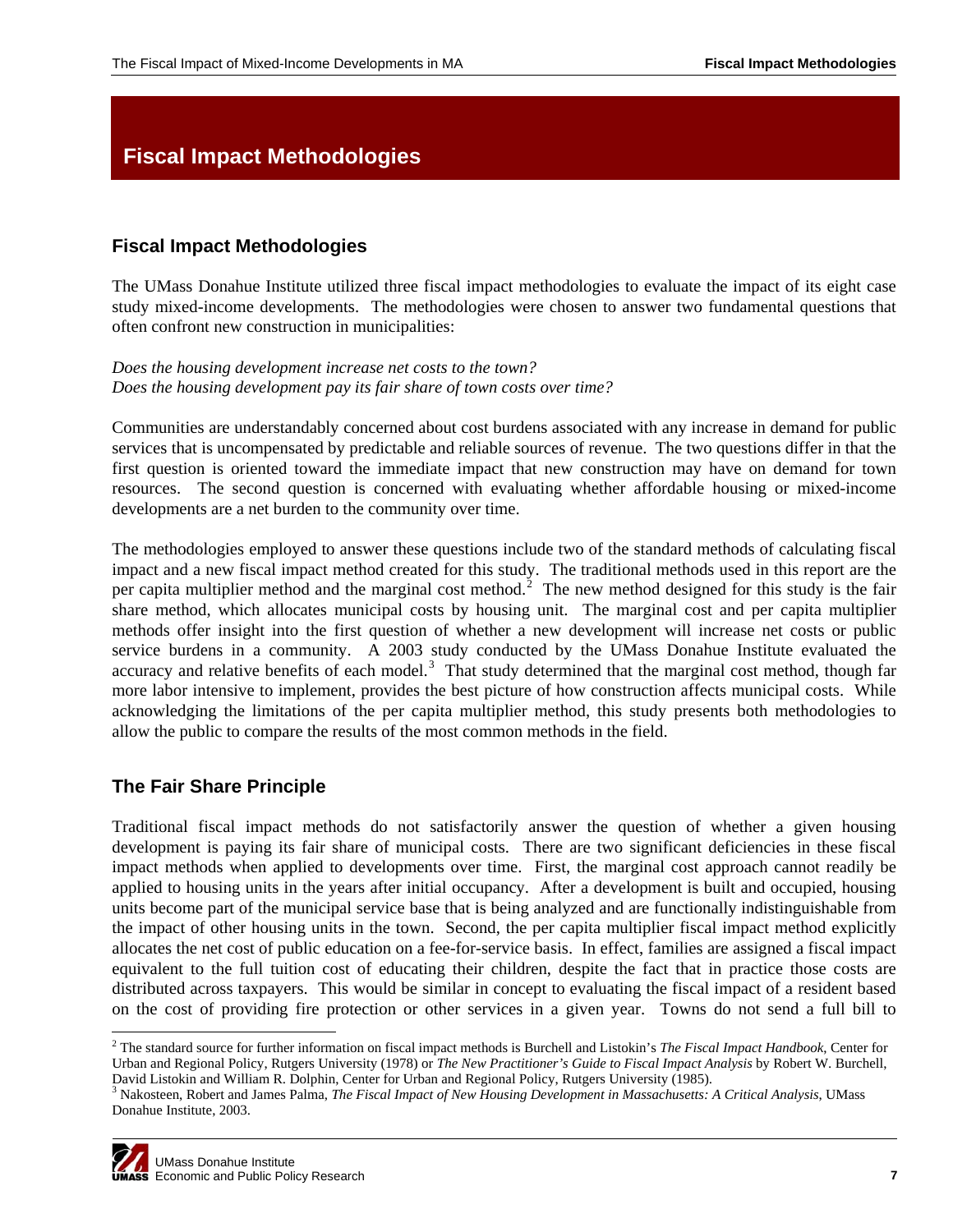households every time a fire truck or policeman responds to an emergency nor do they charge parents tuition for educating their children. Property tax bills allocate a share of town costs to every property owner in the community. Landlords correspondingly pass these costs on to tenants, whether commercial or residential. In Massachusetts, municipal budgets are set with projections of anticipated state and federal aid and a legally established limit on increases in total property taxes, which is an outgrowth of Proposition 2 ½.

Property tax bills are expressive of the principle that municipalities operate as commonwealths, sharing the benefits and responsibilities of self-government and provision for the general welfare. Residents vote, either directly or through their representatives, for the level of services which they wish or need. Residents, at one time or another, contribute to the cost of services – whether health, safety or education – that are enjoyed by their neighbors. And vice versa. Unlike household water bills, for instance, general revenue raised through property tax bills are not calculated by metering usage of town services. Rather, property owners in a town pay different amounts of taxes based on the principle that property tax assessments should be distributed according to the market value of an owner's property.

The fair share methodology for analyzing the fiscal impact of housing accounts for the fact that over time, the consumption of services by household will vary. A household's fiscal impact over time can be reasonably expressed as the difference between the average cost of public services per household (net of state aid and other sources of revenue) and the taxes paid by a property owner. As will be further explained below, that is the methodology presented in this report to determine the net impact of the case study developments from year to year.

The remainder of this section briefly reviews the three fiscal impact methodologies deployed in this study.

### **Marginal Cost Impact Method**

The marginal cost analysis is used to determine the impact of new construction on the capacity of existing town infrastructure and services. The method relies heavily on local information and includes several inputs. First, UMDI analyzed development-specific data including: the number of residents per unit, total students, and responsibility for infrastructure development and maintenance (through, for example, condominium or neighborhood association fees). Infrastructure costs were ascertained through a review of the special permit or comprehensive permit decisions from the local zoning boards of appeal and through interviews with public works officials. Next, UMDI assessed data relating to schools in the community where a development is located. The following inputs were considered in this category: enrollment by development, trends in total enrollment and classroom capacity, and budgetary and staffing information. Finally, UMDI assessed marginal public safety costs through an examination of demand for police, EMS or fire services by development. The analysis compared the average number of public safety calls per housing unit in the town with the average calls per unit in the development. The purpose was to rule out or account for extraordinary demands for services.

The development's impact on municipal services (excluding education) was determined by examining the manner in which the infrastructure connecting the homes to streets, water and sewerage were financed and how ongoing maintenance of infrastructure is funded. The impact on public safety services was assessed by comparing the utilization of police, fire and EMS services in the development to the average use of services town-wide. In addition, interviews were conducted with public safety and public works officials to determine if there were additional known impacts. The impact of the development on public schools was determined through interviews with school officials (typically the superintendent or business manager), data documenting the number of students, and district-wide data showing trends in budgeting, staffing and enrollment. School officials would identify enrollment and classroom capacity issues while the budgeting and total enrollment data would be used to assess if enrollment pressures, per se, can be clearly identified as the principal contributor to school costs. In the

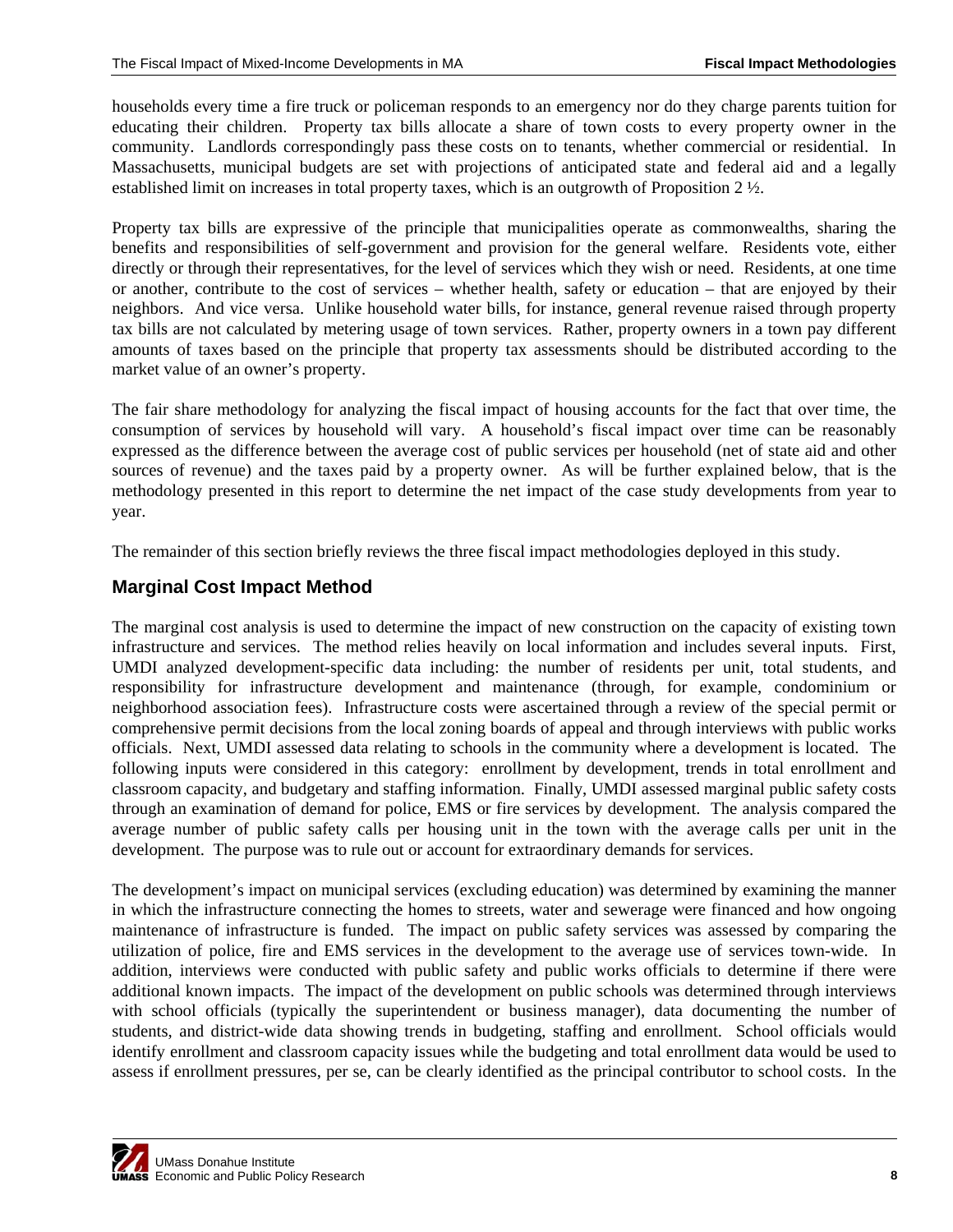school cost analysis, UMDI did not identify students with extraordinary costs including special education or transportation assistance.

## **Per Capita Multiplier Method**

The per capita multiplier method determines the fiscal impact of new construction by multiplying the average costs per person in a community by the number of persons in a household. In this study, UMDI determined the number of adults and public school students per household through data collected in the case communities. The municipal expenditures and revenues were obtained from the Department of Revenue, Division of Local Services Municipal Data Bank. The revenues and expenditures included in the model (shown in Appendix B) are actual figures reported by the towns. The total general fund expenditures included costs paid by commercial and industrial property owners, and through state and federal aid. In order to properly reflect the costs that are actually born by residential property-owners, a net expenditures figure was calculated by subtracting nonresidential revenue from total expenditures. The total net expenditures for the town were then divided by the U.S. Census estimate of the town's residential population to derive per capita expenditures. The per capita expenditure was then multiplied by the number of residents per household, with that total cost reduced by the taxes paid by the housing unit. The result is the net impact of the housing unit, excluding educational expenses. The aggregate impact of the mixed-income developments was calculated by summing the individual impact of each affordable and market-rate housing unit.

In the per capita multiplier method, the impact of educational expenditures are separated from general municipal expenditures, with per pupil costs allocated to households based on the number of public school students living in each unit. In most fiscal impact analyses, school costs are calculated for housing units that have yet to be built or occupied. In those studies, it is common to estimate the number of students in a household based on the number of bedrooms and the average number of children per bedroom in a town or region. In this study, we calculate the per pupil costs in the mixed-income developments based on public school department records of actual school enrollment from each housing unit in development. Per pupil expenditures are calculated by taking the actual reported school expenditures from the town and subtracting state education aid, with the resulting net total educational expenditure divided by the total public school enrollment to derive a net cost per pupil. Next, the per pupil expenditure is multiplied by the number of students in the housing development. That figure is added to the general fund impact described above to arrive at the total fiscal impact of the housing development.

## **Fair Share Method**

The fair share method determines the fiscal impact of new construction by calculating the average cost of public services per housing unit and subtracting the property taxes paid from that figure. In the fair share method, the cost of public schools is included with other municipal services instead of being allocated to households based on the number of pupils in each unit. Net public expenditures per housing unit are calculated in a manner similar to the per capita multiplier method. The total municipal expenditures from the general fund are adjusted to subtract services paid through state and federal aid or commercial and industrial taxes. As noted, this has the effect of accounting for the actual cross-subsidy that residential taxpayers receive from nonresidential sources. Net expenses per housing unit are calculated by dividing total net expenditures for the town by the U.S. Census Bureau's estimate of housing units in that calendar year. The fiscal impact of each housing unit is determined by subtracting property taxes paid from the average cost of public services per housing unit. The development's total fiscal impact is determined by summing the impact of each individual unit.

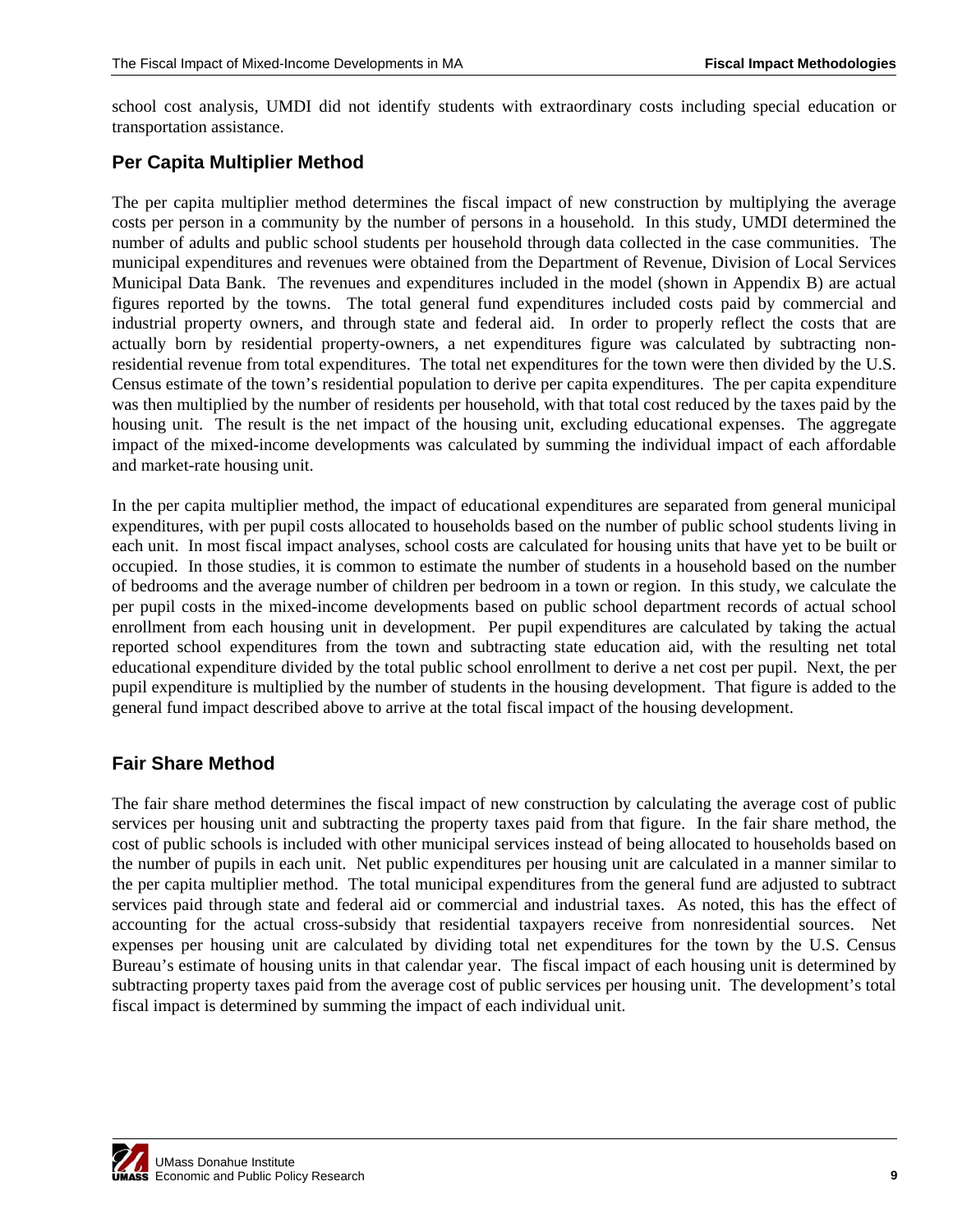## <span id="page-11-0"></span>**Fiscal Impact Analysis Results**

This section provides a summary of the UMass Donahue Institute's fiscal impact analysis of eight mixed-income developments located in seven communities in Massachusetts. A detailed presentation of the results for each town is located in Appendix A of this report. The results are presented for each of the fiscal impact methodologies utilized. In general, the analysis did not reveal significant marginal impacts associated with any of the developments. The per capita multiplier and fair share methods showed that in four of the towns the developments had a net negative fiscal impact and in three of the towns the developments had a net positive impact. As a rule, the fair share method showed a significantly smaller impact – typically less than \$1,000 per unit – than the per capita multiplier method. The results of each method are described, in turn, below.

## **Marginal Cost Impact Results**

In general, the eight case study projects did not have measurable marginal impacts on public services in their municipalities. There were no discernable public safety and general municipal service impacts from the developments. UMDI received complete public safety data for all fire, police and emergency service calls to the housing developments in six out of the seven communities in FY2005. In each case, the number of service calls to the developments fell below the average number of calls per housing unit in the overall community. With respect to public works, the cost for developing all roads, connections to the towns' waterworks and sewerage systems were all born by the developers. Interviews with public works officials in most of the towns confirmed the written record available in the special permit decisions that the developments could not create a net burden on the communities. For each development, the cost of ongoing roadway clearance and maintenance is carried by the homeowners. In most cases, maintenance costs are covered through condominium or homeowners association fees. In one case, the development roadways have not been accepted by the town as public ways and any future improvements are legally the responsibility of the homeowners. In interviews, public works and planning officials from the towns noted that the special permits approved by the town were negotiated to ensure that there would not be a significant increase in marginal costs to the town.

UMDI did not find clear evidence of marginal impact on public school costs in the case study communities, though it is difficult to rule out any possible impact. In four of the seven towns, the school districts experienced declining enrollments from 2001 to 2005. The two Cape Cod communities, Falmouth and Sandwich, noted that there was excess capacity in their classrooms despite the fact that educational expenses were increasing overall. Local school officials were typically unable to isolate the impact on classrooms of enrollments from the case study developments.

To supplement local data obtained from the interviews, the UMass Donahue Institute chose to analyze statewide patterns in school enrollment, staffing and expenditures from readily available data for the years 1999 and 200[4](#page-11-1).<sup>4</sup> Our analysis showed that school teaching staff levels and overall expenditures increased independently of changes in enrollment. From 1999 to 2004, school enrollments statewide were essentially flat, with 0.2 percent total growth, while the employment of full time equivalent (FTE) teaching staff increased by eight percent. Despite very limited growth in enrollment, total school expenditures grew by 28.6 percent statewide from 1999 to 2004. Between 1999 and 2004, Falmouth and Sandwich's educational expenditures increased 25.6 percent and 32.8 percent, respectively, despite declines in enrollments of 12 and 6 percent. In short, there are clear fiscal pressures

<span id="page-11-1"></span><sup>-</sup><sup>4</sup> The comparisons of school district enrollments, staffing and expenditures in 1999 and 2004 is based on data published by the Massachusetts Department of Education at http://www.mass.gov/doe.

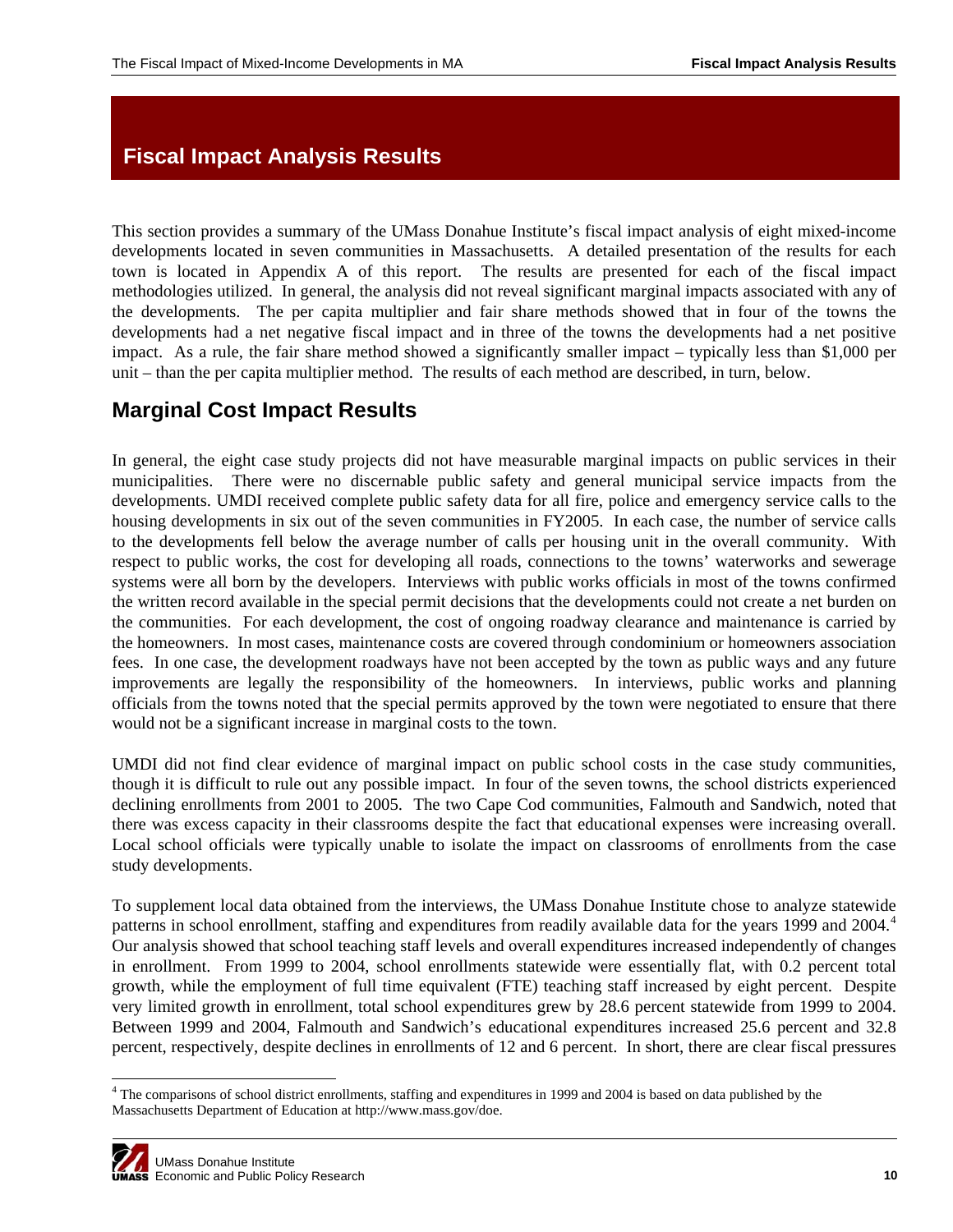<span id="page-12-0"></span>on municipalities due to educational costs but there is no evidence that student enrollment growth is the cause of the budgetary problems.

# **Per Capita Multiplier Results**

The per capita multiplier method produced mixed results, with four of the municipalities experiencing a net negative fiscal impact from their developments and three towns experienced a net positive fiscal impact. Table 2 summarizes the fiscal impact of the developments in FY2005. Overall, there was a broad range of fiscal impacts from a negative impact of \$171,161 in Sandwich to a positive impact of \$187,327 in Peabody. The primary factor that affected whether a development had a positive or negative impact was the presence and number of students. In turn, the number of families with children in the developments was affected by size of the housing units. A complete presentation of the individual results for each development can be found in Appendix A. In this section, the results from a few towns will be highlighted to illustrate key findings.

| Town             | Project                   | <b>Total Tax</b><br><b>Revenue</b> | <b>Total</b><br>Costs | <b>Net Revenue</b><br>(Loss) |
|------------------|---------------------------|------------------------------------|-----------------------|------------------------------|
| <b>Brookline</b> | <b>Kendall Crescent</b>   | \$148,359                          | \$86,047              | \$62,312                     |
| Falmouth         | Nickey Road               | \$9,765                            | \$32,028              | (\$22,263)                   |
| Falmouth         | <b>Fresh Pond Farms</b>   | \$31,857                           | \$98,384              | (\$66,527)                   |
| Northampton      | Pine's Edge               | \$77,472                           | \$31,480              | \$45,992                     |
| Peabody          | <b>Stoney Brook</b>       | \$218,460                          | \$31,133              | \$187,327                    |
| Sandwich         | <b>Sherwood Forest</b>    | \$85,292                           | \$256,453             | (\$171, 161)                 |
| Wellesley        | <b>Edgemoor Circle</b>    | \$43,646                           | \$53,467              | (\$9,821)                    |
| Wilmington       | <b>Buckingham Estates</b> | \$72,580                           | \$148,115             | (\$75,535)                   |

**Table 2: Fiscal Impact of Mixed-Income Developments in FY05: Per Capita Multiplier Method** 

Source: UMass Donahue Institute, 2006.

The Sherwood Forest development in Sandwich and the Stoney Brook development in Peabody illustrate the impact that the presence of students can have on fiscal impacts using the per capita multiplier method. In FY2005, Sherwood Forest consisted of 36 single-family homes with 125 total residents and 40 students enrolled in the Sandwich Public Schools. In FY2005, the homes in Sherwood Forest paid an average of \$2,369 in property taxes per household, while the net per pupil expenditure was \$4,586 and per capita municipal costs were \$584. The 40 public school students generated a total of \$183,437 in educational expenses against only \$85,292 in property taxes. In Peabody in FY2005, the Stoney Brook development in the City of Peabody consisted of 86 condominiums with 129 total residents and 5 students in the Peabody Public Schools. In that year, the 86 housing units paid an average of \$2,540 in property taxes against per capita municipal expenses of \$32 and per pupil costs of \$[5](#page-12-1),404.<sup>5</sup> The total educational costs generated by Stoney Brook were \$27,022 compared to total property tax revenues of \$218,460. The unit mix for the developments was likely to have contributed to the presence or absence of families with children. In Sherwood Forest the houses all have three bedrooms, while the Stoney Brook development consists entirely of two-bedroom units.

<span id="page-12-1"></span>The revenue and expenditure figures for the City of Peabody in FY2005 are from the Department of Revenue Municipal Data Bank and 5. from the City of Peabody web site. In FY2005, Peabody received a total of \$119 million in revenue against \$115 million in expenses. Over 21 percent of Peabody's revenue comes from state aid and 37.6 percent of property taxes are paid by commercial and industrial property owners. The net result of nonresidential revenue sources is that the per capita municipal costs exclusive of school costs are very low.

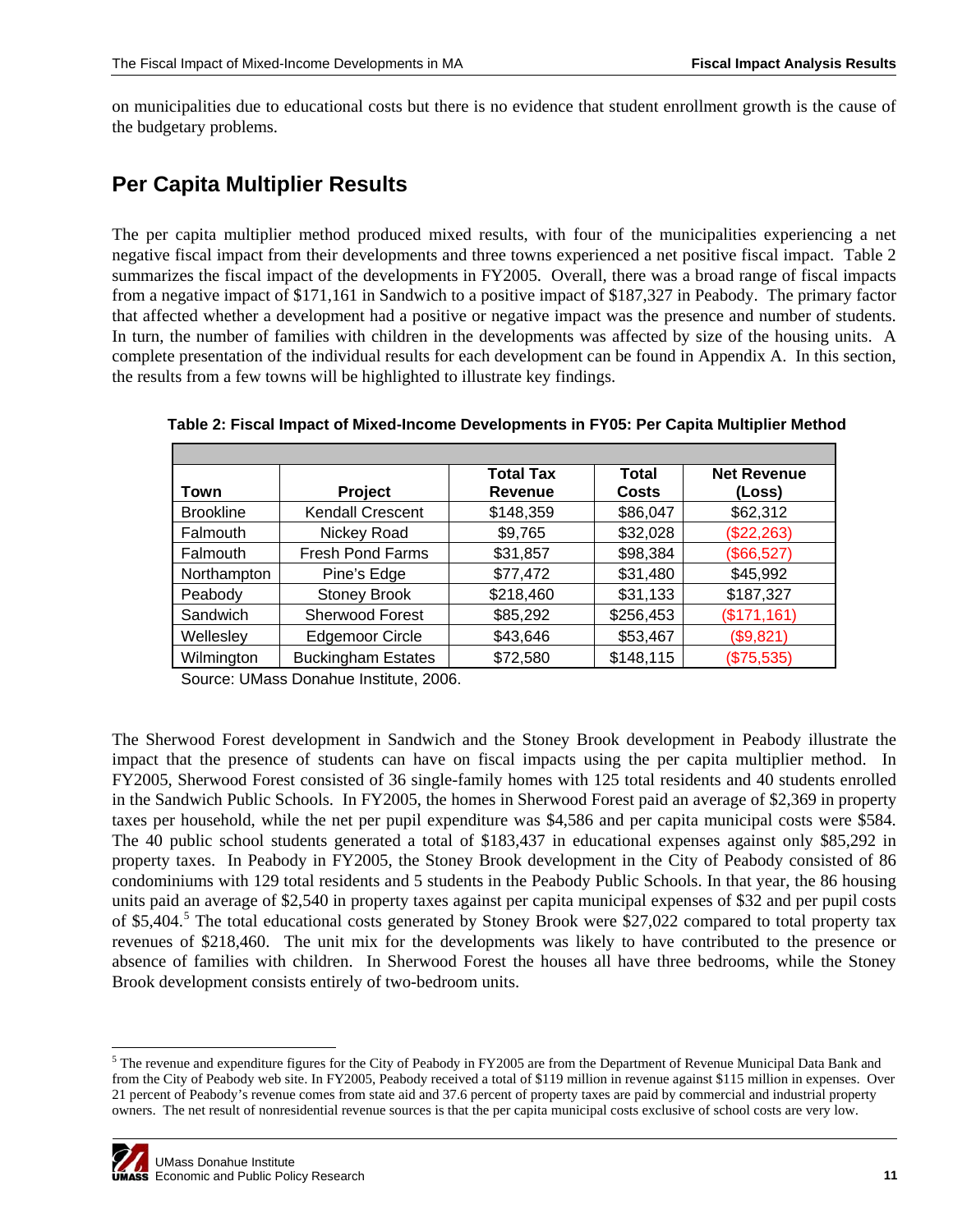<span id="page-13-0"></span>Another significant factor determining the per capita fiscal impact of the developments is the mix of market rate and affordable units. Two of the three communities that showed net positive results using the per capita multiplier method included developments with ratios of affordable to market-rate units below 25 percent. Northampton's Pine's Edge development included 16 percent affordable housing while 14 percent of homes in Brookline's Kendall Crescent development were affordable. The exception, as noted above, is Peabody's Stoney Brook development, in which 22 of the development's 86 housing units are permanently affordable. Table 3 illustrates the significant contribution that market-rate units can make to the overall fiscal impact of a project. In FY 2005, the five affordable housing units in Brookline's Kendall Crescent development had a net negative fiscal impact of \$6,575. That negative balance was more than offset by the \$68,886 in surplus revenue generated by the development's 30 market rate condominiums.

| Table 3: CHAPA-UMDI Fiscal Impact Model: Per Capita Multiplier Method |  |
|-----------------------------------------------------------------------|--|

| <b>Brookline -</b><br><b>Kendall Crescent</b> | <b>Subtotal</b><br><b>Municipal</b><br><b>Costs</b> | <b>Subtotal</b><br><b>Educational</b><br><b>Costs</b> | <b>Total</b><br><b>Costs</b> | Total<br><b>Property</b><br>Tax<br>Revenue | <b>Net</b><br>Revenue<br>(Loss) |
|-----------------------------------------------|-----------------------------------------------------|-------------------------------------------------------|------------------------------|--------------------------------------------|---------------------------------|
| <b>FY2005 Total Impact</b>                    | \$43,726                                            | \$42,321                                              | \$86,047                     | \$148,359                                  | \$62,312                        |
| <b>FY05 Market-rate Units</b>                 | \$38,729                                            | \$33,857                                              | \$72,586                     | \$141,472                                  | \$68,886                        |
| <b>FY05 Affordable Units</b>                  | \$4,997                                             | \$8,464                                               | \$13,462                     | \$6,887                                    | (\$6,575)                       |

Source: UMass Donahue Institute, 2006.

# **Fair Share Method Results**

The fair share method produced substantially different results than the per capita multiplier method. The same set of towns had positive and negative impacts: Brookline, Northampton and Peabody produced positive fiscal impacts; Falmouth, Sandwich, Wellesley and Wilmington produced negative fiscal impacts. However, as Table 4 illustrates, the range of fiscal impacts generated using the fair share method is far narrower than that of the per capita multiplier method. In fact, in seven out of eight developments the fiscal impact per housing unit ranged from a low of a \$949 negative impact in Sandwich to a high of a \$1,010 positive impact in Brookline. The sole exception was in Wellesley where the Edgemoor Circle development had an average negative fiscal impact per unit of \$2,524.

| Table 4: Fair Share Method Fiscal Impact of Case Study Developments, FY05 |
|---------------------------------------------------------------------------|
|---------------------------------------------------------------------------|

|                  |                                     | Total               | Total              | <b>Net</b> |
|------------------|-------------------------------------|---------------------|--------------------|------------|
|                  |                                     | <b>Property Tax</b> | <b>Development</b> | Revenue    |
| Town             | Project                             | <b>Revenue</b>      | Cost               | (Loss)     |
| <b>Brookline</b> | <b>Kendall Crescent</b>             | \$148,359           | \$112,997          | \$35,362   |
| Falmouth         | Nickey Road                         | \$9,765             | \$14,596           | (\$4,831)  |
| Falmouth         | <b>Fresh Pond Farms</b>             | \$31,857            | \$51,085           | (\$19,228) |
| Northampton      | Pine's Edge                         | \$77,472            | \$65,255           | \$12,217   |
| Peabody          | <b>Stoney Brook</b>                 | \$218,460           | \$157,814          | \$60,646   |
| Sandwich         | Sherwood Forest                     | \$85,292            | \$119,457          | (\$34,165) |
| Wellesley        | <b>Edgemoor Circle</b>              | \$43,646            | \$73,931           | (\$30,285) |
| Wilmington       | <b>Buckingham Estates</b>           | \$72,580            | \$78,404           | (\$5,824)  |
|                  | Course UMses Depahus Institute 2006 |                     |                    |            |

Source: UMass Donahue Institute, 2006.

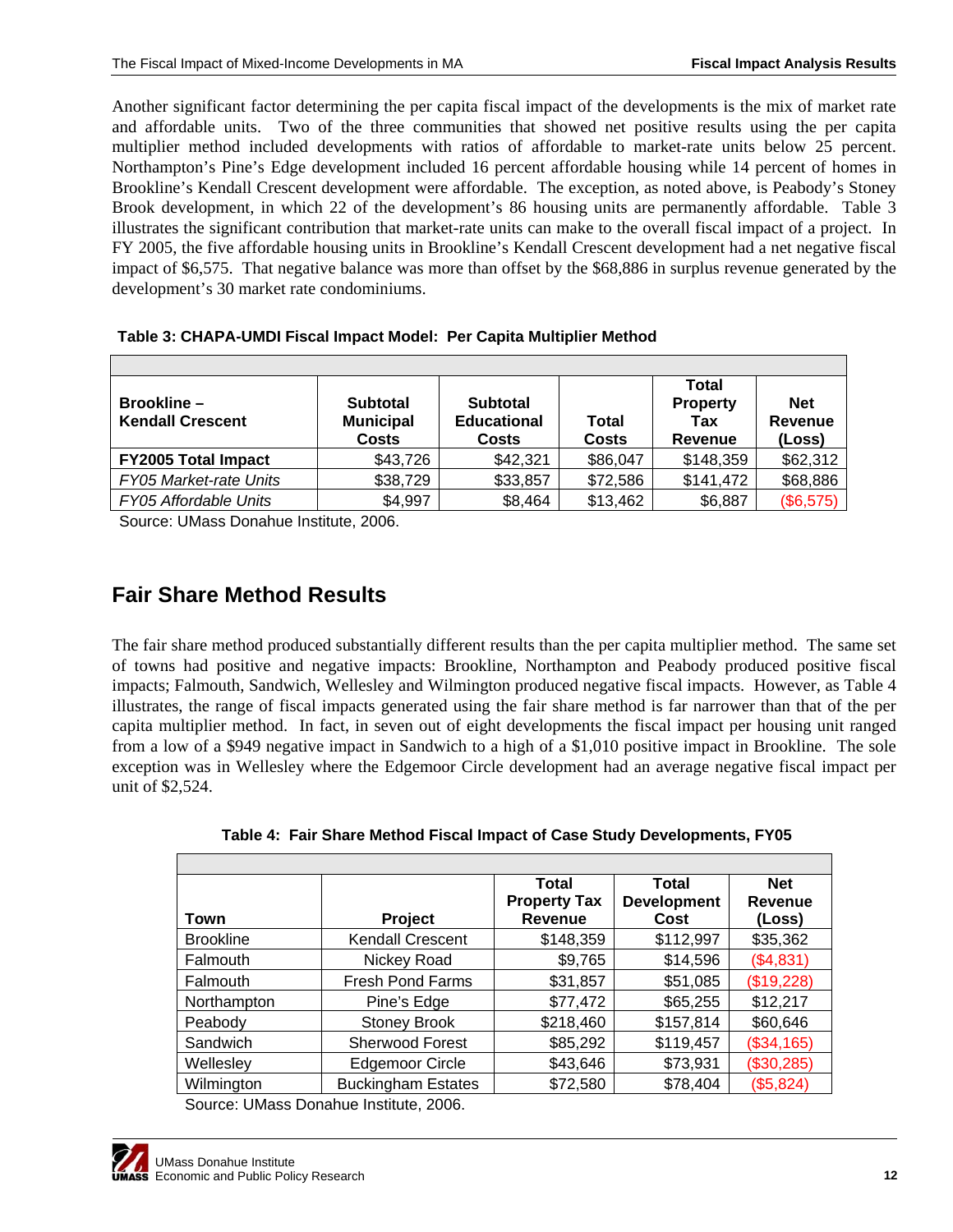The consequence of spreading municipal costs evenly across taxpayers is to increase the share of expenses for some households and decrease it for others. Municipal costs increased for households that did not have children and, in this method, had to assume a portion of education costs. The fiscal impact of homes with children decreased because they did not have to carry 100 percent of the cost of educating their children. In general, it should be noted that in no case did the two methodologies change a negative fiscal impact into a positive or neutral impact. The results are consistent with one another with the noted exception that the fair share method produced results that are closer to the manner in which costs are actually distributed in Massachusetts municipalities. As will be further explored in the next section, the fair share methodology offers unique insight into the cumulative fiscal impact that a development is most likely to produce over time.

The results of the fair share method are illustrated in Tables 5 and 6. The Brick Kiln Road development on Nickey Lane in Falmouth produced a net negative fiscal impact of \$4,830 in FY2005. The homes had an average negative impact of \$805, though the market-rate units had a net negative impact of \$361 per home and two affordable units had an average negative impact of \$1,693. The Stoneybrook condominiums in Peabody had an aggregate positive impact of \$60,646 in FY2005 with an average surplus per household of \$705. As may be seen from the tables, in both cases the market-rate homes were partially offsetting the negative fiscal impact of the affordable housing units. In fact, in four out of the eight developments the market-rate homes provided net surplus revenues to offset part or all of the negative fiscal impact of the affordable housing units.

| <b>Falmouth -- Brick Kiln Road</b> | Total<br><b>Housing</b><br><b>Units</b> | <b>Net Cost</b><br><b>Per Unit</b> | Total<br>Cost | Total<br><b>Property</b><br>Tax<br><b>Revenue</b> | <b>Net</b><br>Revenue<br>(Loss) |
|------------------------------------|-----------------------------------------|------------------------------------|---------------|---------------------------------------------------|---------------------------------|
| <b>FY2005 Total Impact</b>         | 6                                       | \$2,433                            | \$14,596      | \$9,765                                           | (\$4,830)                       |
| <b>FY05 Market-rate Units</b>      |                                         | \$2,433                            | \$9,730       | \$8,286                                           | (\$1,444)                       |
| <b>FY05 Affordable Units</b>       | ົ                                       | \$2,433                            | \$4,865       | \$1,479                                           | (\$3,386)                       |

| Table 5: CHAPA-UMDI Fiscal Impact Model: Fair Share Method |  |  |  |  |
|------------------------------------------------------------|--|--|--|--|
|                                                            |  |  |  |  |

Source: UMass Donahue Institute, 2006.

| <b>Peabody -- Stoneybrook</b> | Total<br><b>Housing</b><br><b>Units</b> | <b>Net Cost</b><br><b>Per Unit</b> | Total<br>Cost | Total<br><b>Property</b><br>Tax<br><b>Revenue</b> | <b>Net</b><br>Revenue<br>(Loss) |
|-------------------------------|-----------------------------------------|------------------------------------|---------------|---------------------------------------------------|---------------------------------|
| <b>FY2005 Total Impact</b>    | 86                                      | \$1,835                            | \$157,814     | \$218,460                                         | \$60,646                        |
| <b>FY05 Market-rate Units</b> | 64                                      | \$1,835                            | \$117,443     | \$186,557                                         | \$69,114                        |
| <b>FY05 Affordable Units</b>  | 22                                      | \$1,835                            | \$40,371      | \$31,903                                          | (\$8,468)                       |

Source: UMass Donahue Institute, 2006.

In the fair share method, the primary factor that determines whether a housing development has a positive or negative impact is the value of the market-rate units compared to the average price of residential real estate in the municipality. If the value of the market-rate units is substantially below the average assessed value of homes in the community, it is unlikely that those units would generate sufficient surplus revenue to offset the impact of the affordable units. The Brick Kiln Road development in Falmouth is a good example of a project in which the

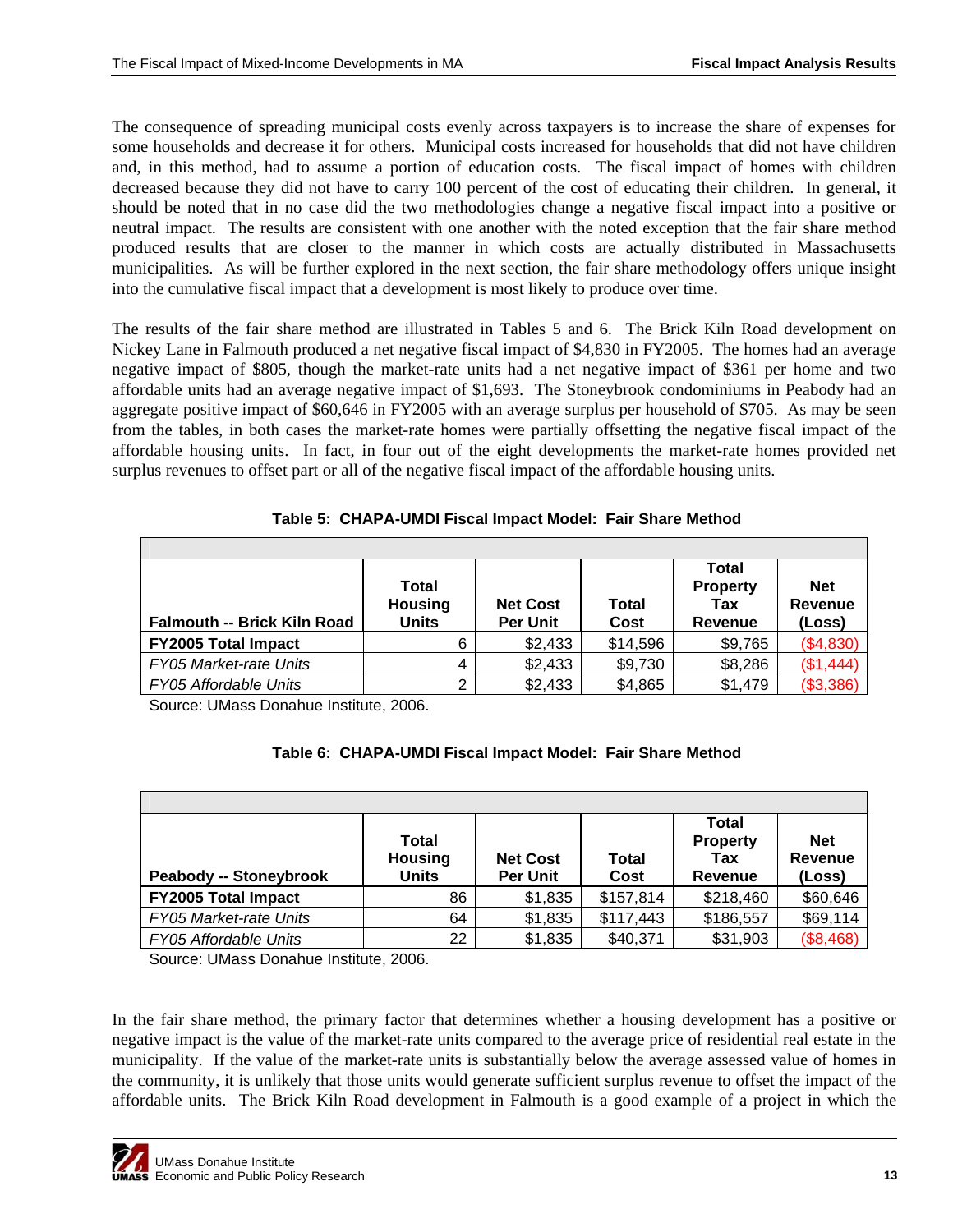<span id="page-15-0"></span>market-rate units were not valuable enough to offset the negative impact of the affordable housing units. Other project-specific factors that affect the fiscal impact of developments are the total number of units in the development and the ratio of affordable housing to market-rate units. A relatively high number of market-rate units with a net surplus in revenues could offset the impact of the affordable housing units.

The Kendall Crescent project in the Town of Brookline illustrates the importance of all three factors. Kendall Crescent consists of 30 market-rate housing units and 5 affordable housing units. In FY2005, the market-rate units paid an average of \$4,716 in property taxes, compared to a median residential property tax payment in Brookline of \$3,744. In FY2005, the affordable housing units at Kendall Crescent paid an average of \$1,377 in property taxes. Overall, the Kendall Crescent development had a positive fiscal impact because the value of the market-rate units was high enough – compared to the prevailing value of homes in Brookline – to generate surplus revenues and there were a sufficient number of market-rate units to offset the negative fiscal impact of the affordable units.

## **The Mixed-Income Developments in the Context of Their Communities**

The fair share method of fiscal impact analysis can help municipalities understand the public costs of new construction over time. It can also be used to compare the impact of new housing units to existing homeowners in the community. In the fair share method, the net cost of public services is distributed to each housing unit in the community. The fiscal impact of the housing unit is calculated by finding the difference between annual property taxes paid and municipal costs per housing unit.<sup>[6](#page-15-1)</sup> Though this report has focused on the fiscal impact of new construction in the seven case communities, in concept all of the homes in a community could be analyzed to determine if they are net contributors to the town's tax base or have a negative fiscal impact. In this section, the UMass Donahue Institute seeks to place the mixed-income developments in this analysis in the context of residential taxpayers in their communities.

UMDI obtained complete lists of all assessed residential properties in five of the seven communities for FY2005. The assessor's data was organized to display the distribution of property assessments and taxes paid in the municipalities. UMDI found the average and median tax payments for each community and compared the tax payments to the calculation of municipal costs per housing unit. As noted in the previous section, the fiscal impact for seven out of the eight developments fell within a range from \$1,000 below the revenue neutral or "break-even" point and \$1,000 above the break-even point. In this section, UMDI calculated the number of housing units that fell within the range of \$1,000 below and \$1,000 above the municipality's median tax payment. The results of this analysis are displayed in Tables 9, 10 and 11 below.

In Table 7, the average and median tax payments for each municipality are compared to the average tax payments for the developments. As can be seen, the average tax payment for the towns is higher than the median tax payment, reflecting the fact that in every town, highly-valued (and taxed) properties skew the average tax payments upward. The towns of Brookline and Wellesley have some very high-priced homes and, as can be seen, there is a substantial gap between the average and median taxes paid in those town. In half of the cases, the average taxes paid for the market-rate units was close to or higher than the median tax payment for the town. Developments that had substantially negative fiscal impacts in the previous section, such as Fresh Pond Farms in Falmouth or Sherwood Forest in Sandwich, show a wide gap between the average tax payments of their marketrate units and the median tax payment for the town.

<span id="page-15-1"></span><sup>-</sup><sup>6</sup> Each housing unit in a multi-unit rental apartment building is assumed to contribute a portion of the building's property taxes as well as an equal share of demand for public services.

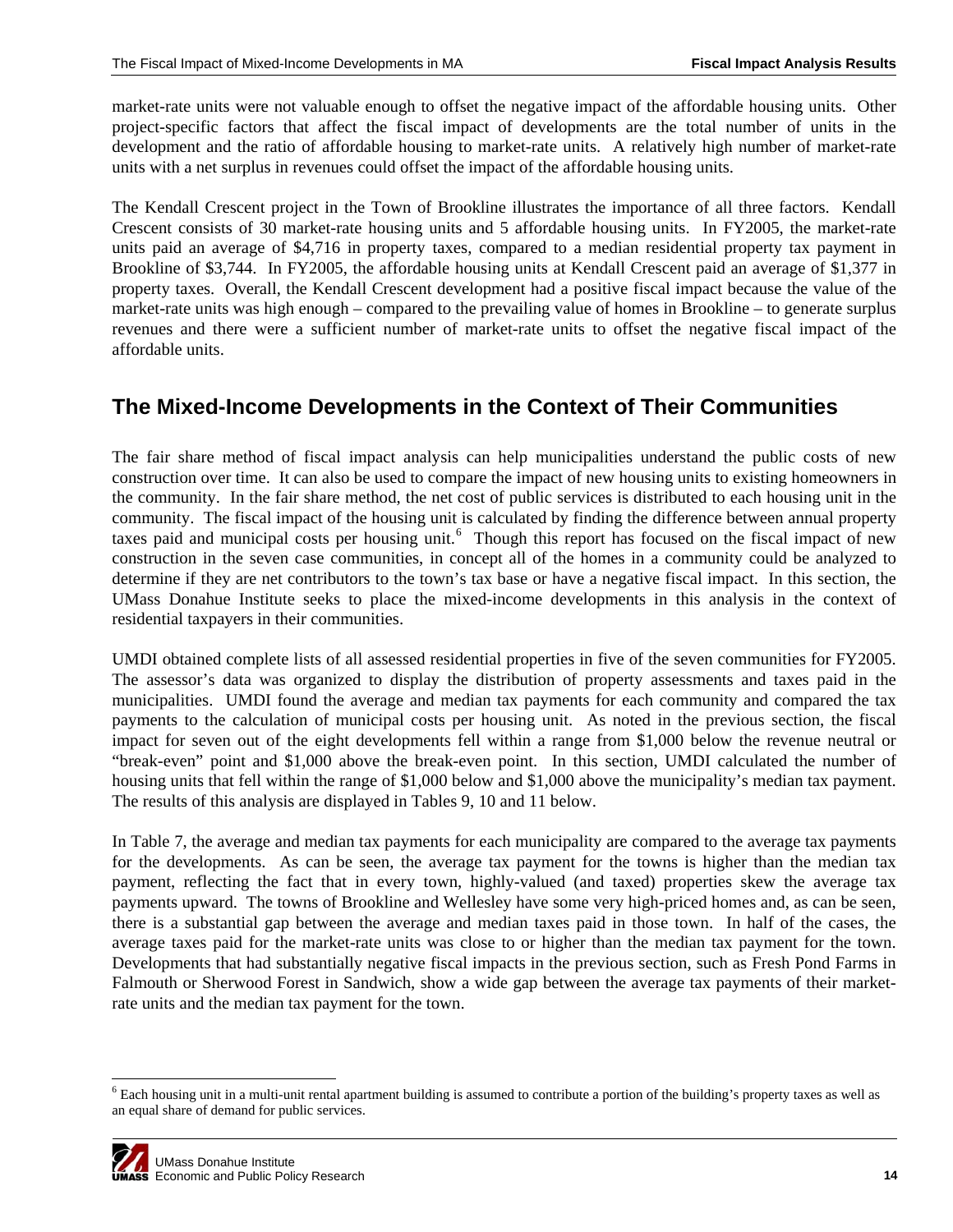|                  |                                     |                                    | <b>Average Tax Payments</b> |         |         |               |  |  |
|------------------|-------------------------------------|------------------------------------|-----------------------------|---------|---------|---------------|--|--|
| Town             | <b>Project</b>                      | <b>Total</b><br><b>Development</b> | <b>Town Overall</b>         |         |         |               |  |  |
| <b>Brookline</b> | <b>Kendall Crescent</b>             | \$4,239                            | \$4,716                     | \$1,377 | \$7,648 | \$3,744       |  |  |
| Falmouth         | Nickey Road                         | \$1,628                            | \$2,072                     | \$740   | \$2,480 | \$2,006       |  |  |
| Falmouth         | <b>Fresh Pond Farms</b>             | \$1,180                            | \$1,379                     | \$707   | \$2,480 | \$2,006       |  |  |
| Northampton      | Pine's Edge                         | \$2,039                            | \$2,110                     | \$1,659 | \$2,805 | Not Available |  |  |
| Peabody          | <b>Stoney Brook</b>                 | \$2,540                            | \$2,915                     | \$1,450 | \$2,855 | \$2,588       |  |  |
| Sandwich         | <b>Sherwood Forest</b>              | \$2,369                            | \$2,592                     | \$1,700 | \$3,290 | \$3,042       |  |  |
| Wellesley        | <b>Edgemoor Circle</b>              | \$3,637                            | \$5,756                     | \$1,117 | \$7,328 | \$5,888       |  |  |
| Wilmington       | <b>Buckingham</b><br><b>Estates</b> | \$3,156                            | \$3,622                     | \$1,833 | \$3,162 | Not Available |  |  |

|  |  |  |  |  | Table 7: Average Tax Payments for Case Study Developments and Municipalities, FY05 |
|--|--|--|--|--|------------------------------------------------------------------------------------|
|--|--|--|--|--|------------------------------------------------------------------------------------|

Source: UMass Donahue Institute, 2006

UMDI's analysis of assessor's records shows that a very high percentage of condominiums in the case study towns have a negative fiscal impact. Table 8, below, presents the net municipal cost per housing unit calculated for each town in the previous section. The median tax payment for all residential properties is shown, along with the number of single-family homes and condominiums with tax payments below the revenue neutral break-even point for the town. As can be seen from the table, the majority of condominiums in four out of the five towns have a negative fiscal impact on their towns' municipal budget. In three of the towns, the majority of single family homes have a negative fiscal impact on their town budgets. As should be clear from the table, hundreds of market-rate housing units have a similar fiscal impact on their communities. The mixed-income developments in this study are far from unique.

|  | Table 8: Distribution of Tax Payments for Single-Family Homes and Condominiums, FY05 |  |  |
|--|--------------------------------------------------------------------------------------|--|--|
|  |                                                                                      |  |  |

| <b>Municipality</b> | <b>Net Municipal</b><br><b>Costs Per</b><br><b>Housing Unit</b> | <b>Median Tax</b><br><b>Payment</b><br>for Homes<br>and<br><b>Condos</b> | <b>Homes</b><br><b>Below</b><br><b>Costs Per</b><br><b>Housing</b><br>Unit | Percent of<br><b>Homes</b><br><b>Below Net</b><br><b>Municipal</b><br>Costs | <b>Condos</b><br><b>Below</b><br><b>Costs Per</b><br><b>Housing</b><br>Unit | <b>Percent of</b><br><b>Condos</b><br><b>Below Net</b><br><b>Municipal</b><br><b>Costs</b> |
|---------------------|-----------------------------------------------------------------|--------------------------------------------------------------------------|----------------------------------------------------------------------------|-----------------------------------------------------------------------------|-----------------------------------------------------------------------------|--------------------------------------------------------------------------------------------|
| <b>Brookline</b>    | \$3,228                                                         | \$3,744                                                                  | 227                                                                        | 5.03%                                                                       | 5,038                                                                       | 59.2%                                                                                      |
| Falmouth            | \$2,433                                                         | \$2,006                                                                  | 11,199                                                                     | 62.97%                                                                      | 885                                                                         | 80.9%                                                                                      |
| Peabody             | \$1,835                                                         | \$2,588                                                                  | 392                                                                        | 4%                                                                          | 925                                                                         | 44.84%                                                                                     |
| Sandwich            | \$3,318                                                         | \$3,042                                                                  | 4,762                                                                      | 58.7%                                                                       | 420                                                                         | 90.51%                                                                                     |
| Wellesley           | \$6,161                                                         | \$5,888                                                                  | 4,245                                                                      | 54.49%                                                                      | 356                                                                         | 95.7%                                                                                      |

Source: The Towns' Assessors Offices, 2006; UMass Donahue Institute, 2006.

As noted above, the mixed-income developments in this study had a fiscal impact ranging from approximately \$1,000 above or below the average municipal cost per housing unit in their town. Table 9 shows the distribution of taxpayers in the case study communities within \$1,000 above and below the median residential tax payment. In most communities, the median tax payment was close enough to the net municipal cost per housing unit to provide a reasonable proxy. As may be seen from the table, in three out of the five towns between 70 and 78 percent of the homes were clustered within \$1,000 of the median tax payment. The exceptions, Brookline and Wellesley, have a wider range of property values in their communities including many highly valuable properties.

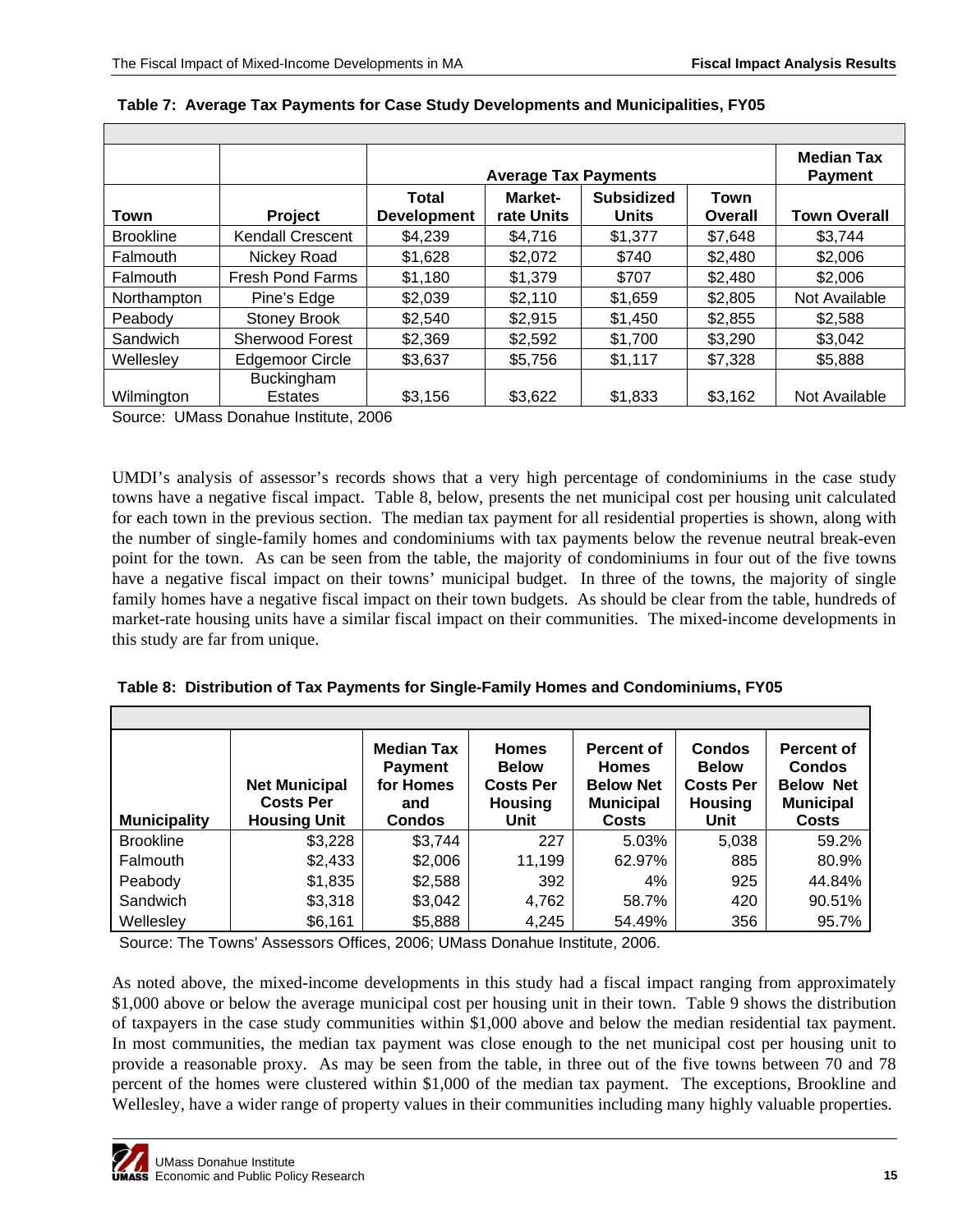| <b>Municipality</b> | <b>Average Surplus</b><br>or (Deficit) Per<br>Property in the<br><b>Developments</b> | Number of<br><b>Properties within</b><br>\$1,000 Under<br><b>Median</b> | <b>Percent of</b><br><b>Properties</b><br>within \$1,000<br><b>Under Median</b> | Number of<br><b>Properties</b><br>within<br>\$1,000 Over<br><b>Median</b> | Percent of<br><b>Properties</b><br>within \$1,000<br><b>Over Median</b> |
|---------------------|--------------------------------------------------------------------------------------|-------------------------------------------------------------------------|---------------------------------------------------------------------------------|---------------------------------------------------------------------------|-------------------------------------------------------------------------|
| <b>Brookline</b>    | \$1,010                                                                              | 2,987                                                                   | 20.8%                                                                           | 2,022                                                                     | 14.09%                                                                  |
| Falmouth            | (\$805)                                                                              | 9,054                                                                   | 47.37%                                                                          | 5,000                                                                     | 26.16%                                                                  |
| Falmouth            | (\$916)                                                                              | 9,054                                                                   | 47.37%                                                                          | 5,000                                                                     | 26.16%                                                                  |
| Peabody             | \$705                                                                                | 5,751                                                                   | 41%                                                                             | 5,273                                                                     | 37.6%                                                                   |
| Sandwich            | (\$949)                                                                              | 3,853                                                                   | 44.55%                                                                          | 2,270                                                                     | 26.25%                                                                  |
| Wellesley           | (\$2,524)                                                                            | 1,513                                                                   | 19%                                                                             | 808                                                                       | 10%                                                                     |
|                     | $\sim$ $\sim$                                                                        |                                                                         |                                                                                 |                                                                           |                                                                         |

<span id="page-17-0"></span>

|  |  | Table 9: Distribution of Taxpayers within \$1,000 of the Median Tax Payment, FY05 |  |  |  |
|--|--|-----------------------------------------------------------------------------------|--|--|--|
|--|--|-----------------------------------------------------------------------------------|--|--|--|

Source: The Towns' Assessors Offices, 2006; UMass Donahue Institute, 2006.

Three significant observations may be readily drawn from analyzing the tables above. First, the data reinforces the conclusion that the mixed-income developments analyzed in this report are quite similar in fiscal impact to many if not most of their neighbors in their towns. Apart from the contribution that state aid or commercial and industrial revenue make to a town's fiscal balance – and that can be very significant – it is clear that it is commonplace for some residents to cross-subsidize the public expenses of other residents through the differences in their respective property values. In every community there are highly valuable residential properties that, in effect, underwrite the municipal costs of their market-rate or affordable home-owning neighbors.

The second observation is that condominiums, in large measure, do not cover their share of municipal costs whether one is speaking of a market-rate or affordable housing unit. In Wellesley, for example, the median value of a condominium is so far below the average assessed value of properties in the town that it is virtually impossible for a condominium to pay its full share of municipal costs. In FY2005, the median value of a singlefamily home in Wellesley was \$698,000 compared to a median assessed value for condominiums of \$519,000. At an assessed value of \$533,000 per unit, the market-rate condominiums in Edgemoor Circle were above the median value of condominiums in the Town of Wellesley. Despite that fact that the market-rate units were more valuable than most condominiums in Wellesley, the homes still had a negative fiscal impact of \$1,684 per unit.

The third observation, which will be explored further in the conclusion, is that hundreds – if not thousands – of taxpayers own homes within a narrow range of assessed values above and below the median that functionally balance out each other's fiscal impacts. Seemingly minor differences in market values between housing units can result, in the aggregate, in significant net contributions to a town's budget. How a town negotiates the unit-mix of market-rate units in new mixed-income properties may have an important influence on a project's long-term fiscal impact.

# **Key Conclusions**

The purpose of this study was to add to public understanding of the fiscal impact of the most common form of affordable housing currently being constructed in Massachusetts, mixed-income developments. In so doing, the report investigated eight developments that have already been constructed to assess their impact using three methods: the marginal cost, per capita multiplier, and fair share methods. The fair share method is an original method developed for this study to compare the distribution of residential property taxes to the average cost of municipal services per housing unit. As will be further explored below, this method has potentially significant planning implications for the state, housing advocates and municipalities.

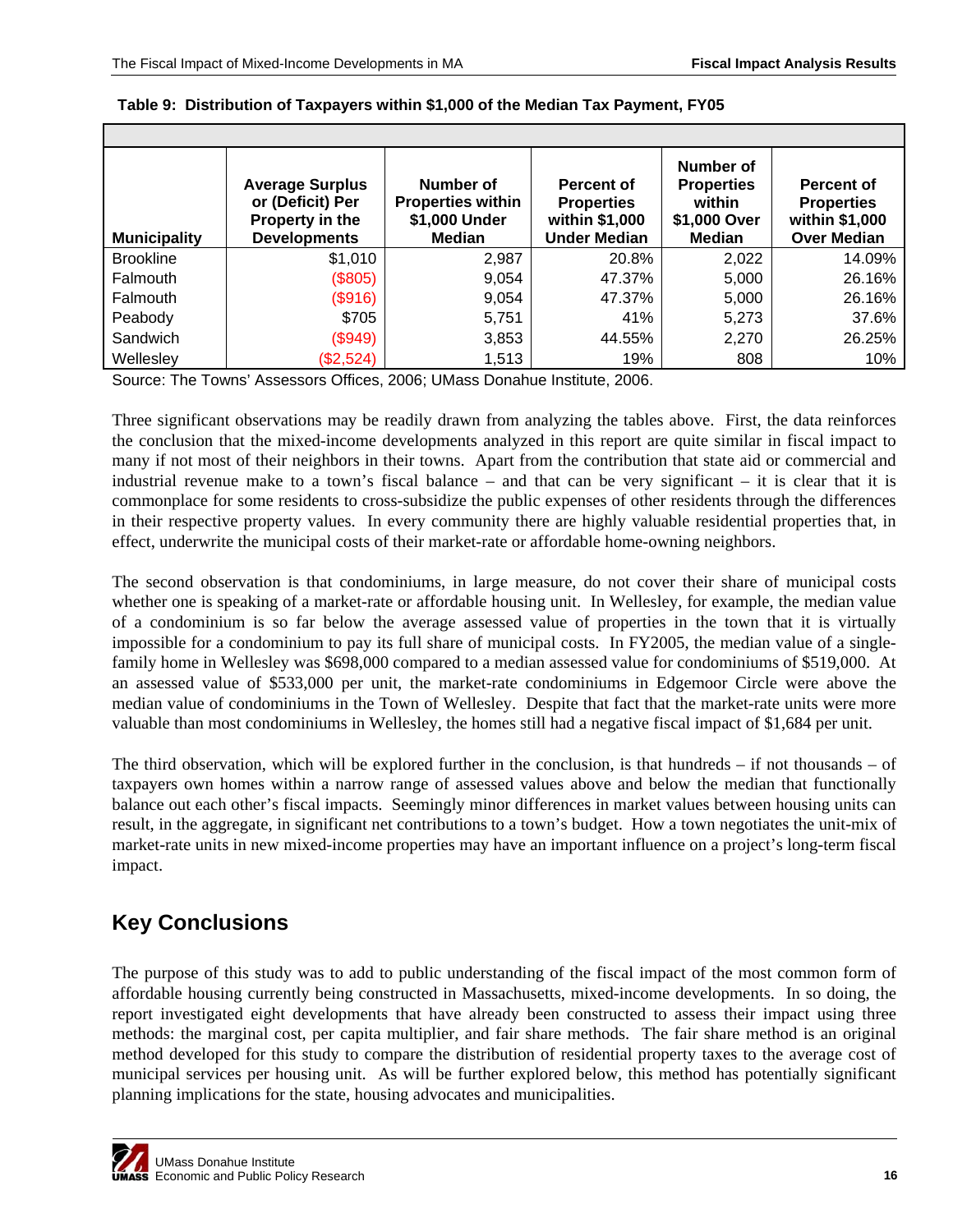## **The Fiscal Impacts Analyses**

The marginal cost analysis did not find any identifiable impacts from the eight developments in the study. The primary reason that the developments did not have an impact on non-educational services is that the projects were approved subject to the requirement that the principal infrastructure associated with the housing units be built and maintained privately. In these cases, the municipalities apparently were successful in mitigating the impact of the new homes and monitoring compliance with the special permit requirements.

The marginal school impacts were harder to measure. An analysis of state and community trends in school enrollment, budgeting and staffing showed that the case communities were under significant financial pressure due to increased costs and staffing needs. However, the increases in educational costs and staffing occurred regardless of whether student enrollments grew or declined. This data in combination with interviews with school officials led to the conclusion that the developments had little or no marginal impact on school costs.

The per capita multiplier and fair share methods both found that the five developments in Falmouth, Sandwich, Wellesley and Wilmington had negative fiscal impacts on their municipal budgets. The developments in Brookline, Northampton and Peabody had positive fiscal impacts on their communities. The key determinant of whether a development had a negative or positive impact using the per capita multiplier method was the presence of school children. That is an inherent feature of a method that allocates 100 percent of school costs net of state aid to housing units with children on a per pupil basis. In fact, educational costs are distributed equally across all taxpayers in a municipality. That is one major reason why the marginal impact case study approach to fiscal impact analysis is considered preferable to the per capita multiplier method.

With the fair share method, the key determinants of whether a development had a net positive or negative impact were the number of market-rate units and the extent that the value of the market-rate units fell below the median assessed-value of residential properties in the town. If a property consisted of relatively few market-rate units that were well below the median-value of homes in the town, it was not possible for the development as a whole to break-even from the perspective of municipal costs. Falmouth's Fresh Pond Farms development is an excellent example of a project that, given its mix of unit prices and the prevailing municipal costs in the town, cannot break-even. In contrast, Brookline's Kendall Crescent project has a large number of market-rate units that pay nearly \$1,000 in property taxes above the median tax payment for the town. In FY2005, that development contributed over \$60,000 more in property taxes to the community than it cost in municipal services.

## **State Aid and Nonresidential Revenue**

The study was not designed to evaluate the differences that increased state aid or commercial and industrial property tax revenue could make to the fiscal impact of residential properties. The communities in the study ranged widely from towns with small commercial and industrial tax bases and minimal state aid to communities with reasonably robust nonresidential revenues. Wellesley is a good example of a community with a modest amount of state aid and a small commercial and industrial tax base: 15 percent of total revenues in FY2005. In contrast, the City of Peabody received 42 percent of its FY2005 revenue from state aid and commercial and industrial property taxes. It is likely that towns like Wellesley that rely heavily on residential property taxes for the preponderance of their annual revenue are more likely to have negative fiscal impacts from residential developments.

State programs, like that codified in M.G.L. Chapter 40S, may be helpful in easing that burden. However, the implications of the fair share method are that it is possible for communities to plan development to be revenue neutral. With additional research, it may be possible to refine fiscal impact tools and techniques to combine the

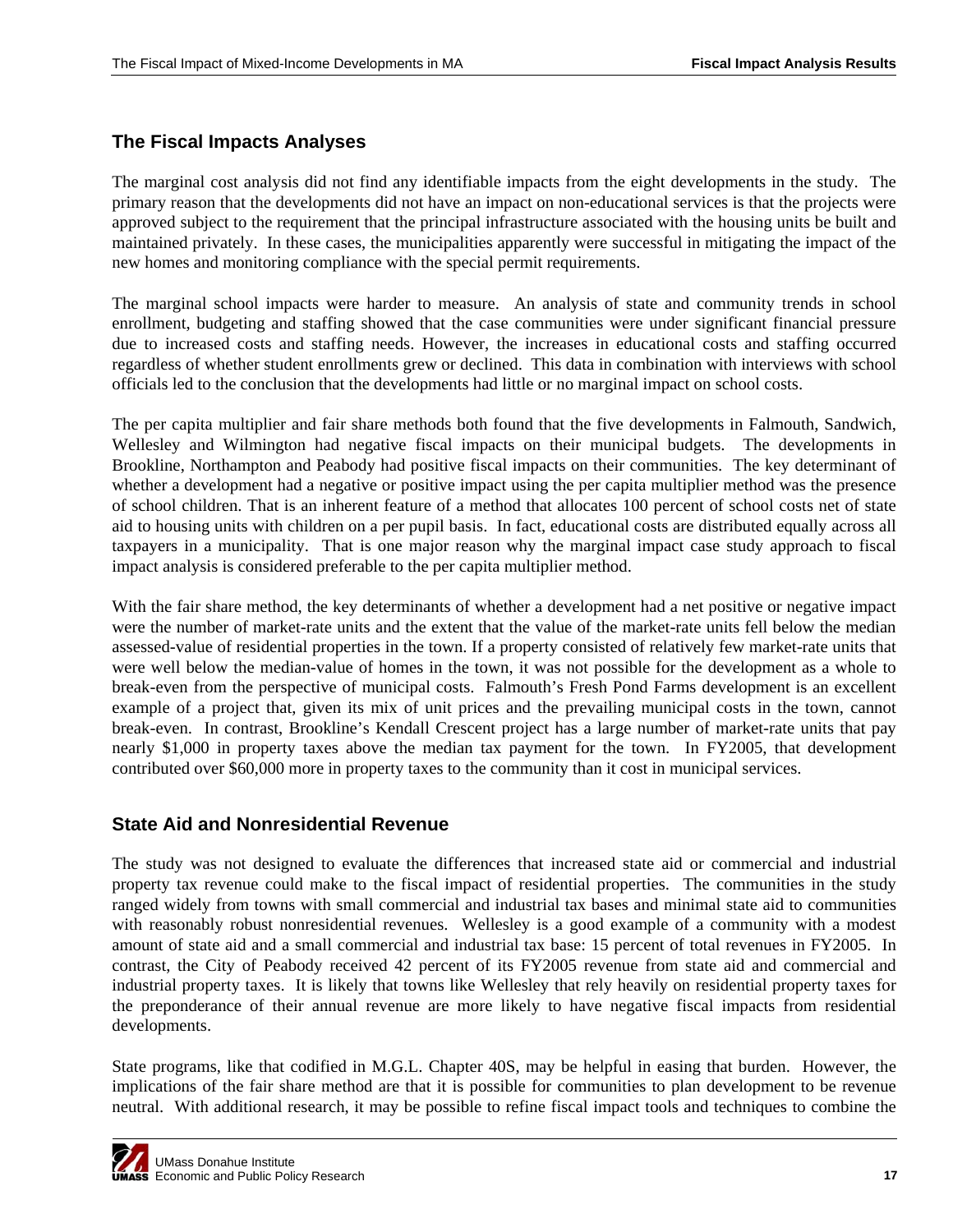<span id="page-19-0"></span>historic benefits of M.G.L. Chapter 40B with flexible programs like Chapter 40R and 40S to create positive fiscal impacts in municipalities. Commercial and light-industrial revenues in mixed-income, mixed-use developments may, in fact, be critical to ensure a balance between municipal impacts and annual revenues.

# **Planning Implications of the Study**

This report has two potentially significant implications for the state, municipal officials and the development community. The first key point derives directly from our study of the historical experience of the seven towns with their housing developments. Though there can be no doubt that the communities confront substantial fiscal pressures, it does not appear that those fiscal problems can be attributed to their special permit and 40B developments. In fact, this report found evidence that communities are doing a good job negotiating with developers to mitigate the fiscal impact of new development.

The second key implication is that communities have the ability to reasonably and fairly assess the impact of new construction and plan growth to achieve fiscal balance. The marginal cost impact method remains the best method for understanding the direct impact that new construction is likely to have at occupancy. State data from the Massachusetts Department of Education shows that overall school enrollments in the state are flat, though some towns are experiencing growth and others have declining enrollments. A reliable analysis of school and municipal infrastructure capacity can only be undertaken at a local level, with careful consideration of variations in capacity by school grade or the location of proposed development. Existing state programs like Chapter 40S may be very useful in mitigating the negative fiscal impact of development where it is determined to occur.

Beyond the marginal impact of new construction, this report has shown that all housing in a community – market rate or affordable – is distributed along a range of positive or negative fiscal impacts depending upon the market value of the property and the average cost of services in the community. It is undoubtedly true that thousands of homes in cities and towns throughout Massachusetts do not pay their fair share of municipal service costs. The budgetary gap that is created by lower valued homes is filled by higher valued residential properties, state aid, and commercial and industrial property tax revenues. With a form of analysis like the fair share methodology developed for this report, it is possible for communities to promote the development of residential and commercial construction at market-values that offset the fiscal impact of affordable and workforce housing.

The fiscal potential of mixed-income developments is that the market-rate units within a project can contribute sufficient property tax revenue to offset the negative impact of affordable housing units. As this study shows, fiscal balance can likely be achieved in many projects. The extension of this point is that proposed projects throughout a community may be able to achieve fiscal balance in the aggregate. An affordable or workforce housing development located in one neighborhood may have a negative fiscal impact that is offset by luxury housing in another neighborhood. A transit-oriented development in the center of town may contain a mix of commercial and residential construction that offsets the fiscal impact of scattered site development in the community. The potential of the fair share method, which deserves further study, is to empower the municipalities, the state and developers to better understand the fiscal impact of construction over time and plan for better community outcomes.

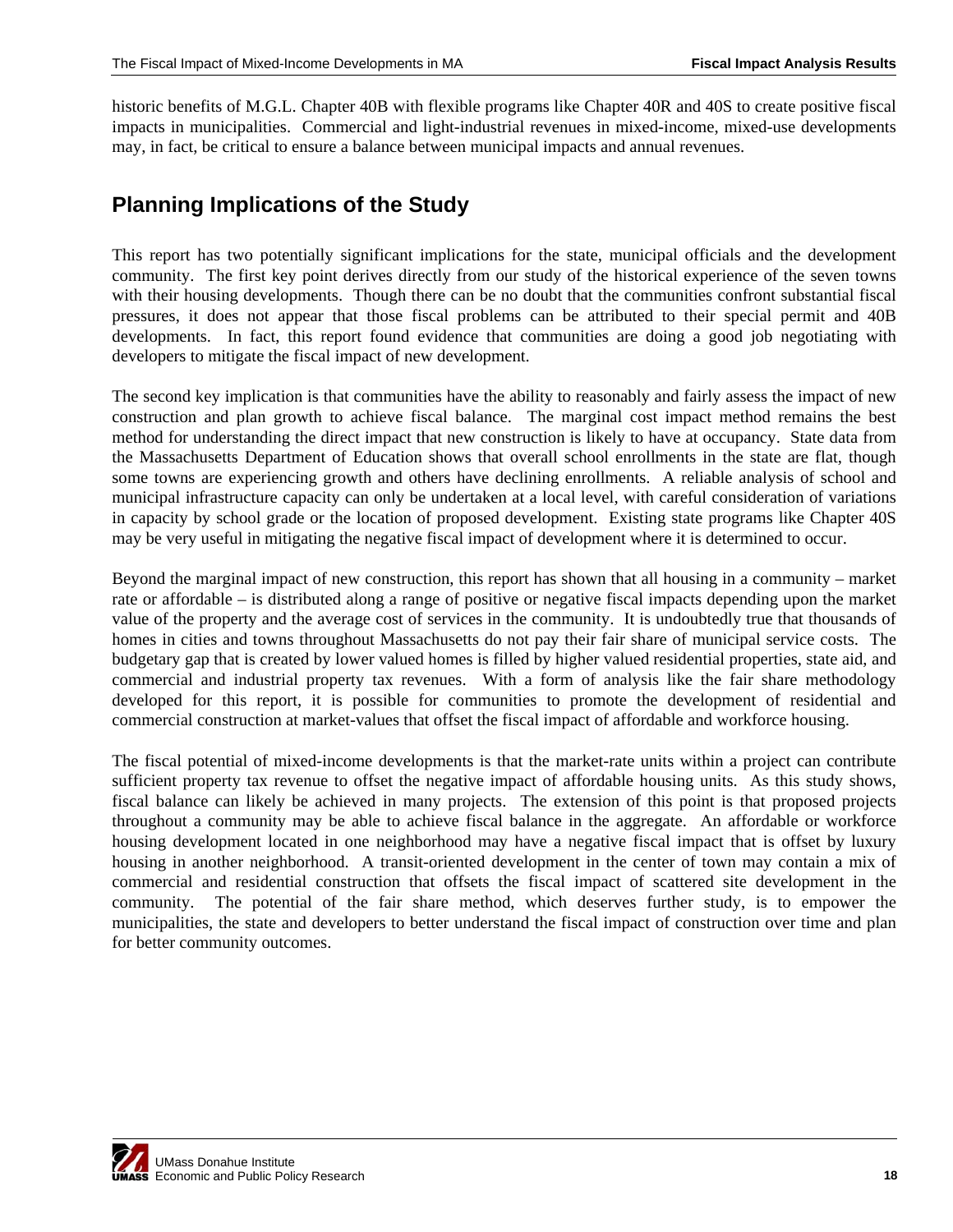# <span id="page-20-0"></span>**Case Study Municipalities and Development Profiles**

## **Town of Brookline, Massachusetts**

The Town of Brookline is a suburban residential community adjacent to the City of Boston and located in the Greater Boston region (as defined by *Mass*Benchmarks). Brookline is home to over 56,000 residents and has nearly 6,000 students enrolled in its public schools. According to the Massachusetts Department of Housing and Community Development's Subsidized Housing Inventory (June 2006), eight percent of Brookline's U.S. Census 2000 housing stock of 26,224 housing units were certified as affordable under current state guidelines.

### **Kendall Crescent**

UMDI analyzed the Kendall Crescent mixed-income housing project located at Cypress and Franklin Streets in Brookline. The project's approval was the culmination of a four-year planning process, with final approval in 1999. The project was approved for development by the Town of Brookline with a special permit and, with 35 total units, was subject to the Town's inclusionary zoning bylaw. The inclusionary zoning bylaw mandates that developers constructing six or more units either include a mix of affordable and moderate income units in the development or provide a cash payment to be used by the town for that purpose. Kendall Crescent was the first Brookline project to include affordable units under this bylaw.<sup>[7](#page-20-1)</sup> At Kendall Crescent, 5 of the 35 housing units are deemed affordable under terms of the bylaw (14 percent of the total). Four of the 5 affordable units are designated for 80% AMI residents and 1 unit is designated for a resident at 100% AMI.

Kendall Crescent was constructed between 1999 and 2001. The affordable units were sold between 2000 and 2002, with sales prices ranging from \$99,000 to \$156,063 and consisted of 2 one-bedroom and 3 two-bedroom units. The market rate units' sales prices ranged from \$234,500 for a one-bedroom/one-bathroom unit to \$670,000 for a four-bedroom/three and a half bathroom unit. In 2005, assessed values for the affordable units ranged between \$114,200 and \$169,900 and the assessed values for market-rate units were between \$264,200 and \$662,900. In FY05, Kendall Crescent had a population of 70 residents, 5 of whom were students in the Public Schools of Brookline.

The total property tax revenue generated by the Kendall Crescent development in FY05 was \$148,359 with an average tax bill of \$4,239. The tax contribution of the affordable units was \$6,887 and the market rate units contributed \$141,472. The average tax bill of the market-rate units was \$4,716 with the average for the affordable units at \$1,377. By comparison, the average tax bill in the Town of Brookline in FY2005 was \$7,648 and the median residential tax payment in Brookline was \$3,744.

### **Project History**

The Kendall Street property initially housed the town's Department of Public Works garage. With the decision to move the town garage functions to the new Municipal Service Center on Hammond Street, the Town of Brookline issued a Request for Redevelopment Proposals in the spring of  $1997<sup>8</sup>$  $1997<sup>8</sup>$  $1997<sup>8</sup>$ . The total redevelopment site also included

<span id="page-20-2"></span><span id="page-20-1"></span>Decision of Brookline Zoning Board of Appeals, May 1999.



<sup>-</sup><sup>7</sup> "There By Good Fortune," Boston Globe, January 6, 2002<br><sup>8</sup> Decision of Brookling Zoning Board of Anneals, May 1000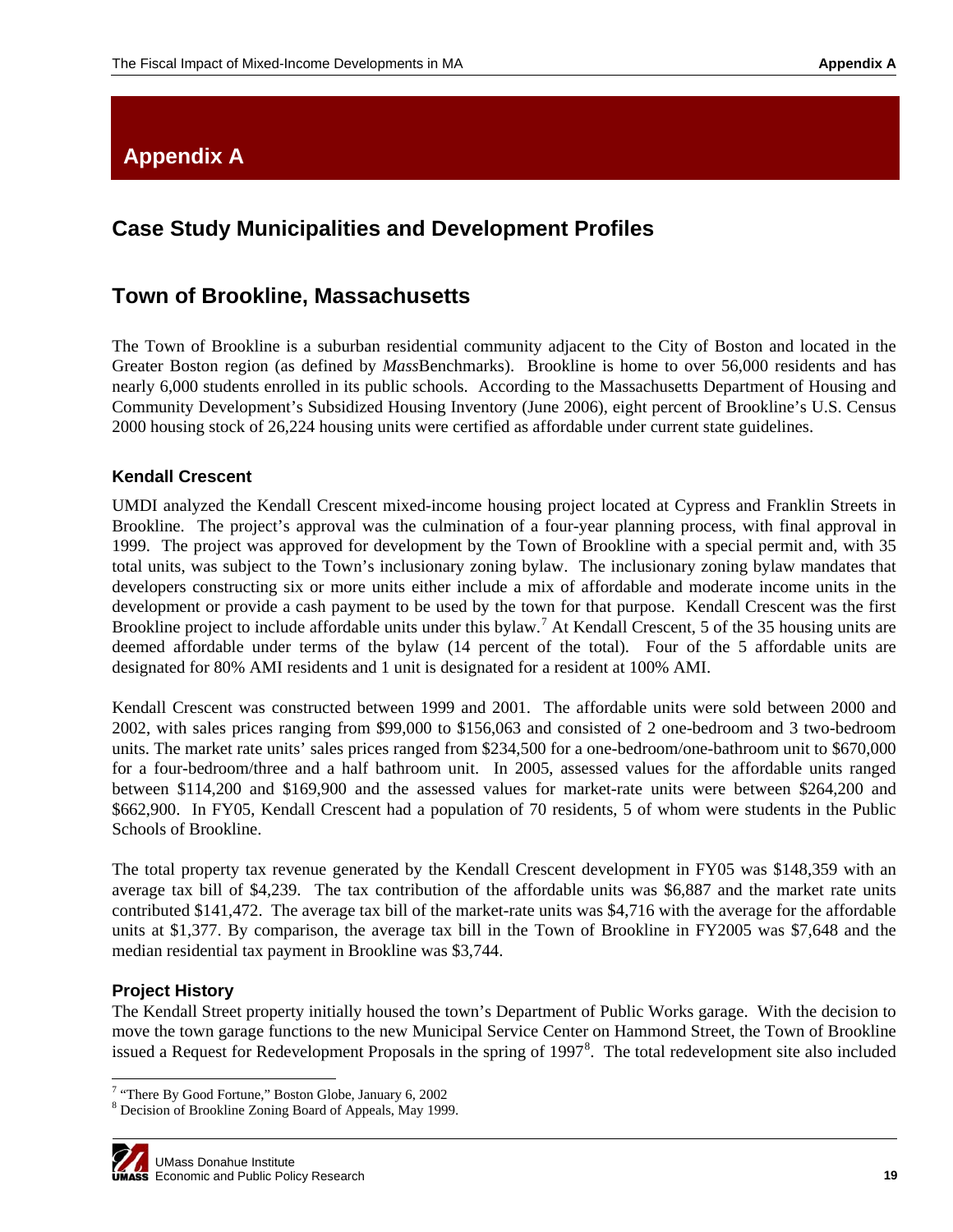the historic Kendall Town Barn and the former Sewall School which were to be redeveloped in addition to the garage. The Brookline-based company Parencorp was designated in 1998 to develop the site and was chosen by a neighborhood/town committee that helped shape and steer the project and make recommendations to the Board of Selectmen.<sup>[9](#page-21-0)</sup>

As a result of the redevelopment, the former town garage was razed, the Barn was renovated for commercial/retail use and the Sewall School was renovated into 17 residential condominium units. In addition, 14 units were constructed in 12 townhouses on Crescent Street and another four-unit residence was built on Franklin Street.

### **Analysis of Fiscal Impact**

UMDI analyzed the fiscal impact of the Kendall Crescent development using three methodologies: the marginal cost method, the per capita multiplier method, and a fair share method that allocated net expenses equally to all housing units in the community. The results of the analysis are presented below.

### *Marginal Cost Method*

UMDI could not identify any significant initial or ongoing costs associated with maintaining this development. As a condition of the special permit, the developer was required to work with the Town to improve two intersections affected by the development, to provide parking spaces to accommodate the development, and to contribute \$[1](#page-21-1)5,000 for landscaping costs and for the construction of a playground adjacent to the development.<sup>10</sup> After repeated requests to the Brookline Police Department for public safety data, UMDI determined that it was not feasible to obtain this data. Our analysis of comparable projects in the case study communities did not show any development with public safety demands above the average for the municipalities in which they reside.

The Kendall Crescent development did not have any clear marginal impact on the school system. In FY2005, Kendall Crescent contributed five students to the Brookline Public Schools from its 35 housing units. As part of its analysis, UMDI tracked changes in enrollment year over year and compared it to changes in the town's total education budget. Conceptually, if enrollment was the primary driver of educational costs (as opposed to, for example, salary increases, fringe benefits or energy costs) there should be some correspondence between changes in annual budgets and enrollment. As shown in Table 10, the Brookline Public School budget increased every year from FY2001 to FY2005 but school enrollments declined or grew slightly from year to year. While there is clearly, in general, a relationship between enrollment and school expenditures, there is no clear evidence of marginal impacts from net increases in housing units in Brookline during the period under analysis.

|      | <b>Education Budget</b> | <b>Enrollment</b> |
|------|-------------------------|-------------------|
| 2001 | 6.89%                   | 0.65%             |
| 2002 | 13.04%                  | $-1.13%$          |
| 2003 | 4.20%                   | 1.41%             |
| 2004 | 2.14%                   | $-0.36%$          |
| 2005 | 6.31%                   | $-0.63%$          |

#### **Table 10: Change in Education Budget and Enrollment from Previous Year**

Source: Town of Brookline, MA Public Schools; MA DOR, Division of Local Services, 2006; UMass Donahue Institute, 2006.

In fact, a brief review of student enrollment, teacher employment and expenditures in 1999 and 2004 suggests that staffing patterns and expenditures have risen independently of enrollment across the Commonwealth. As may be

<span id="page-21-1"></span><span id="page-21-0"></span><sup>10</sup> Zoning Board of Appeals Decision, 020007, 8/8/02



 $\overline{\phantom{a}}$ <sup>9</sup> "Think Tank Plans For Future," Boston Globe, May 10, 1998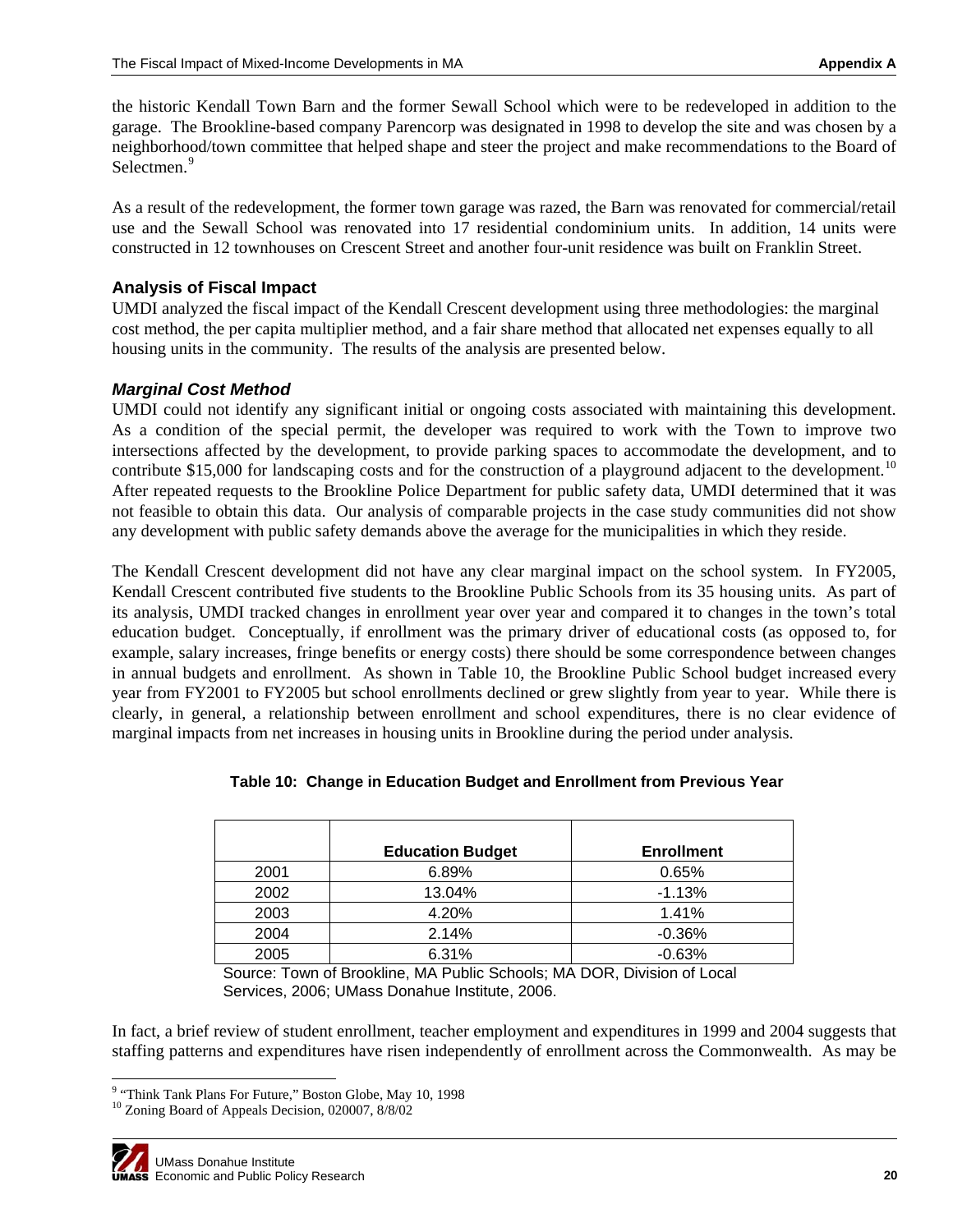seen in Tables 11 and 12, full-time equivalent (FTE) employment of teachers statewide and in Brookline rose by at least eight percent from 1999 to 2004 despite the fact that student enrollment did not appreciably change. There are a few likely explanations for increased staffing levels and educational expenditures, perhaps the most likely being costs associated with the state's increased commitment to education reform. Irrespective of the cause, there appears to be a significant disconnect between enrollment levels and the serious financial burdens that many communities face as they finance public education in their towns.

#### **Table 11: Comparison of Spending, Enrollment and Employment in 1999 and 2004, Statewide**

|                                   | <b>Change from 1999-2004</b><br><b>Education Finance Data</b> |                 |                 |                |
|-----------------------------------|---------------------------------------------------------------|-----------------|-----------------|----------------|
| Category                          | 1999                                                          | 2004            | <b>Number</b>   | <b>Percent</b> |
| <b>Total Enrollment</b>           | 955,592                                                       | 957,511         | 1,919           | 0.2%           |
| <b>Total FTE</b>                  | 68,256                                                        | 73,700          | 5,444           | 8.0%           |
| <b>Total Expenditures</b>         | \$6,395,235,205                                               | \$8,225,714,988 | \$1,830,479,783 | 28.6%          |
| <b>Total Salaries</b>             | \$3,081,654,861                                               | \$3,960,071,176 | \$878,416,315   | 28.5%          |
| Ratio of Enrollment to FTE        | 14.0                                                          | 13.0            |                 |                |
| Ratio of Salaries to Expenditures | 0.48                                                          | 0.48            |                 |                |

Source: Department of Education, 2006.

### **Table 12: Comparison of Spending, Enrollment and Employment in 1999 and 2004, Brookline**

|                                   | <b>Education Finance Data</b> |              | <b>Change from 1999-2004</b> |                |  |
|-----------------------------------|-------------------------------|--------------|------------------------------|----------------|--|
| Category                          | 1999                          | 2004         | <b>Number</b>                | <b>Percent</b> |  |
| <b>Total Enrollment</b>           | 5,996                         | 6,015        | 19                           | 0.3%           |  |
| <b>Total FTE</b>                  | 465                           | 506          | 42                           | $9.0\%$        |  |
| <b>Total Expenditures</b>         | \$51,339,801                  | \$66,807,958 | \$15,468,157                 | 30.1%          |  |
| <b>Total Salaries</b>             | \$22,810,722                  | \$30,895,135 | \$8,084,413                  | 35.4%          |  |
| Ratio of Enrollment to FTE        | 12.9                          | 11.9         |                              |                |  |
| Ratio of Salaries to Expenditures | 0.44                          | 0.46         |                              |                |  |

Source: Department of Education, 2006.

### *Per Capita Multiplier Method*

As noted, the per capita multiplier fiscal impact method analyzes the municipal impact of housing developments based on a per person allocation of net general fund expenditures. By definition, with the per capita method, the number of persons living in a development is the greatest single factor that affects the size of the fiscal impact. This is particularly true of the number of public school students living in a development. Students are allocated the full net per pupil cost of education. As shown in Table 13, at Kendall Crescent the 70 residents and 5 students generate \$86,047 in annual costs to the town while contributing \$148,359 in total property taxes. Overall, Kendall Crescent had a net positive impact on Brookline in FY2005 of \$62,312. It should be noted that the unitmix of the development limited the total number of students likely to live in Kendall Crescent. Twelve of the 35 units in the development, or approximately 34%, are one bedroom units and not large enough to accommodate a family.

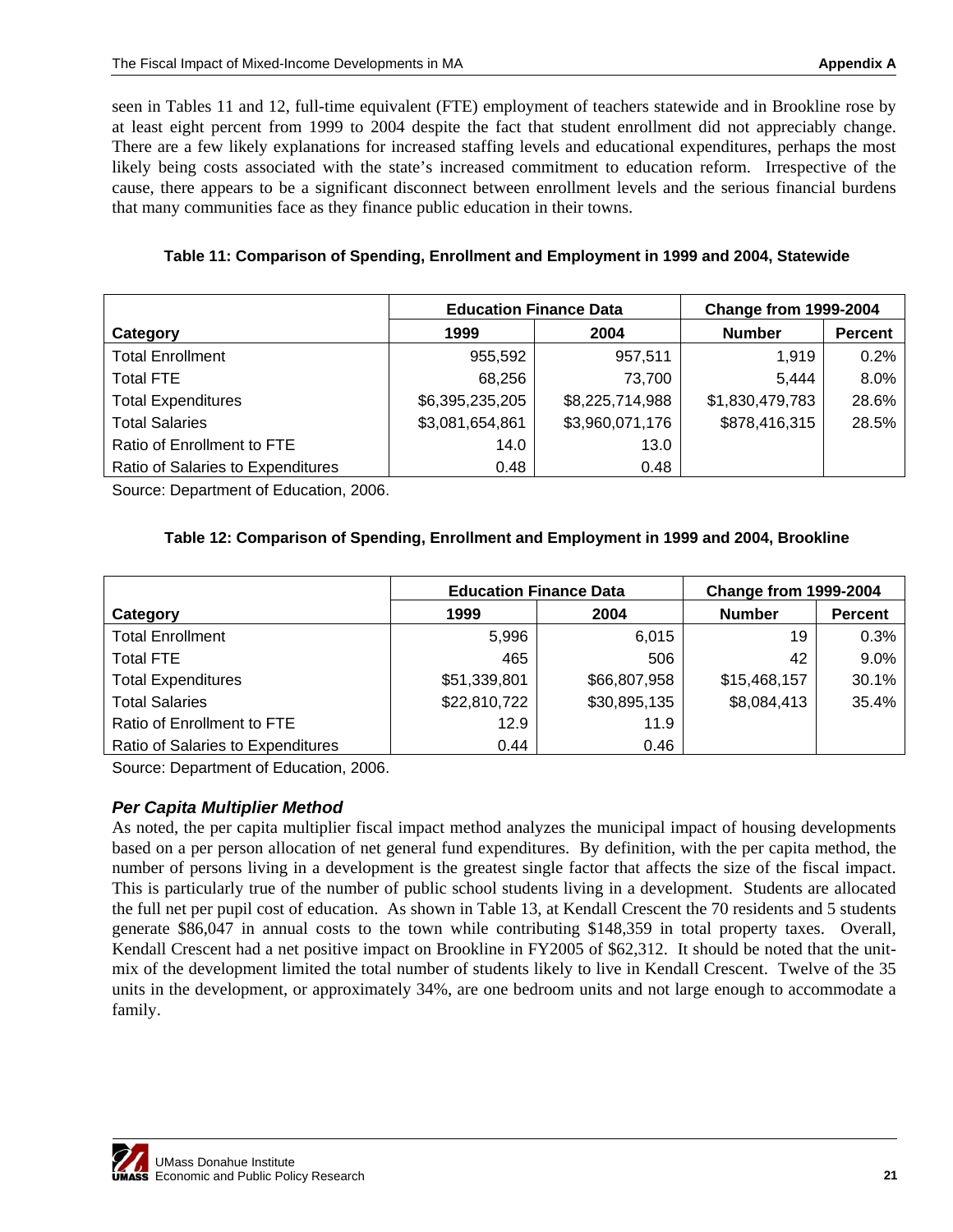| <b>Brookline -- Kendall Crescent</b> | <b>Municipal</b><br><b>Costs</b>                    | <b>Educational</b><br>Costs                    | <b>Development Net Revenue (Loss)</b> |                                         |                              |
|--------------------------------------|-----------------------------------------------------|------------------------------------------------|---------------------------------------|-----------------------------------------|------------------------------|
|                                      | <b>Subtotal</b><br><b>Municipal</b><br><b>Costs</b> | <b>Subtotal</b><br><b>Educational</b><br>Costs | <b>Total Cost</b>                     | Total<br><b>Property Tax</b><br>Revenue | <b>Net Revenue</b><br>(Loss) |
| <b>FY2005 Total Impact</b>           | \$43,726                                            | \$42,321                                       | \$86,047                              | \$148,359                               | \$62,312                     |
| FY05 Market-rate Units               | \$38,729                                            | \$33,857                                       | \$72,586                              | \$141,472                               | \$68,886                     |
| <b>FY05 Affordable Units</b>         | \$4,997                                             | \$8,464                                        | \$13,462                              | \$6,887                                 | (\$6,575)                    |
| <b>FY2004 Total Impact</b>           | \$58,291                                            | \$54,846                                       | \$113,137                             | \$143,999                               | \$30,862                     |
| <b>FY2003 Total Impact</b>           | \$36,653                                            | \$59,819                                       | \$96,472                              | \$127,172                               | \$30,700                     |

| Table 13: Kendall Crescent Fiscal Impact Model: Per Capita Multiplier Method |  |
|------------------------------------------------------------------------------|--|
|------------------------------------------------------------------------------|--|

Source: UMass Donahue Institute, 2006.

#### *Fair Share Method*

As noted, the Fair Share Method of fiscal impact analysis allocates municipal expenditures equally to each housing unit in town based on the proposition that every household has an equal stake, either as a resident, current or future consumer of town services, in the provision of town services. As shown in Table 14, under the Fair Share Method Kendall Crescent generated \$112,997 in total costs while contributing \$148,359 in property taxes. Overall, Kendall Crescent had a net positive impact on the Town of Brookline of \$35,362 in FY2005. Kendall Crescent had the highest surplus or net revenue under both the Per Capita Multiplier Method and the Fair Share Method of all developments in this analysis.

| Table 14: Kendall Crescent Fiscal Impact Model: Fair Share Method |  |  |  |  |
|-------------------------------------------------------------------|--|--|--|--|
|                                                                   |  |  |  |  |

| <b>Brookline -- Kendall Crescent</b> | Total<br><b>Housing</b><br><b>Units</b> | <b>Net Cost</b><br><b>Per Unit</b> | <b>Total Cost</b> | Total<br><b>Property Tax</b><br><b>Revenue</b> | <b>Net</b><br><b>Revenue</b><br>(Loss) |
|--------------------------------------|-----------------------------------------|------------------------------------|-------------------|------------------------------------------------|----------------------------------------|
| <b>FY2005 Total Impact</b>           | 35                                      | \$3,228                            | \$112,997         | \$148,359                                      | \$35,362                               |
| <b>FY05 Market-rate Units</b>        | 30                                      | \$3,228                            | \$96,854          | \$141,472                                      | \$44,618                               |
| FY05 Affordable Units                | 5                                       | \$3,228                            | \$16,142          | \$6,887                                        | (\$9,255)                              |
| <b>FY2004 Total Impact</b>           | 35                                      | \$3,633                            | \$127,150         | \$143,999                                      | \$16,849                               |
| <b>FY2003 Total Impact</b>           | 31                                      | \$3,106                            | \$96,283          | \$127,172                                      | \$30,889                               |

Source: UMass Donahue Institute, 2006.

The three components that affect a development's fiscal balance under the Fair Share Method are the town's level of expenditures net of state aid, the market value of housing units (high values mean higher tax payments), and the number of affordable units (lower values mean lower tax payments). In the case of Kendall Crescent, the project is situated in a town with very high real estate values and has modest percentage of affordable housing units compared to a Chapter 40B Comprehensive Permit project. Given those conditions, it was unsurprising that Kendall Crescent performed very well in this analysis compared to other towns and developments.

#### *The Fair Share Method Applied to the Municipality*

The Fair Share Method apportions all general fund expenditures in a municipality to housing units after subtracting all non-residential revenues that contribute to general town costs. In effect, municipal impacts are

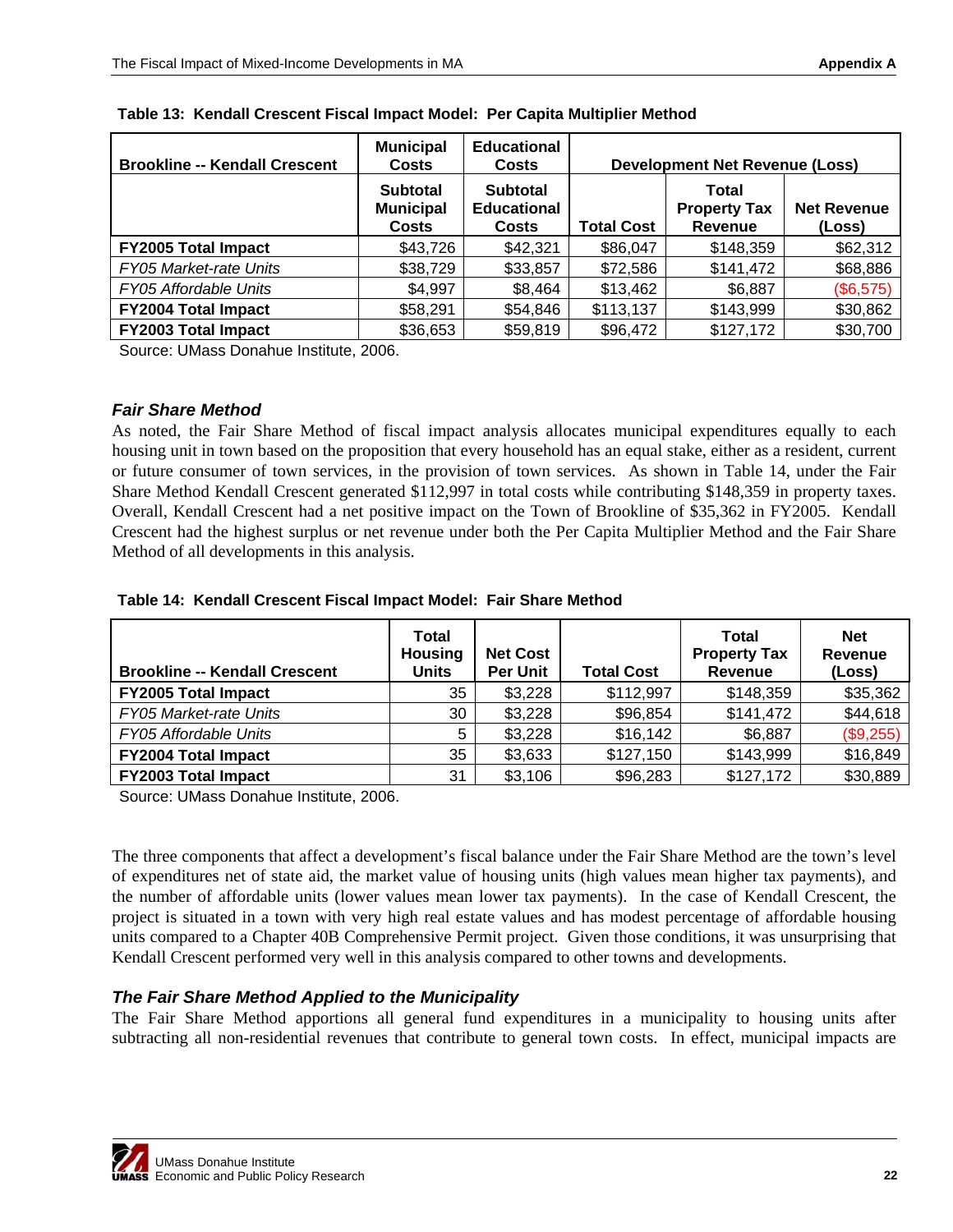measured at the residential taxpaying unit: the household.<sup>[11](#page-24-0)</sup> In fact, communities apportion town costs to households according to the current market-value of real estate: it is an axiom that some property-taxpayers contribute more money toward municipal costs than others. The Fair Share Method may be used, as in this study, to compare the tax-payments of affordable housing units relative to the average net municipal cost per household. In principal, any other housing unit in the community can be analyzed using the same method.

UMDI analyzed the distribution of all residential tax-payments in the Town of Brookline in FY2005 using the Fair Share Method. In FY2005, the net municipal cost per housing unit was \$3,228 and the median tax payment for single-family homes and condominiums was \$3,744. At Kendall Crescent, the average surplus per unit was \$1,010. Overall, 2,987 housing units (20.8%) were within \$1,000 below the median tax-payment while only 2,022 housing units (14.09%) were within \$1,000 over the median payment. The distribution of residential property tax payments reflects the high assessed values of the single-family properties in Brookline. Interestingly, thousands of market-rate housing units – mostly condominiums – contribute property tax payments below the Fair Share cost allocation for Brookline.

<span id="page-24-0"></span> $11$  The Fair Share Method distributes costs by housing unit. Residential taxes are paid by assessed parcel, which consist of single-family homes and condominiums, apartment buildings composed of multiple housing units, and vacant parcels. Apartment buildings that include multiple households also have higher assessed values, reflecting their greater size and market-value.



1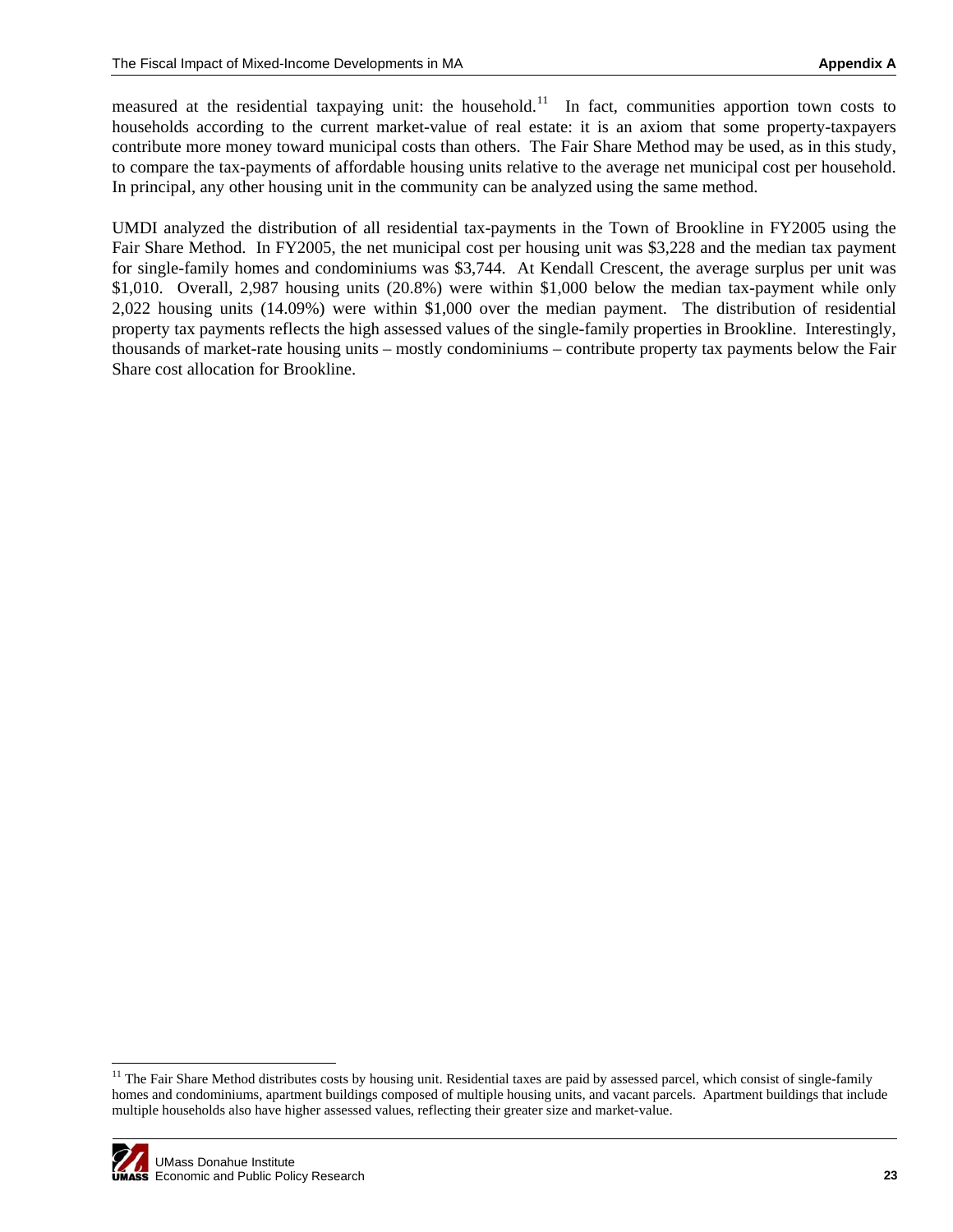## <span id="page-25-0"></span>**Town of Falmouth, Massachusetts**

The Town of Falmouth, located on Cape Cod in Barnstable County, is a thriving vacation destination with a total year-round population of  $33,806$  residents that swells to over [1](#page-25-1)00,000 residents during the summer<sup>12</sup>. The town has become a popular destination for retirees. With the aging of the town's overall population, Falmouth's public school enrollment has slowly declined over the past six years. Between 2000 and 2005, Falmouth Public School enrollment declined 11 percent, from just over 4,800 students in 2000 to 4,257 students in 2005. According to the Massachusetts Department of Housing and Community Development, 5.2 percent of Falmouth's U.S. Census housing stock of 14,440 year-round housing units were affordable by state standards in 2006 (June 2006 DHCD Subsidized Housing Inventory). Given Falmouth's robust real estate market during the period under review in this analysis, it is unsurprising that Falmouth has several pending and completed Chapter 40B Comprehensive Permit projects. This analysis includes two projects in the Town of Falmouth: Fresh Pond Farms and Nickey Lane. Each project will be discussed in turn below.

#### **Fresh Pond Farms Development**

As of August 2006, 21 of the 27 housing units approved for development by the Town of Falmouth in the Fresh Pond Farms development were completed. The single-family detached homes were sold between 2002 and 2005, and are located in a subdivision on Fresh Pond Farm Road in Falmouth. Six of the twenty-one existing homes in the development are designated as affordable and had original sales prices ranging from \$97,500 to \$104,900. The market-rate homes sold for prices between \$262,000 and \$360,000. Of the six remaining parcels that are permitted for development, two units are classified as affordable housing. In FY2005, Fresh Pond Farms had 39 residents, 10 of whom were students enrolled in the Falmouth Public Schools.

In FY2005, the total property tax revenue generated by the Fresh Pond Farms development was \$31,857 with an average tax bill of \$1,180. The property tax revenue includes property taxes on 6 undeveloped parcels; therefore the average tax payment is lower than it would be if the project was fully built out. Affordable housing units contributed \$5,653 toward that total while the market rate units contributed \$26,204 of the total. The average tax bill of the market-rate units was \$1,379 and the average tax bill for the affordable units was \$707. By comparison, the average tax payment in the Town of Falmouth in FY2005 was \$2,480 and the median residential tax payment was \$2,006.

#### **Project History**

On July 10, 2001, the Falmouth Zoning Board of Appeals granted a Comprehensive Permit for the development of 27 housing units to be located on lots of 15,000 square feet each. This Comprehensive Permit was one of the initial permits granted under the New England Fund. In the course of construction, the Board of Appeals has revisited details of the project, including encroachment problems with the first two homes that were built. The Board mandated that the developer identify a construction manager to oversee the development.<sup>[1](#page-25-2)3</sup> As of FY2005, six parcels of the original 27 unit development remain undeveloped. Two of these parcels are classified as affordable.

#### **Analysis of Fiscal Impact**

UMDI analyzed the fiscal impact of the Fresh Pond Farms development using three methodologies: the marginal cost method, the per capita multiplier method, and a fair share method that allocated net expenses equally to all housing units in the community. The results of the analysis are presented below.

<span id="page-25-2"></span><span id="page-25-1"></span>

 $\overline{\phantom{a}}$ <sup>12</sup>Falmouth Chamber of Commerce,  $\frac{http://www.falmouthchamber.com/more/relocation.php}{http://www.falmouthchamber.com/more/relocation.php}$ , 2002<br><sup>13</sup>Zoning Board of Appeals Decision, 27-03, 4/9/03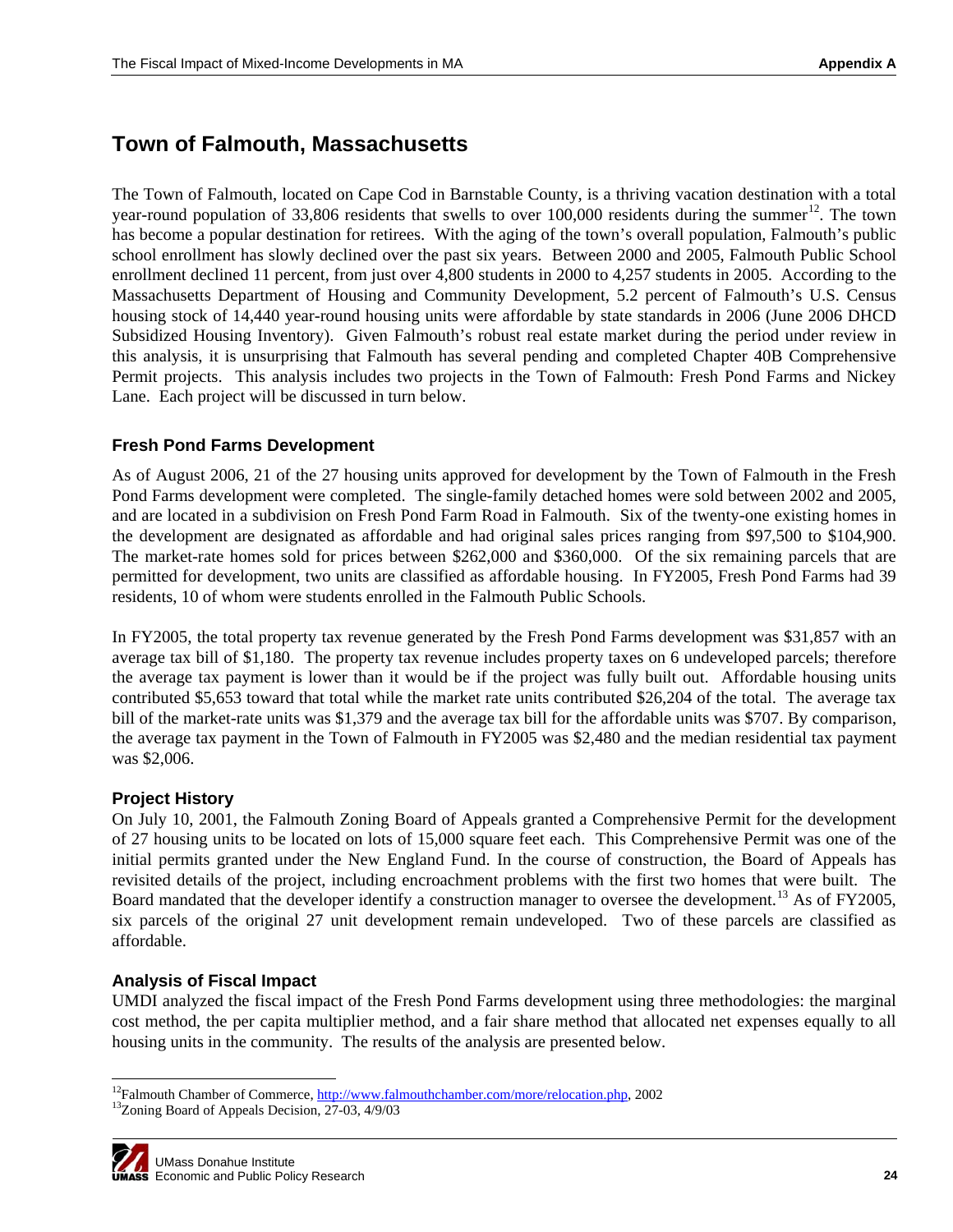#### *Marginal Cost Method*

UMDI did not find any increased marginal costs associated with the development of Fresh Pond Farms. The principal inputs into the analysis were data and interviews with the Falmouth Public Schools, the Public Safety Department and the development terms described in the Zoning Board of Appeals decision. According to the Falmouth Public Schools, the town has experienced declining school enrollment for several years. The schools have excess classroom capacity in many grades, with the high school having significant excess capacity. Table 15, shown below, confirms significant year-to-year declines in enrollment, while also showing overall increases in school expenditures (without adjusting for inflation). While there clearly are cost pressures on Falmouth Public Schools, there is no discernable link between cost-levels year-to-year and marginal changes in enrollment levels, as would be associated with the Fresh Pond Farms development. As a result, the Fresh Pond Farms development was not found to contribute any marginal education costs to the town budget.

|      | <b>Education Budget</b> | <b>Enrollment</b> |
|------|-------------------------|-------------------|
| 2001 | 19.75%                  | 0.15%             |
| 2002 | 5.71%                   | $-2.65%$          |
| 2003 | 4.11%                   | $-2.49%$          |
| 2004 | 1.61%                   | $-2.93%$          |
| 2005 | 3.69%                   | $-4.21%$          |

#### **Table 15: Change in Education Budget and Enrollment from Previous Year**

Source: Town of Falmouth, MA Public Schools; MA DOR, Division of Local Services, 2006; UMass Donahue Institute, 2006.

A brief review of student enrollment, teacher employment and expenditures in 1999 and 2004 suggests that staffing patterns and expenditures have risen independently of enrollment across the Commonwealth. As may be seen in Tables 16 and 17, full-time equivalent (FTE) employment of teachers statewide and in Falmouth rose appreciably from 1999 to 2004 despite almost no increase in enrollments statewide and a decline in enrollment in Falmouth. There are a few likely explanations for increased staffing levels and educational expenditures; perhaps the most likely being costs associated with the state's increased commitment to education reform. Irrespective of the cause, Falmouth is a perfect example of a community in which there is no apparent relationship between the significant and measurable burden of school costs on the community and marginal impact of changes in enrollment.

| Table 16: Comparison of Spending, Enrollment and Employment in 1999 and 2004, Statewide |  |  |
|-----------------------------------------------------------------------------------------|--|--|
|-----------------------------------------------------------------------------------------|--|--|

|                                   | <b>Education Finance Data</b> |                 | <b>Change from 1999-2004</b> |                |
|-----------------------------------|-------------------------------|-----------------|------------------------------|----------------|
| Category                          | 1999                          | 2004            | <b>Number</b>                | <b>Percent</b> |
| <b>Total Enrollment</b>           | 955,592                       | 957,511         | 1,919                        | 0.2%           |
| <b>Total FTE</b>                  | 68,256                        | 73,700          | 5,444                        | 8.0%           |
| <b>Total Expenditures</b>         | \$6,395,235,205               | \$8,225,714,988 | \$1,830,479,783              | 28.6%          |
| <b>Total Salaries</b>             | \$3,081,654,861               | \$3,960,071,176 | \$878,416,315                | 28.5%          |
| Ratio of Enrollment to FTE        | 14.0                          | 13.0            |                              |                |
| Ratio of Salaries to Expenditures | 0.48                          | 0.48            |                              |                |

Source: Department of Education, 2006.

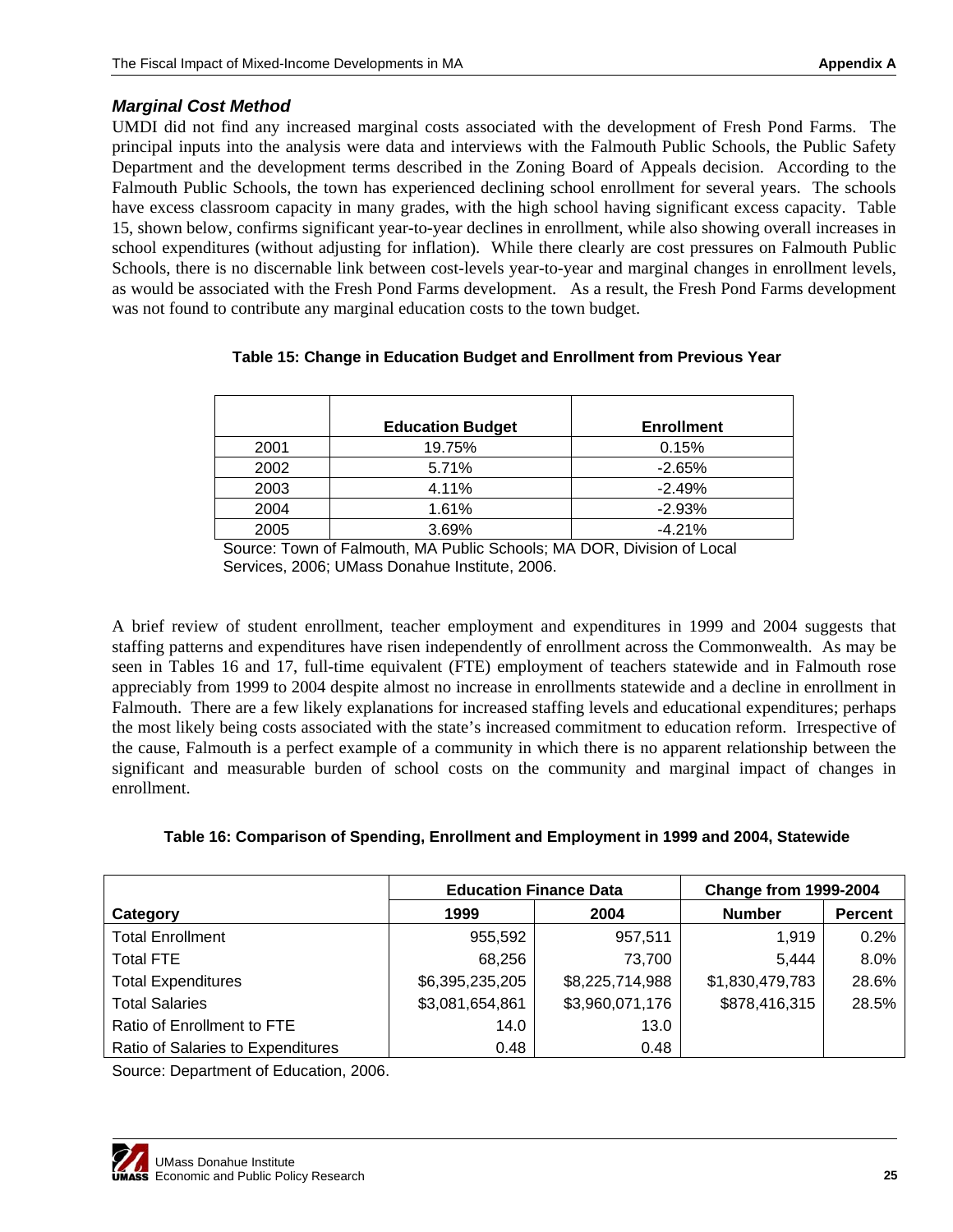|                                   | <b>Education Finance Data</b> |              | <b>Change from 1999-2004</b> |                |
|-----------------------------------|-------------------------------|--------------|------------------------------|----------------|
| Category                          | 1999                          | 2004         | <b>Number</b>                | <b>Percent</b> |
| <b>Total Enrollment</b>           | 5,006                         | 4,406        | $-600$                       | $-12.0%$       |
| <b>Total FTE</b>                  | 302                           | 357          | 55                           | 18.2%          |
| <b>Total Expenditures</b>         | \$30,101,073                  | \$37,813,168 | \$7,712,095                  | 25.6%          |
| <b>Total Salaries</b>             | \$15,354,043                  | \$19,491,070 | \$4,137,027                  | 26.9%          |
| Ratio of Enrollment to FTE        | 16.6                          | 12.3         |                              |                |
| Ratio of Salaries to Expenditures | 0.51                          | 0.52         |                              |                |

#### **Table 17: Comparison of Spending, Enrollment and Employment in 1999 and 2004, Falmouth**

Source: Department of Education, 2006.

The public safety and public works information gathered from the Town of Falmouth similarly confirm that the development has not had a discernable impact on the Falmouth's annual expenditures. Based on data acquired from the Falmouth Police Department, UMDI ruled out the possibility of any excess demands on public safety costs caused by this development.<sup>[14](#page-27-0)</sup> Fresh Pond Farms did not require any calls for assistance from either the Fire Department or the Police Department in FY2005. The Zoning Board of Appeals decision mandates that the following aspects of the development "shall remain forever private": maintenance of all roadways and parking areas, storm-water management, snow plowing, landscaping, trash removal and street lighting.<sup>[1](#page-27-1)5</sup> Fresh Pond Farms was responsible for the construction of public works infrastructure associated with the development of the homes and the neighborhood association required under the ZBA decision is responsible for all future maintenance. This conclusion is not terribly surprising given the fact that "40B" projects are often negotiated by towns to minimize the fiscal impact of projects. This analysis confirms that the impact was, as best we can determine, negligible.

#### *Per Capita Multiplier Method*

The per capita multiplier fiscal impact method analyzes the municipal impact of housing developments based on the per person allocation of net general fund expenditures. The per capita method, by definition, ensures that the single greatest factor that affects the fiscal balance of developments is the number of residents. This is particularly true of school costs associated with the project. In effect, the per capita method charges households tuition for the net cost of educating each child. As shown in Table 18, under the per capita method Fresh Pond Farms experienced a net loss of over \$66,000 in FY2005. The ten students living in Fresh Pond Farms during FY2005 were the largest contributor to the project's fiscal imbalance. Without accounting for the value of affordable and market-rate homes, each household would need to contribute over \$3,000 in annual property taxes for the project to balance out under this method.

<span id="page-27-1"></span><span id="page-27-0"></span>

 $\overline{\phantom{a}}$ 

<sup>&</sup>lt;sup>14</sup> Falmouth Police Department Data, Acquired 8/16/06<br><sup>15</sup> Zoning Board of Appeals Decision, 27-03, 4/9/03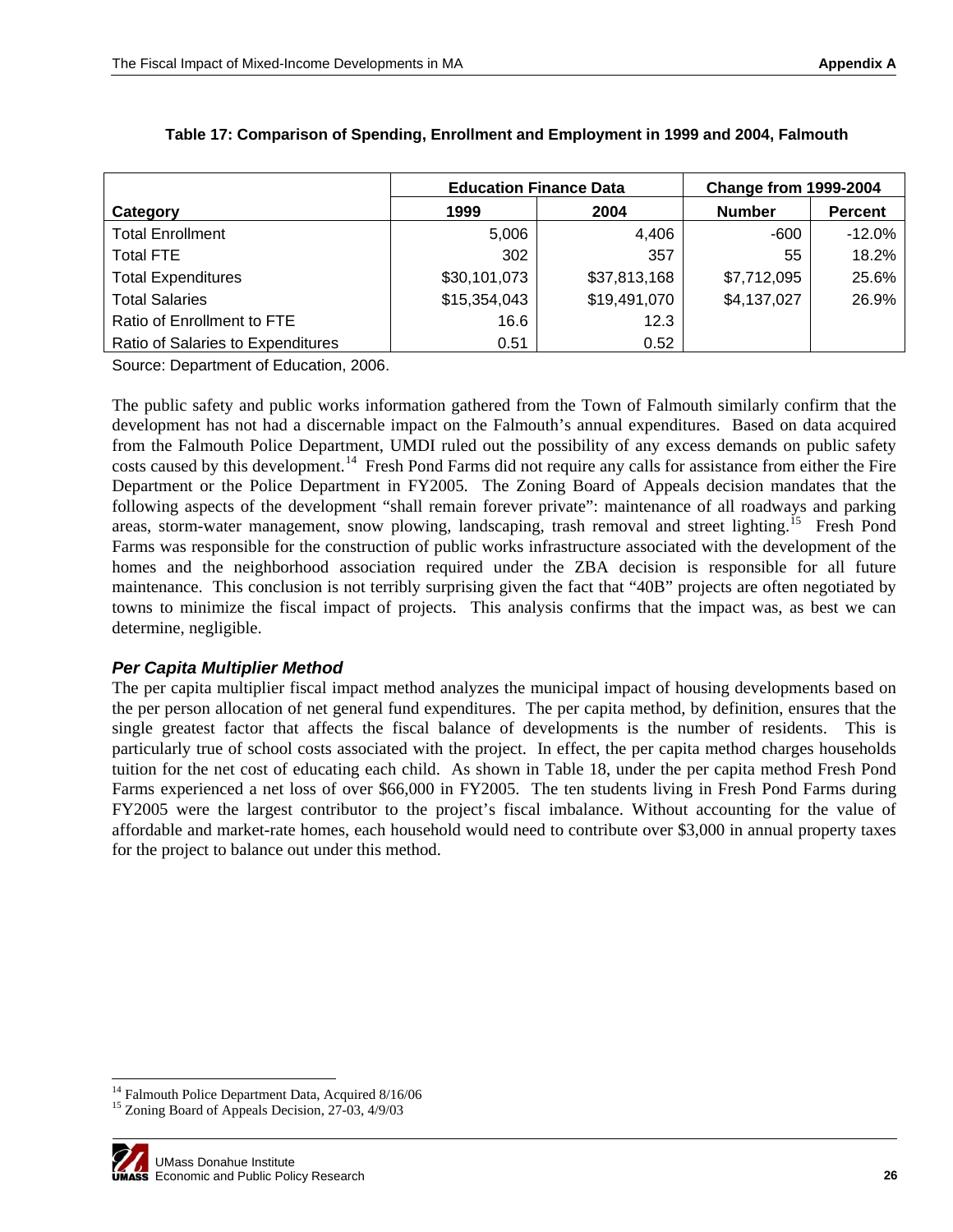| <b>Falmouth -- Fresh Pond Farms</b> | <b>Municipal</b><br><b>Costs</b>                    | <b>Educational</b><br><b>Costs</b>                    | <b>Development Net Revenue (Loss)</b> |                                                |                              |
|-------------------------------------|-----------------------------------------------------|-------------------------------------------------------|---------------------------------------|------------------------------------------------|------------------------------|
|                                     | <b>Subtotal</b><br><b>Municipal</b><br><b>Costs</b> | <b>Subtotal</b><br><b>Educational</b><br><b>Costs</b> | <b>Total Cost</b>                     | Total<br><b>Property Tax</b><br><b>Revenue</b> | <b>Net Revenue</b><br>(Loss) |
| <b>FY2005 Total Impact</b>          | \$22,792                                            | \$75,592                                              | \$98,384                              | \$31,857                                       | (\$66,527)                   |
| <b>FY05 Market-rate Units</b>       | \$15,779                                            | \$45,355                                              | \$61,134                              | \$26,204                                       | (\$34,930)                   |
| <b>FY05 Affordable Units</b>        | \$7,013                                             | \$30,237                                              | \$37,250                              | \$5,653                                        | (\$31,597)                   |
| <b>FY2004 Total Impact</b>          | \$15,802                                            | \$41,994                                              | \$57,796                              | \$26,289                                       | (\$31,507)                   |

**Table 18: Fresh Pond Farms Fiscal Impact Model: Per Capita Multiplier Method**

Source: UMass Donahue Institute, 2006.

#### *Fair Share Method*

The Fair Share Method of fiscal impact analysis allocates municipal expenditures equally to each housing unit in town based on the proposition that every household has an equal stake, either as a resident, current or future consumer of town services, in the provision of town services. As shown in Table 19, Fresh Pond Farms experienced a net loss using the "Fair Share" method, but the loss was substantially less than the using the per capita tuition method. The net "fair share" cost allocated to each housing unit in Falmouth in FY2005 was \$2,433; the average tax bill for the homes in Fresh Pond Farms was \$1,385. If the remaining parcels in Fresh Pond Farms are developed at a similar sales price, the assessed values of the new homes will not be sufficient to put the development into fiscal balance using the Fair Share Method.

#### **Table 19: Fresh Pond Farms Fiscal Impact Model: Fair Share Method**

| <b>Falmouth -- Fresh Pond Farms</b> | Total<br><b>Housing</b><br><b>Units</b> | <b>Net Cost</b><br><b>Per Unit</b> | <b>Total Cost</b> | Total<br><b>Property Tax</b><br>Revenue | <b>Net</b><br>Revenue<br>(Loss) |
|-------------------------------------|-----------------------------------------|------------------------------------|-------------------|-----------------------------------------|---------------------------------|
| <b>FY2005 Total Impact</b>          | 21                                      | \$2,433                            | \$51,085          | \$31,857                                | (\$19,228)                      |
| <b>FY05 Market-rate Units</b>       | 15                                      | \$2,433                            | \$36,489          | \$26,204                                | (\$10,285)                      |
| <b>FY05 Affordable Units</b>        | 6                                       | \$2,433                            | \$14,596          | \$5,653                                 | (\$8,943)                       |
| <b>FY2004 Total Impact</b>          | 11                                      | \$2,492                            | \$27,412          | \$26,289                                | (\$1,123)                       |

Source: UMass Donahue Institute, 2006.

#### **The Nickey Lane Development**

The Nickey Lane development in Falmouth consists of six single-family homes, two of which are designated as affordable. The homes, which were completed and occupied in 2001, include five three-bedroom homes and one four-bedroom home. In FY2005, the affordable homes had assessed values of \$117,600 and \$136,100. The market-rate homes had assessed values between \$366,200 and \$458,200. The total property tax revenue generated by the Nickey Lane development in FY2005 was \$9,765 with an average tax bill of \$1,628. The total property tax contribution of the affordable units was \$1,479 and the market rate units contributed a total of \$8,286. The average tax bill of the market-rate units was \$2,072 with the average for the affordable units at \$740. The average tax bill in Falmouth for FY2005 was \$2,480 and the median tax bill was \$2,006. In FY2005, the Nickey Lane development included 16 residents, with three students in the Falmouth Public Schools.

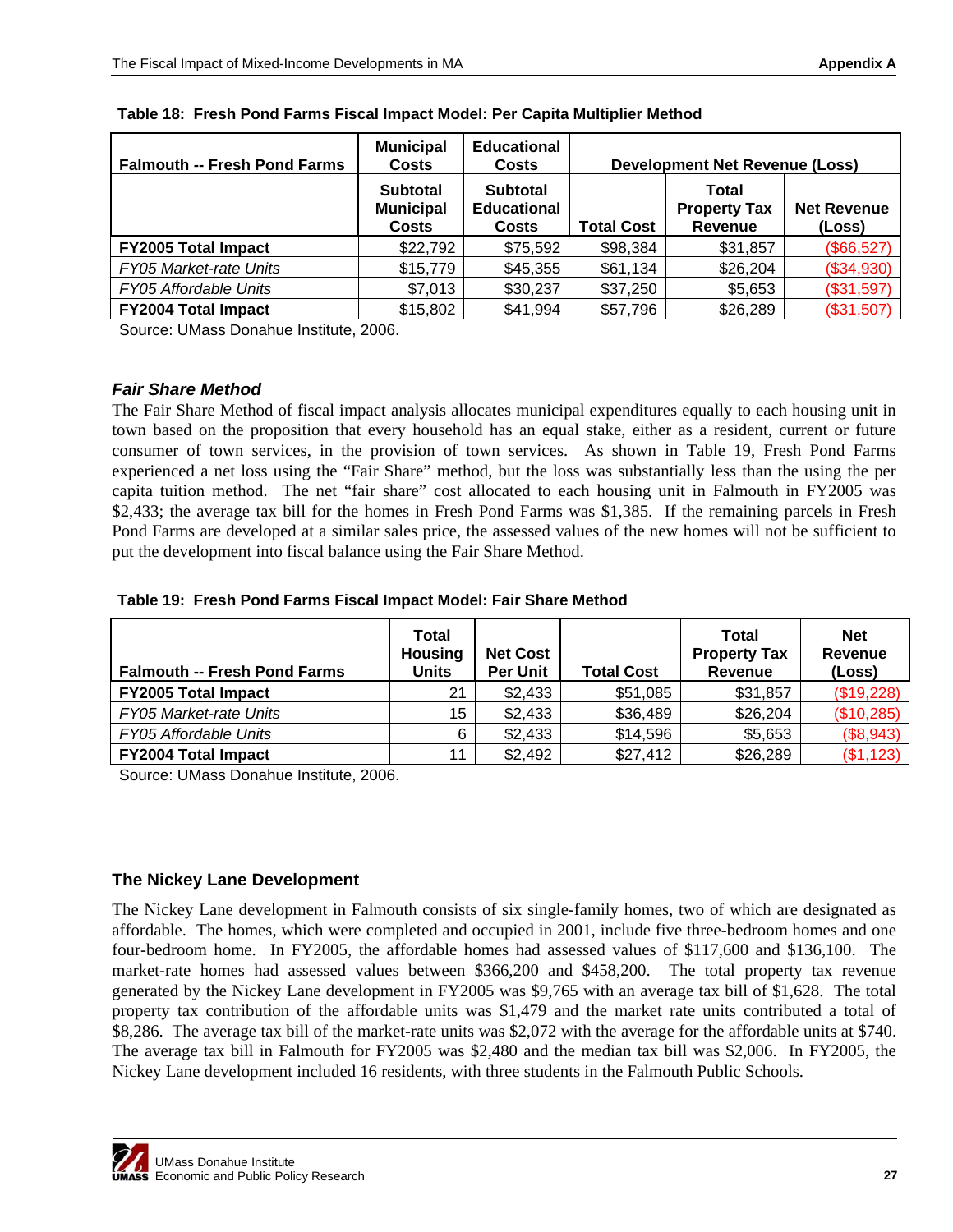### **Project History**

In 1998, the Falmouth Zoning Board of Appeals ruled unanimously to grant a Chapter 40B Comprehensive Permit to John L. Druley to develop six single-family homes on 4.2 acres of land in Falmouth off of Brick Kiln Road. At the time the permit was granted, the Town of Falmouth fell under the 10 percent minimum standard for housing affordability, with 3.85% of its housing stock deemed affordable under state guidelines. The Falmouth ZBA declared at the time that there would be minimal traffic or public safety impacts from the development.<sup>[1](#page-29-0)6</sup>

### **Analysis of Fiscal Impact**

UMDI analyzed the fiscal impact of the Nickey Lane homeownership development using three methodologies: the marginal cost method, the per capita multiplier method, and a fair share method that allocated net expenses equally to all housing units in the community. The results of the analysis are presented below.

### *Marginal Cost Method*

UMDI did not find any increased marginal costs associated with the Nickey Road development. The principal inputs into the analysis were data and interviews with the Falmouth Public Schools, the Public Safety Department and the development terms described in the Zoning Board of Appeals decision. According to the Falmouth Public Schools, the town has experienced declining school enrollment for several years. The schools have excess classroom capacity in many grades, with the high school having significant excess capacity. As shown previously in Table 15, Falmouth has experienced significant year-over-year declines in enrollment, while also experiencing overall increases in school expenditures (without adjusting for inflation). While there clearly are cost pressures on Falmouth Public Schools, there is no discernable link between cost-levels year-to-year and marginal changes in enrollment levels, as would be associated with the Fresh Pond Farms development. As a result, the Nickey Road development was not found to contribute any marginal education costs to the town budget.

In Tables 16 and 17, changes in teacher employment, enrollment and expenditures were compared in Falmouth and statewide. As discussed, between 1999 and 2004 staffing patterns and expenditures have risen independently of enrollment across the Commonwealth. FTE employment of teachers statewide and in Falmouth rose appreciably from 1999 to 2004 despite almost no increase in enrollments statewide and a decline in enrollment in Falmouth. As noted above, Falmouth is a community in which there is no apparent relationship between the significant and measurable burden of school costs on the community and marginal impact of changes in enrollment.

Nickey Lane is a private way constructed by the developer and maintained through a neighborhood association. Following the conclusion of the Falmouth Zoning Board of Appeals decision, there is no evidence that the development has an adverse impact on traffic in the neighborhood. Based on data acquired from the Falmouth Police Department, UMDI ruled out the possibility of any excess demands on public safety costs caused by this development.<sup>[17](#page-29-1)</sup> The Nickey Lane development did require any calls for assistance from either the Falmouth Police Department or Fire Department in FY2005.

### *Per Capita Multiplier Method*

Using the Per Capita Multiplier method of analysis, the Nickey Lane development had a net negative fiscal impact on the Town of Falmouth of \$22,263 in FY2005. The negative fiscal impact of the development is due entirely to a combination of the small size of the project, the presence of students (charged \$7,559 in tuition per pupil), and the low overall assessed value of the market rate and affordable units. In FY2005, the development consisted of 16 residents and nearly 20% of those residents were school-aged children. In contrast, if the development had not had any school-age children there would have been a total of \$9,351 in municipal costs associated with the Nickey Lane development and a total of \$9,765 in property taxes.

<span id="page-29-1"></span><span id="page-29-0"></span>

<sup>-</sup><sup>16</sup> Falmouth Zoning Board of Appeals Decision, 60-98, 5/15/98<br><sup>17</sup> Falmouth Police Department Data, Acquired 8/16/06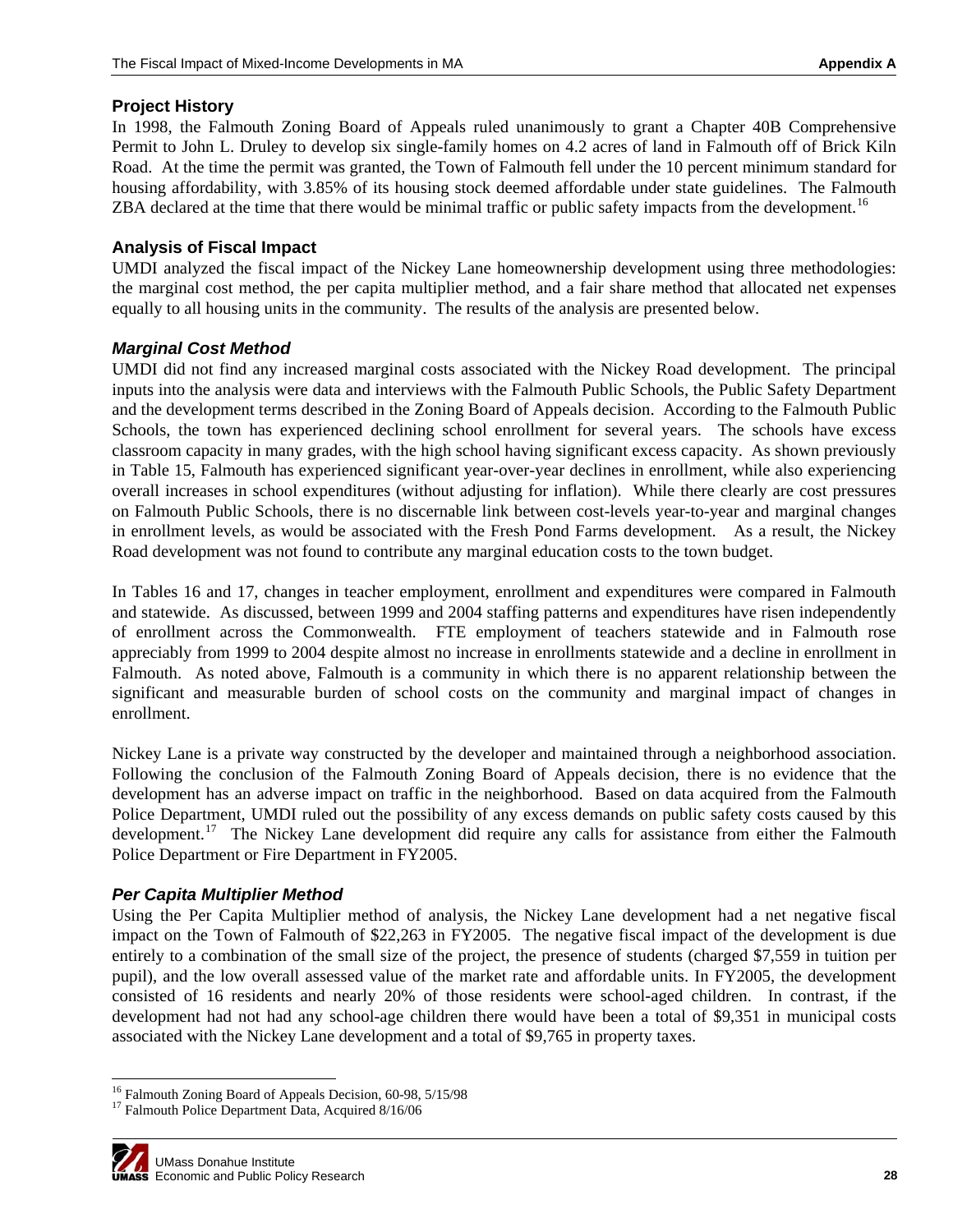| <b>Falmouth -- Brick Kiln Road</b> | <b>Municipal</b><br>Costs                           | <b>Educational</b><br>Costs                    | <b>Development Net Revenue (Loss)</b> |                                                |                              |
|------------------------------------|-----------------------------------------------------|------------------------------------------------|---------------------------------------|------------------------------------------------|------------------------------|
|                                    | <b>Subtotal</b><br><b>Municipal</b><br><b>Costs</b> | <b>Subtotal</b><br><b>Educational</b><br>Costs | <b>Total Cost</b>                     | Total<br><b>Property Tax</b><br><b>Revenue</b> | <b>Net Revenue</b><br>(Loss) |
| <b>FY2005 Total Impact</b>         | \$9,351                                             | \$22,678                                       | \$32,028                              | \$9,765                                        | (\$22,263)                   |
| <b>FY05 Market-rate Units</b>      | \$5,844                                             | \$15,118                                       | \$20,963                              | \$8,286                                        | (\$12,676)                   |
| <b>FY05 Affordable Units</b>       | \$3,507                                             | \$7,559                                        | \$11,066                              | \$1,479                                        | (\$9,587)                    |
| <b>FY2004 Total Impact</b>         | \$8,849                                             | \$20,997                                       | \$29,846                              | \$9,773                                        | (\$20,073)                   |
| <b>FY2003 Total Impact</b>         | \$8,038                                             | \$19,114                                       | \$27,152                              | \$9,665                                        | (\$17,486)                   |
| <b>FY2002 Total Impact</b>         | \$6,374                                             | \$17,701                                       | \$24,074                              | \$9,387                                        | (\$14,687)                   |
| FY2001 Total Impact                | \$5,431                                             | \$16,223                                       | \$21,655                              | \$8,917                                        | (\$12,738)                   |
| <b>FY2000 Total Impact</b>         | \$4,825                                             | \$15,826                                       | \$20,651                              | \$2,933                                        | (\$17,719)                   |

|  |  | Table 20: Nickey Lane Fiscal Impact Model: Per Capita Multiplier Method |  |  |  |  |
|--|--|-------------------------------------------------------------------------|--|--|--|--|
|--|--|-------------------------------------------------------------------------|--|--|--|--|

Source: UMass Donahue Institute, 2006.

#### *Fair Share Method*

The Fair Share method distributes net municipal expenditures equally to all housing units in the Town of Falmouth. The distribution of municipal costs at, in essence, the unit of the taxpaying household narrows the gap between revenues and expenditures by assigning impacts in a manner more closely analogous to how actual costs are distributed in practice. Using the Fair Share method, the homes at Nickey Lane had a total net negative fiscal impact of \$4,830 in FY2005. Individually, the market-rate homes were on average \$361 below their break-even point, while the affordable-homes were \$1,693 below their break-even point.

| Table 21: Nickey Lane Fiscal Impact Model: Fair Share Method |  |  |  |  |
|--------------------------------------------------------------|--|--|--|--|
|                                                              |  |  |  |  |

| <b>Falmouth -- Brick Kiln Road</b> | Total<br><b>Housing</b><br>Units | <b>Net Cost</b><br><b>Per Unit</b> | <b>Total Cost</b> | <b>Total</b><br><b>Property Tax</b><br><b>Revenue</b> | <b>Net</b><br><b>Revenue</b><br>(Loss) |
|------------------------------------|----------------------------------|------------------------------------|-------------------|-------------------------------------------------------|----------------------------------------|
| <b>FY2005 Total Impact</b>         | 6                                | \$2,433                            | \$14,596          | \$9,765                                               | (\$4,830)                              |
| FY05 Market-rate Units             | 4                                | \$2,433                            | \$9,730           | \$8,286                                               | (\$1,444)                              |
| FY05 Affordable Units              | 2                                | \$2,433                            | \$4,865           | \$1,479                                               | (\$3,386)                              |
| <b>FY2004 Total Impact</b>         | 6                                | \$2,492                            | \$14,952          | \$9,773                                               | (\$5,179)                              |
| <b>FY2003 Total Impact</b>         | 6                                | \$2,328                            | \$13,966          | \$9,665                                               | (\$4,301)                              |
| <b>FY2002 Total Impact</b>         | 6                                | \$2,081                            | \$12,488          | \$9,387                                               | (\$3,101)                              |
| FY2001 Total Impact                | 6                                | \$1,954                            | \$11,726          | \$8,917                                               | (\$2,810)                              |
| <b>FY2000 Total Impact</b>         |                                  | \$1,967                            | \$1,967           | \$2,933                                               | \$966                                  |

Source: UMass Donahue Institute, 2006.

#### *The Fair Share Method Applied to the Municipality*

The Fair Share Method apportions all general fund expenditures in a municipality to housing units after subtracting all non-residential revenues that contribute to general town costs. In effect, municipal impacts are measured at the residential taxpaying unit: the household.<sup>[18](#page-30-0)</sup> In fact, communities apportion town costs to households according to the current market-value of real estate: it is an axiom that some property-taxpayers

<span id="page-30-0"></span><sup>&</sup>lt;sup>18</sup> The Fair Share Method distributes costs by housing unit. Residential taxes are paid by assessed parcel, which consist of single-family homes and condominiums, apartment buildings composed of multiple housing units, and vacant parcels. Apartment buildings that include multiple households also have higher assessed values, reflecting their greater size and market-value.



l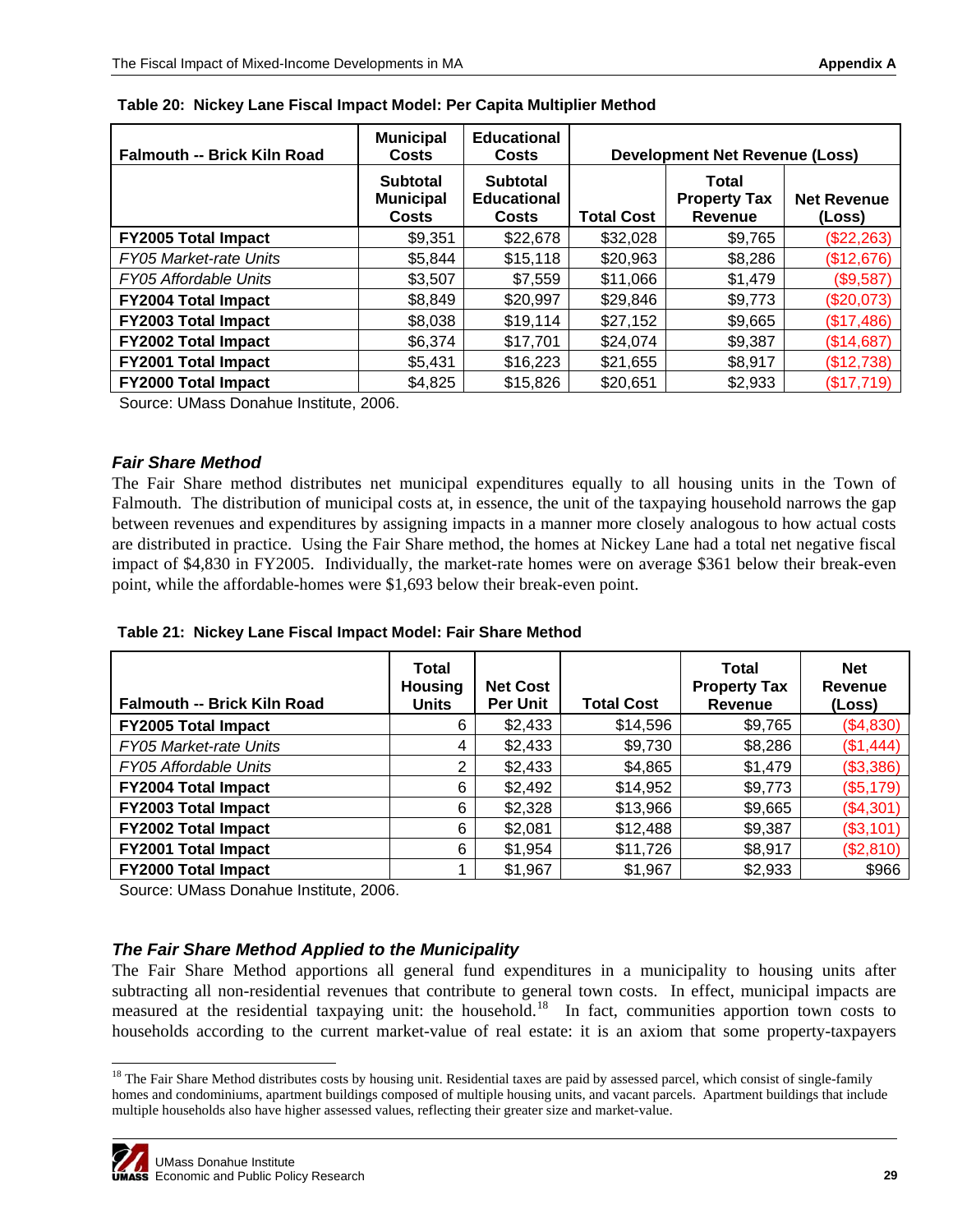contribute more money toward municipal costs than others. The Fair Share Method may be used, as in this study, to compare the tax-payments of affordable housing units relative to the average net municipal cost per household. In principal, any other housing unit in the community can be analyzed using the same method.

UMDI analyzed the distribution of all residential tax-payments in the Town of Falmouth in FY2005 using the Fair Share Method. In FY2005, the net municipal cost per housing unit was \$2,433 and the median tax payment for single-family homes and condominiums was \$2,006. At Fresh Pond Farms and Nickey Road, the average deficit per unit was \$916 and \$805, respectively. Overall, in Falmouth 9,054 housing units (47.37%) were within \$1,000 below the median tax-payment while 5,000 housing units (26.16%) were within \$1,000 over the median payment. Though the Fair Share method shows that the mixed-income developments at Fresh Pond Farms and Nicky Road in Falmouth are cross-subsidized by other taxpayers in the community; in fact, these 40B developments are not unique when compared to other market-rate taxpayers in Falmouth. If one looks at the distribution of residential tax-payments in Falmouth by the value of the payments, it may be seen that a few highly valuable properties in Falmouth effectively cross-subsidize hundreds of their neighbors.

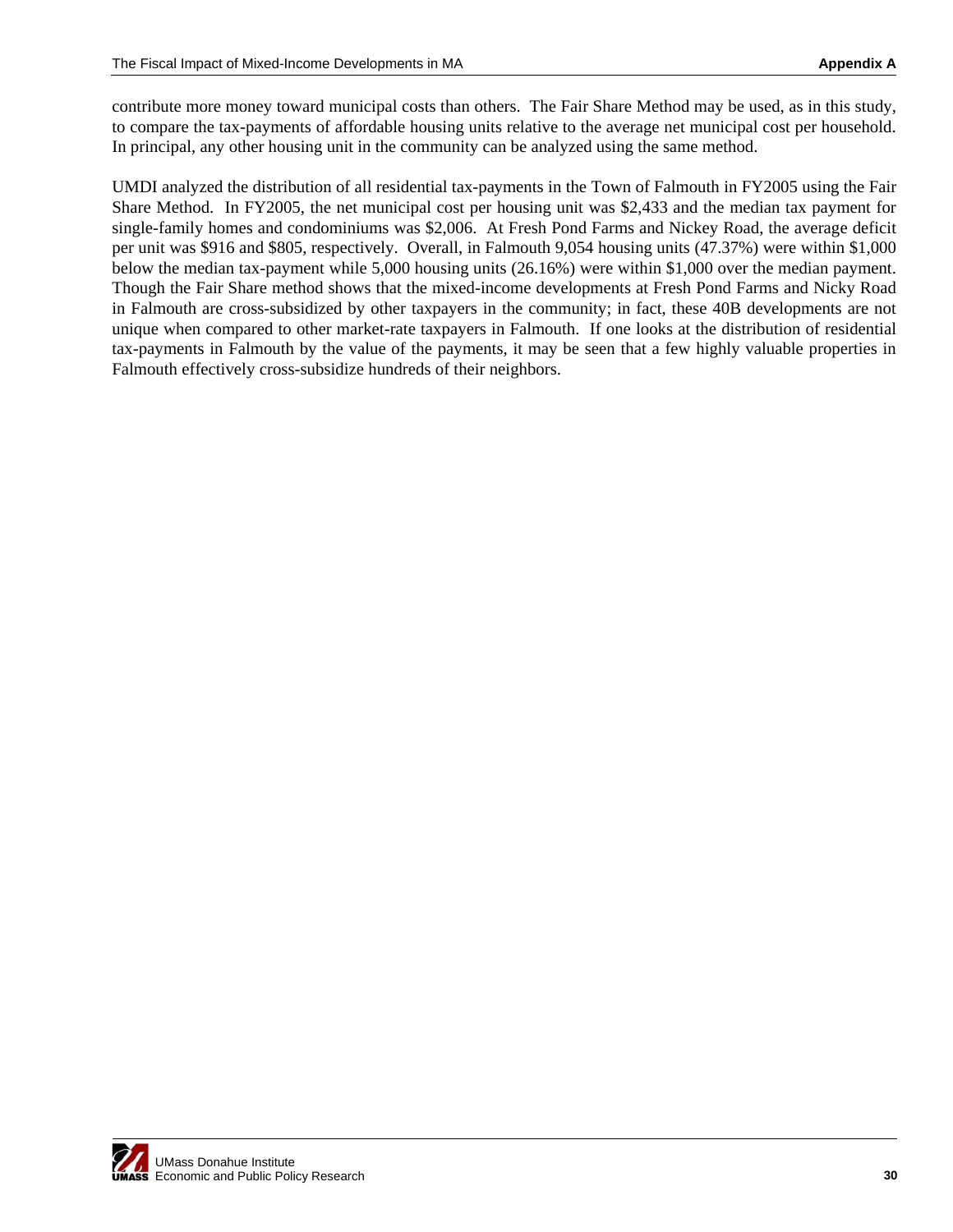## <span id="page-32-0"></span>**City of Northampton, Massachusetts**

Located approximately one hundred miles west of the state capitol, in the Pioneer Valley, the City of Northampton is a lively and diverse community that had 28,930 residents and 2,990 students enrolled in the Northampton Public Schools in FY2005. Northampton has the highest percentage of affordable housing units in Hampshire County, with 11.8 Percent of its U.S. Census 2000 housing stock of 12,282 housing units certified as affordable by the Massachusetts Department of Housing and Community Development in June 2006.

#### **Pine's Edge Development**

The Pine's Edge development is the oldest project in this analysis and the project farthest from Metropolitan Boston. Built in the early 1990's, Pine's Edge consists of 38 condominiums with six of those units designated as permanently affordable housing. In FY2005, there were 63 residents in the development with three students attending the Northampton Public Schools. According the Northampton Public Schools, Pine's Edge has been home to as many as 12 public school students (1993) and as few as 3 students (2002 to 2005). In FY2005, market-rate units ranged in assessed value from \$169,600 to \$172,900 and the affordable units were assessed between \$119,200 and \$149,000.

In 2005, the Pine's Edge development generated a total of \$77,473 in property tax revenue, with an average tax bill of \$2,039. The affordable housing units contributed \$9,956 to the total while the market-rate units contributed \$67,516. The average tax bill of the market-rate units was \$2,110 with the average for the affordable units at \$1,659. By comparison, the average residential tax payment in the City of Northampton was \$2,805 in FY2005.

#### **Project History**

Pine's Edge was developed by Pines Edge Associates with support from the City of Northampton and funding granted by the Massachusetts Housing Partnership (MHP). The MHP supported the project specifically to provide opportunities to low-income first-time homebuyers. The Massachusetts Housing Partnership provided reduced rate mortgages to those buyers. In addition to financing through MHP, the developers were awarded a \$300,000 CDAG grant to finance the infrastructure of the development. In January 1989, the Northampton Zoning Board of Appeals granted a comprehensive permit for the Pines Edge Development, ruling that the project was "consistent with local needs."<sup>[19](#page-32-1)</sup> Sales of the Pine's Edge condominium units began in 1992.

As originally approved, Pine's Edge was to include eight affordable housing units (targeted for incomes at 80 percent of Area Median Income or below) and five units of moderate income housing (targeted for incomes between 80 and 100 percent of AMI). At present, only six of the eight affordable housing units remain affordable. The moderate income housing units did not have any deed restrictions and have sold at prevailing market-rates.

#### **Analysis of Fiscal Impact**

UMDI analyzed the fiscal impact of Pine's Edge using three methodologies: the marginal cost method, the per capita multiplier method, and a fair share method that allocated net expenses equally to all housing units in the community. The results of the analysis are presented below.

#### *Marginal Cost Method*

UMDI determined the marginal impact of Pine's Edge through analysis of data from the Northampton Public Schools, Department of Public Works and Public Safety and interviews with municipal officials. As noted, Pine's

<span id="page-32-1"></span>l 19 Ibid, p. 1.

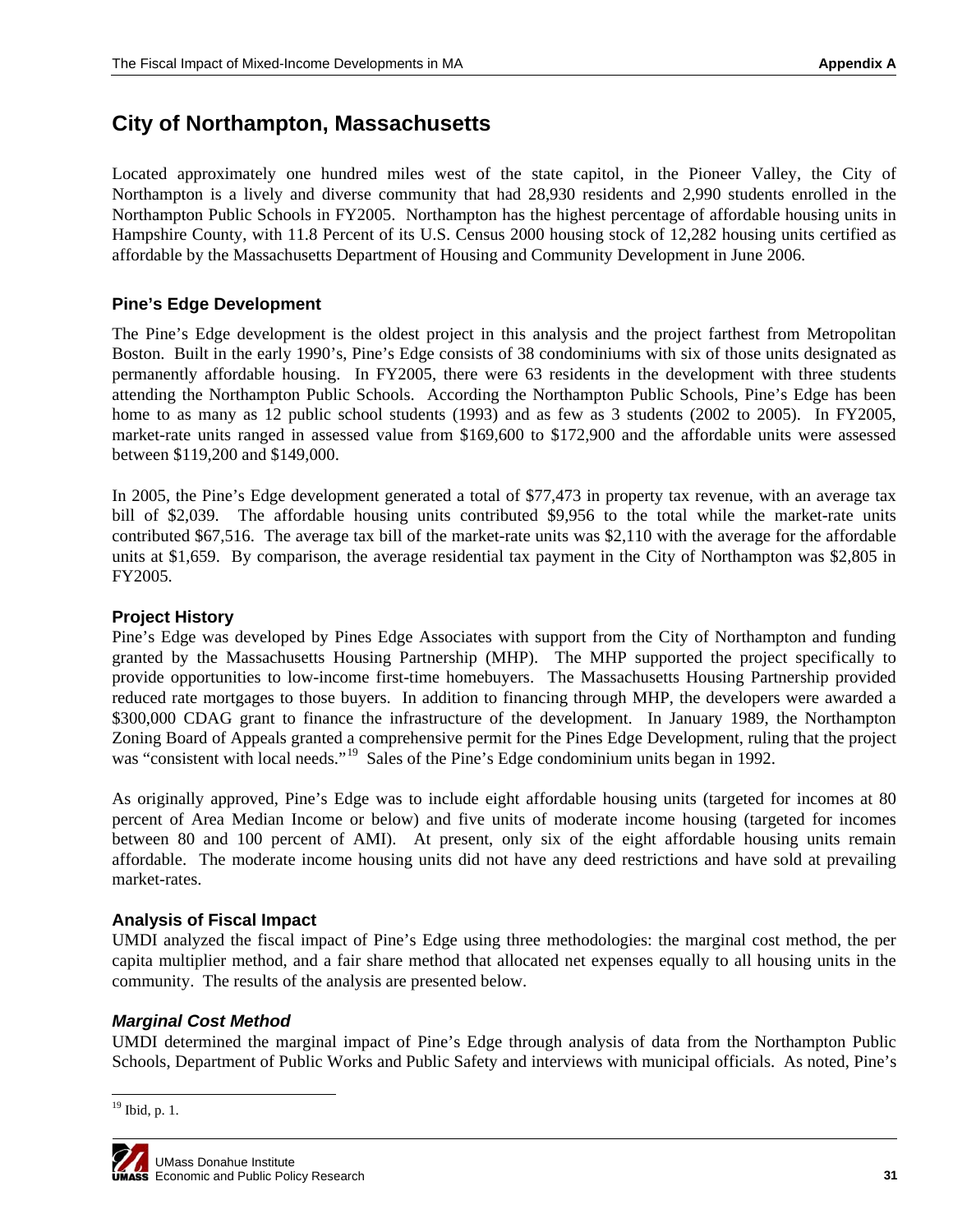Edge had a range of students from a low of 3 students in recent years to a high of 12 students at project occupancy. Over the past 12 years, most of the students at Pine's Edge have graduated through the school system. During the period under analysis for this report (2001 to 2005), there was no discernable impact on the Northampton Public Schools from Pine's Edge. Given the age of the project, it was not possible to determine whether the project had a measurable impact on classroom resources at the point of occupancy. In general, marginal changes in enrollment are not the strongest contributor to educational costs. As shown in Table 22, year-to-year changes in Northampton Public School enrollments do not neatly correspond to changes in the annual education budget. While there is clearly a connection between educational costs and enrollment, if marginal changes in enrollment had a fiscal impact analogous to assigned per-pupil expenditures, the change in the annual budget would more closely track changes in enrollment. The data in the following table indicates that there is no discernible connection between aggregate school enrollment and education costs in Northampton.

#### **Table 22: Change in Education Budget and Enrollment from Previous Year**

|      | <b>Education Budget</b> | <b>Enrollment</b> |
|------|-------------------------|-------------------|
| 2001 | 7.65%                   | $-2.01%$          |
| 2002 | 1.28%                   | 1.63%             |
| 2003 | 7.69%                   | $-0.17%$          |
| 2004 | $-4.94%$                | 2.02%             |
| 2005 | 0.92%                   | 0.40%             |

Source: Town of Northampton, MA Public Schools; MA DOR, Division of Local Services, 2006; UMass Donahue Institute, 2006.

Tables 23 and 24 reinforce the conclusion that cost pressures in Northampton and statewide have risen for reasons apart from changes in enrollment. Statewide, total enrollment grew negligibly between 1999 and 2004 while educational costs grew over 28 percent. In Northampton, total enrollment and full-time equivalent instructional employment both declined from 1999 to 2004 while educational costs grew nearly 20 percent.

#### **Table 23: Comparison of Spending, Enrollment and Employment in 1999 and 2004, Statewide**

|                                   | <b>Education Finance Data</b> |                 | <b>Change from 1999-2004</b> |                |
|-----------------------------------|-------------------------------|-----------------|------------------------------|----------------|
| Category                          | 1999                          | 2004            | <b>Number</b>                | <b>Percent</b> |
| <b>Total Enrollment</b>           | 955,592                       | 957,511         | 1,919                        | 0.2%           |
| <b>Total FTE</b>                  | 68,256                        | 73,700          | 5,444                        | 8.0%           |
| <b>Total Expenditures</b>         | \$6,395,235,205               | \$8,225,714,988 | \$1,830,479,783              | 28.6%          |
| <b>Total Salaries</b>             | \$3,081,654,861               | \$3,960,071,176 | \$878,416,315                | 28.5%          |
| Ratio of Enrollment to FTE        | 14.0                          | 13.0            |                              |                |
| Ratio of Salaries to Expenditures | 0.48                          | 0.48            |                              |                |

Source: Department of Education, 2006.

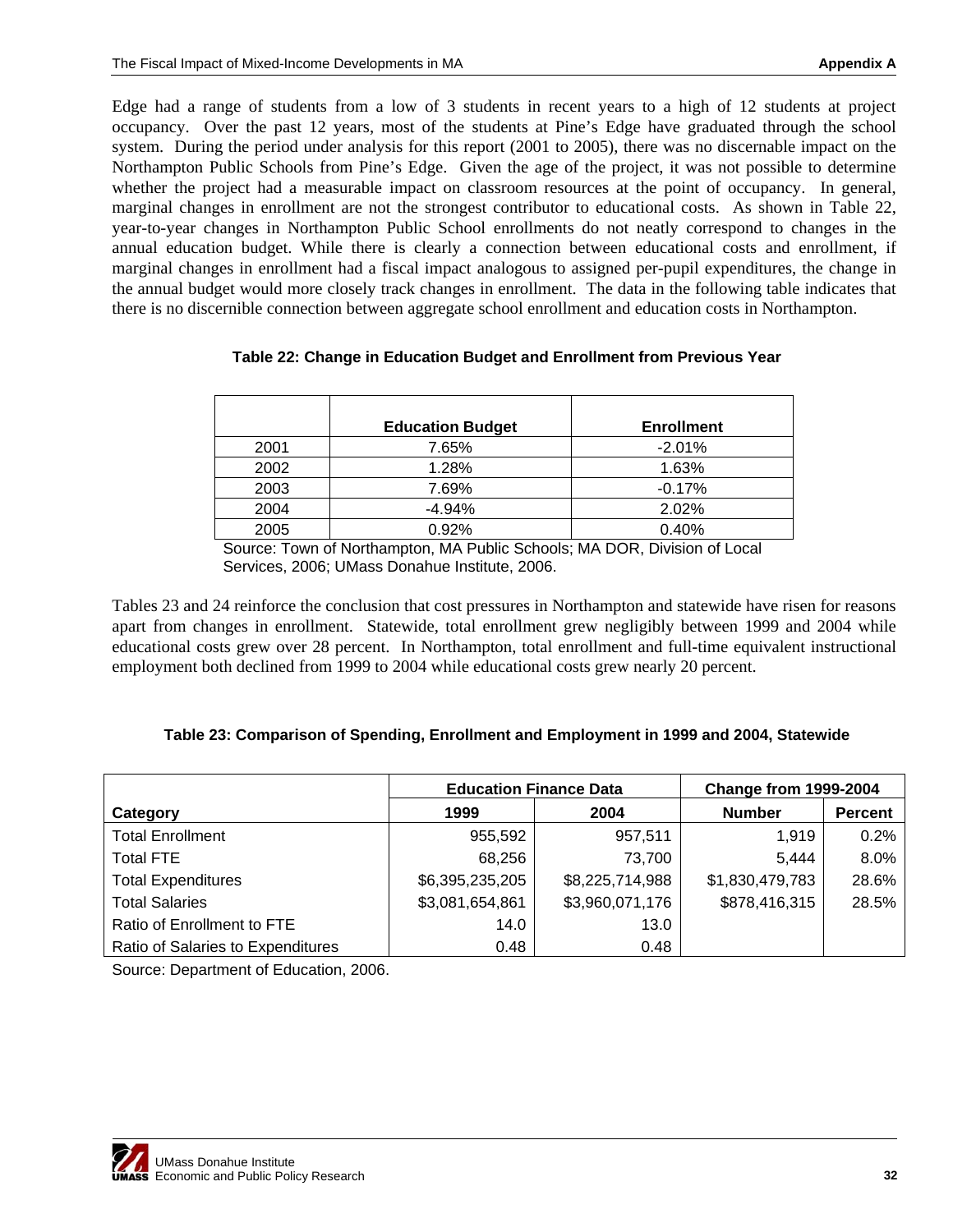|                                   | <b>Education Finance Data</b> |              | <b>Change from 1999-2004</b> |                |
|-----------------------------------|-------------------------------|--------------|------------------------------|----------------|
| Category                          | 1999                          | 2004         | <b>Number</b>                | <b>Percent</b> |
| <b>Total Enrollment</b>           | 3,166                         | 2.970        | -196                         | $-6.2%$        |
| <b>Total FTE</b>                  | 249                           | 207          | $-42$                        | $-16.7%$       |
| <b>Total Expenditures</b>         | \$19,866,129                  | \$23,740,163 | \$3,874,034                  | 19.5%          |
| <b>Total Salaries</b>             | \$8,692,273                   | \$10,752,602 | \$2,060,329                  | 23.7%          |
| Ratio of Enrollment to FTE        | 12.7                          | 14.3         |                              |                |
| Ratio of Salaries to Expenditures | 0.44                          | 0.45         |                              |                |

#### **Table 24: Comparison of Spending, Enrollment and Employment in 1999 and 2004, Northampton**

Source: Department of Education, 2006.

Pine's Edge does not place significant or unusual burdens on Northampton's Public Safety or Public Works Departments. Based on data acquired from the Town of Northampton, UMDI ruled out the possibility of any excess demands on public safety costs caused by this development.<sup>[20](#page-34-0)</sup> In FY05, the town of Northampton generated 29,060 public safety calls. When distributed across the 12,599 housing units in town, the result is an average of 2.31 calls per unit. In contrast, the 38 units in the Pine's Edge Development generated 11 calls resulting in an average of .29 calls per unit during the same period. According to UMDI interviews, the Department of Public Works has not needed to provide many services to Pine's Edge Drive. As a condition of the permit for the complex, the developers paid for the installation of water and wastewater service to the street, upgraded services for the adjoining Cooke Avenue, and installed and upgraded storm-water control systems. The developers were responsible for maintaining Pine's Edge Drive, including winter plowing, until it became a townaccepted street. [21](#page-34-1)

### *Per Capita Multiplier Method*

The per capita multiplier fiscal impact method analyzes the municipal impact of housing developments based on the per person allocation of net general fund expenditures. The per capita method, by definition, ensures that the single greatest factor that affects the fiscal balance of developments is the number of residents. This is particularly true of school costs associated with the project. In effect, the per capita method charges households tuition for the net cost of educating each child. Using the per capita multiplier method, the Pine's Edge development experienced net positive revenue of \$45,992 in FY2005. Both the market-rate units and the affordable housing units were net positive contributors to the City of Northampton in FY2005. As noted, the relatively low number of school age children in the development (three students) substantially affects the lowlevel of total municipal costs attributed to the development.

<span id="page-34-1"></span><span id="page-34-0"></span><sup>21</sup>Decision of Northampton Zoning Board of Appeals, January 1989



1

 $^{20}$  Town of Northampton Data, Acquired 4/28/06 and 4/12/06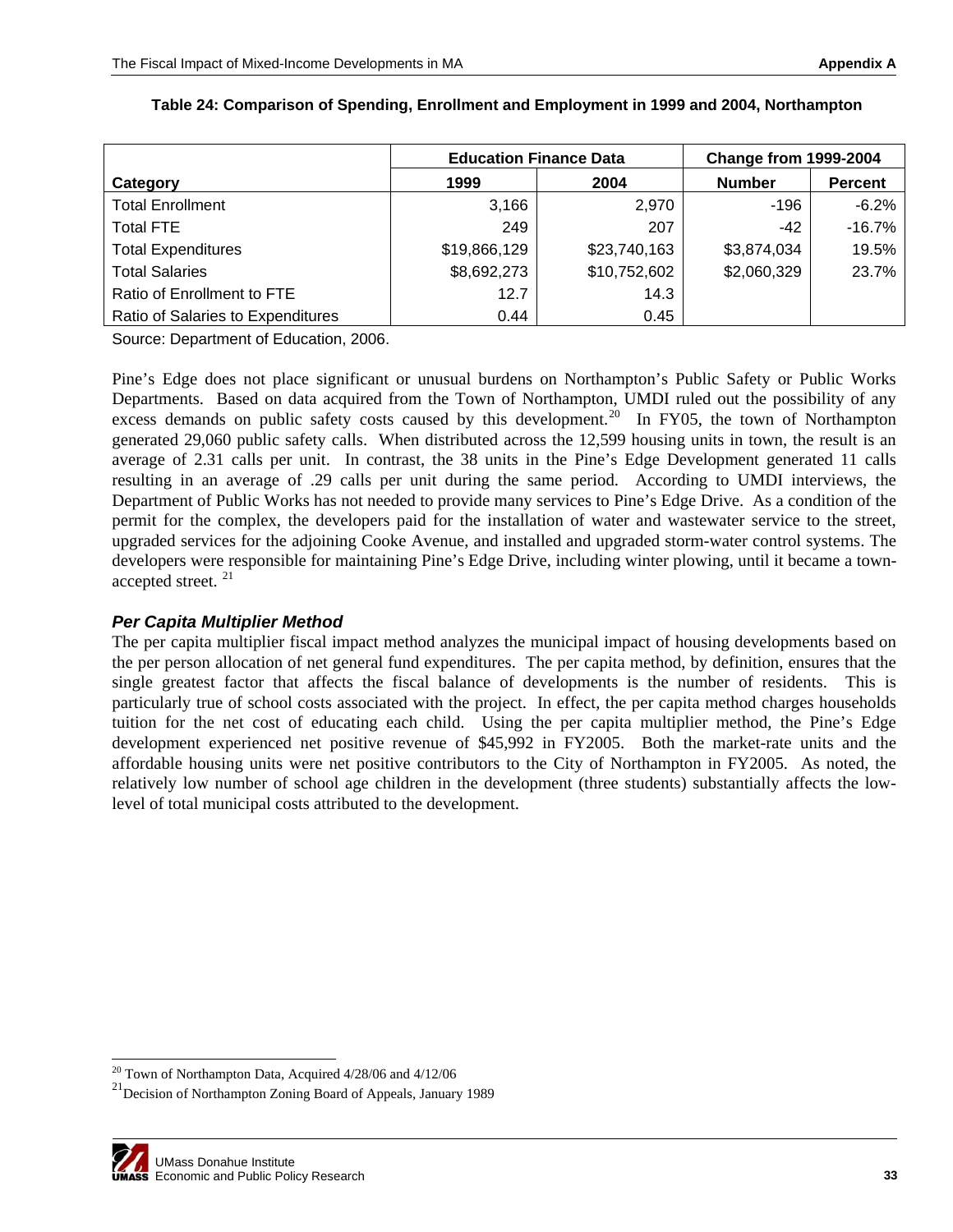| <b>Northampton -- Pines Edge</b> | <b>Municipal</b><br><b>Costs</b>                    | <b>Educational</b><br>Costs                    |                   | <b>Development Net Revenue (Loss)</b>          |                              |
|----------------------------------|-----------------------------------------------------|------------------------------------------------|-------------------|------------------------------------------------|------------------------------|
|                                  | <b>Subtotal</b><br><b>Municipal</b><br><b>Costs</b> | <b>Subtotal</b><br><b>Educational</b><br>Costs | <b>Total Cost</b> | Total<br><b>Property Tax</b><br><b>Revenue</b> | <b>Net Revenue</b><br>(Loss) |
| <b>FY2005 Total Impact</b>       | \$18,122                                            | \$13,358                                       | \$31,480          | \$77,472                                       | \$45,992                     |
| <b>FY05 Market-rate Units</b>    | \$14,095                                            | \$13,358                                       | \$27,453          | \$67,516                                       | \$40,063                     |
| <b>FY05 Affordable Units</b>     | \$4,027                                             | \$0                                            | \$4,027           | \$9,956                                        | \$5,929                      |
| <b>FY2004 Total Impact</b>       | \$17,339                                            | \$13,749                                       | \$31,087          | \$60,641                                       | \$29,554                     |
| <b>FY2003 Total Impact</b>       | \$26,634                                            | \$14,216                                       | \$40,850          | \$66,467                                       | \$25,617                     |
| <b>FY2002 Total Impact</b>       | \$19,770                                            | \$11,956                                       | \$31,726          | \$65,684                                       | \$33,958                     |
| FY2001 Total Impact              | \$12,571                                            | \$15,951                                       | \$28,522          | \$64,323                                       | \$35,801                     |
| <b>FY2000 Total Impact</b>       | \$26,775                                            | \$25,170                                       | \$51,946          | \$56,759                                       | \$4,813                      |

**Table 25: Pine's Edge Fiscal Impact Model: Per Capita Multiplier Method**

Source: UMass Donahue Institute, 2006.

### *Fair Share Method*

The Fair Share Method of fiscal impact analysis allocates municipal expenditures equally to each housing unit in town based on the proposition that every household has an equal stake, either as a resident, current or future consumer of town services, in the provision of town services. As shown in Table 26, the Pine's Edge development had an aggregate positive fiscal impact on Northampton in FY2005 of \$12,217. The net positive contribution to the City of Northampton was due to a cross-subsidy from the market-rate units to the affordable units, which by themselves had a negative fiscal impact of \$347. The affordable housing units were net negative \$58 per unit and the market-rate units were net positive contributors \$393 per unit.

**Table 26: Pine's Edge Fiscal Impact Model: Fair Share Method**

| <b>Northampton -- Pines Edge</b> | Total<br><b>Housing</b><br><b>Units</b> | <b>Net Cost</b><br><b>Per Unit</b> | <b>Total Cost</b> | Total<br><b>Property Tax</b><br><b>Revenue</b> | <b>Net</b><br>Revenue<br>(Loss) |
|----------------------------------|-----------------------------------------|------------------------------------|-------------------|------------------------------------------------|---------------------------------|
| <b>FY2005 Total Impact</b>       | 38                                      | \$1,717                            | \$65,255          | \$77,472                                       | \$12,217                        |
| <b>FY05 Market-rate Units</b>    | 32                                      | \$1,717                            | \$54,951          | \$67,516                                       | \$12,565                        |
| <b>FY05 Affordable Units</b>     | 6                                       | \$1,717                            | \$10,303          | \$9,956                                        | (\$347)                         |
| <b>FY2004 Total Impact</b>       | 38                                      | \$1,716                            | \$65,224          | \$60,641                                       | (\$4,583)                       |
| FY2003 Total Impact              | 38                                      | \$2,003                            | \$76,126          | \$66,467                                       | (\$9,659)                       |
| <b>FY2002 Total Impact</b>       | 38                                      | \$1,571                            | \$59,714          | \$65,684                                       | \$5,970                         |
| FY2001 Total Impact              | 38                                      | \$1,330                            | \$50,537          | \$64,323                                       | \$13,786                        |
| <b>FY2000 Total Impact</b>       | 38                                      | \$2,307                            | \$87,665          | \$56,759                                       | (\$30,906)                      |

Source: UMass Donahue Institute, 2006.

## *The Fair Share Method Applied to the Municipality*

UMDI was unable to compare the distribution of tax-payments in the City of Northampton to the Fair Share cost per housing unit. A complete set of assessor's data for FY2005 was unavailable from the City of Northampton.

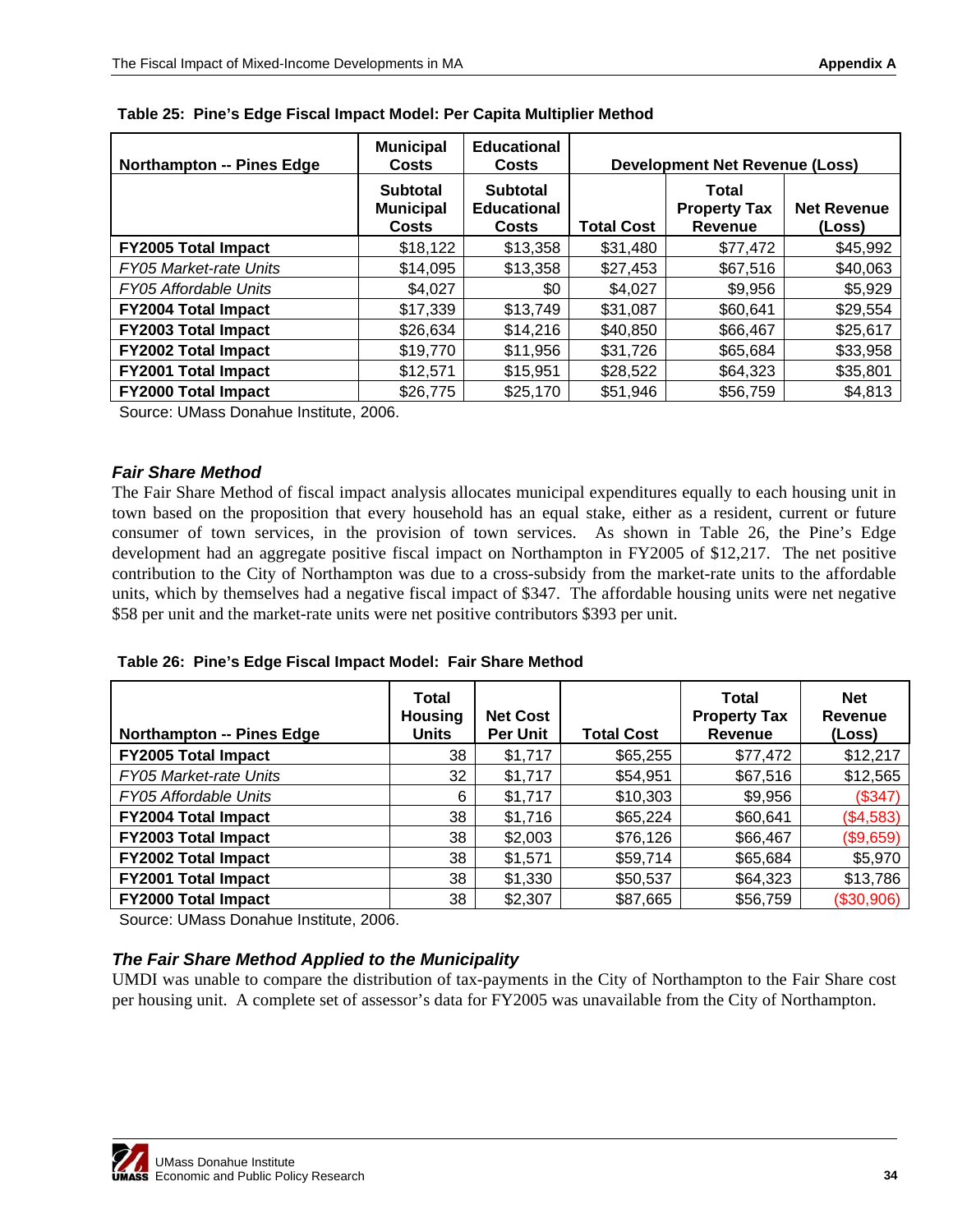# <span id="page-36-0"></span>**City of Peabody, Massachusetts**

The City of Peabody is located in northeastern Massachusetts in Essex County. Along with Brookline, the City of Peabody is the largest case study municipality included in this report. Peabody is a diverse community and an important regional center of employment on the north shore located 17 miles north of Boston.<sup>[22](#page-36-1)</sup> In 2005, the City of Peabody was home to 50,370 residents with 6,630 students in Peabody Public Schools. According to the Massachusetts Department of Housing and Community Development, 10.3 percent of Peabody's U.S. Census 2000 housing stock of 18,838 housing units was certified as affordable in June 2006.

### **Stoneybrook Development**

Stoneybrook is a multi-building condominium development consisting of 86 condominium townhouses located on Boulderbrook Drive in Peabody. In FY2005, Stoneybrook had a population of 129 residents with 5 pupils in the Peabody Public Schools. Stoneybrook was developed in the early 1990s, with units sold between 1990 and 1992. Twenty-two of the 86 condominiums are affordable units and were sold at initial prices ranging from \$78,500 to \$119,900 with the market rate units selling for prices between \$119,900 and \$156,900. In FY2005, the affordable units had assessed values from \$120,200 to \$177,100 depending upon the size of the units and the improvements. The assessed values of the market-rate units range from \$280,000 to \$299,800.

The total property tax revenue generated by the Stoneybrook development in FY2005 was \$218,461 with an average tax bill for all units of \$2,540. The total property tax contribution of the affordable units was \$31,903 with the market rate units contributing \$186,557. The average tax bill of the market-rate units was \$2,915 with the average for the affordable units at \$1,450. By comparison, the average tax bill in Peabody in FY2005 was \$2,855 with a median residential tax bill of \$2,588.

### **Project History**

The Stoneybrook Condominium complex was constructed in the late 1980s as a 40B Comprehensive Permit negotiated project eligible for state financing through the Massachusetts Housing Finance Agency. According to a report in The Boston Globe, the state had dedicated a total of \$1.7 million in mortgage subsidies to Stoneybrook as of 1993. Stoneybrook was built under the state's Homeownership Opportunity Program.<sup>[23](#page-36-2)</sup> City of Peabody's 40B Comprehensive Permit documents and records of decision for this project were unavailable from Peabody Office of Community Development and Planning.

### **Analysis of Fiscal Impact**

UMDI analyzed the fiscal impact of the Stoneybrook development using three methodologies: the marginal cost method, the per capita multiplier method, and a fair share method that allocated net expenses equally to all housing units in the community. The results of the analysis are presented below.

### *Marginal Cost Method*

UMDI analyzed the marginal impact of the Stoneybrook development based on available data and interviews with municipal officials from the Peabody Public Schools, Public Safety and Public Works Departments. Overall, UMDI did not find any negative marginal impact from the development. In FY2005, Stoneybrook contributed five students to Peabody Public Schools out of a total school population of 6,630 students. The school department was unaware of any significant demand for services from the development. As shown in Table 27, there is no clear marginal relationship between the year-to-year change in marginal costs in Peabody and annual changes in enrollment. Year-to-year changes in Peabody's school budget are no doubt affected, in the aggregate, by

<span id="page-36-2"></span><span id="page-36-1"></span><sup>&</sup>lt;sup>22</sup> City of Peabody Community Profile, MA Department of Housing and Community Development, 2006.<br><sup>23</sup> "Four Condo Sales in Peabody Bypassed Income Guidelines," The Boston Globe, March 22, 1998.



<sup>-</sup>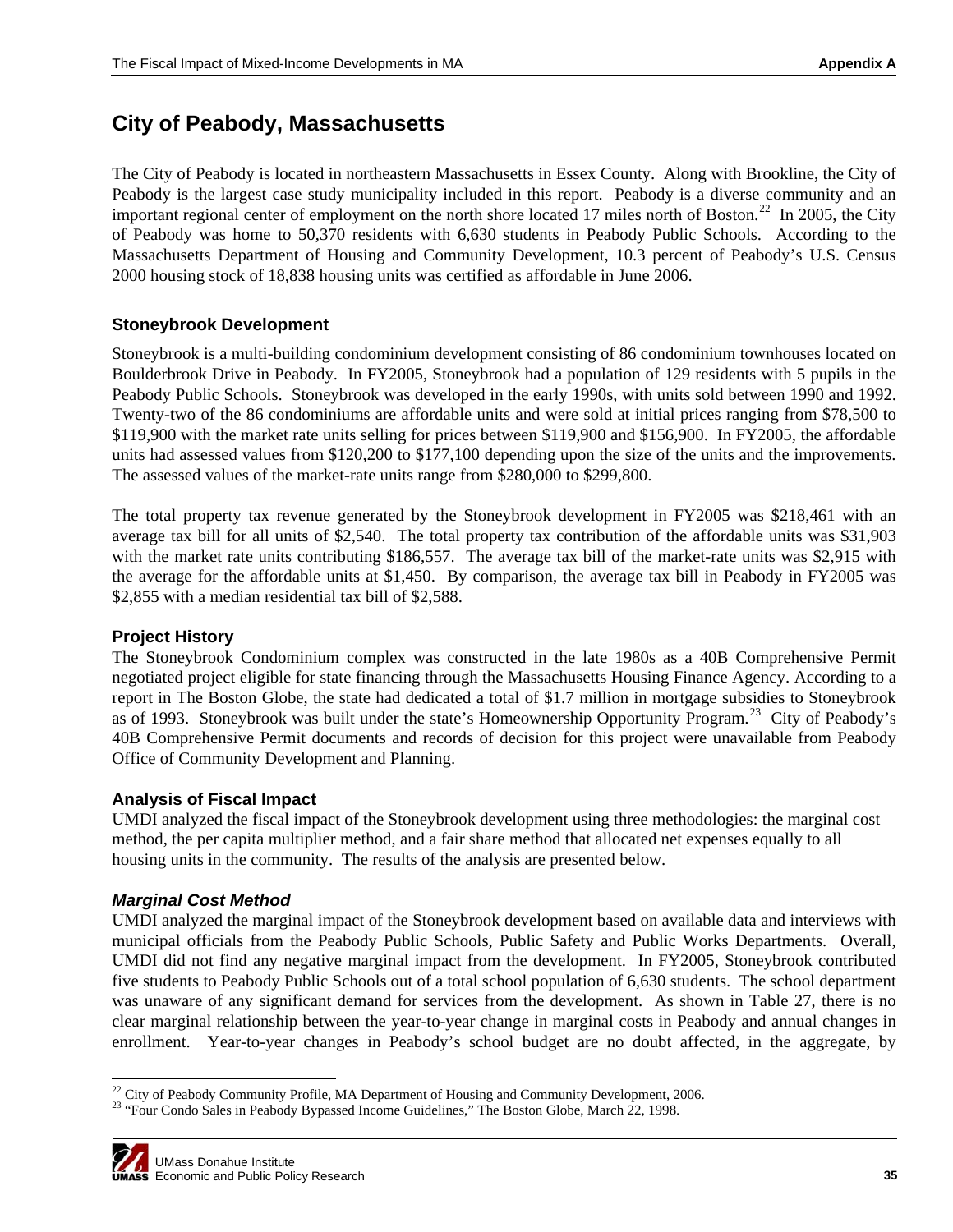fluctuations in enrollment but there is no clear connection between students in the Stoneybrook condominiums and school costs.

|      | <b>Education Budget</b> | <b>Enrollment</b> |
|------|-------------------------|-------------------|
| 2002 | $-0.83%$                | 1.10%             |
| 2003 | 1.06%                   | $-1.09%$          |
| 2004 | 1.19%                   | $-0.26%$          |
| 2005 | $-2.69%$                | 0.08%             |

#### **Table 27: Change in Education Budget and Enrollment from Previous Year**

Source: Town of Peabody, MA Public Schools; MA DOR, Division of Local Services, 2006; UMass Donahue Institute, 2006.

#### **Table 28: Comparison of Spending, Enrollment and Employment in 1999 and 2004, Statewide**

|                                   | <b>Education Finance Data</b> |                 | <b>Change from 1999-2004</b> |                |
|-----------------------------------|-------------------------------|-----------------|------------------------------|----------------|
| Category                          | 1999                          | 2004            | <b>Number</b>                | <b>Percent</b> |
| <b>Total Enrollment</b>           | 955,592                       | 957,511         | 1.919                        | 0.2%           |
| <b>Total FTE</b>                  | 68,256                        | 73,700          | 5,444                        | 8.0%           |
| <b>Total Expenditures</b>         | \$6,395,235,205               | \$8,225,714,988 | \$1,830,479,783              | 28.6%          |
| <b>Total Salaries</b>             | \$3,081,654,861               | \$3,960,071,176 | \$878,416,315                | 28.5%          |
| Ratio of Enrollment to FTE        | 14.0                          | 13.0            |                              |                |
| Ratio of Salaries to Expenditures | 0.48                          | 0.48            |                              |                |

Source: Department of Education, 2006.

#### **Table 29: Comparison of Spending, Enrollment and Employment in 1999 and 2004, Peabody**

|                                   | <b>Education Finance Data</b> |              | <b>Change from 1999-2004</b> |                |
|-----------------------------------|-------------------------------|--------------|------------------------------|----------------|
| Category                          | 1999                          | 2004         | <b>Number</b>                | <b>Percent</b> |
| <b>Total Enrollment</b>           | 7,073                         | 6,659        | $-414$                       | $-5.9%$        |
| <b>Total FTE</b>                  | 428                           | 483          | 55                           | 12.8%          |
| <b>Total Expenditures</b>         | \$39,619,627                  | \$50,254,995 | \$10,635,368                 | 26.8%          |
| <b>Total Salaries</b>             | \$18,399,277                  | \$25,615,613 | \$7,216,336                  | 39.2%          |
| Ratio of Enrollment to FTE        | 16.5                          | 13.8         |                              |                |
| Ratio of Salaries to Expenditures | 0.46                          | 0.51         |                              |                |

Source: Department of Education, 2006.

A brief review of student enrollment, teacher employment and expenditures in 1999 and 2004 suggests that staffing patterns and expenditures have risen independently of enrollment across the Commonwealth. As may be seen in Tables 28 and 29, full-time equivalent (FTE) employment of teachers statewide and in Peabody grew substantially from 1999 to 2004 despite a negligible increase in enrollments statewide and a decline in enrollment in Peabody. There are a few likely explanations for increased staffing levels and educational expenditures; perhaps the most likely being costs associated with the state's increased commitment to education reform.

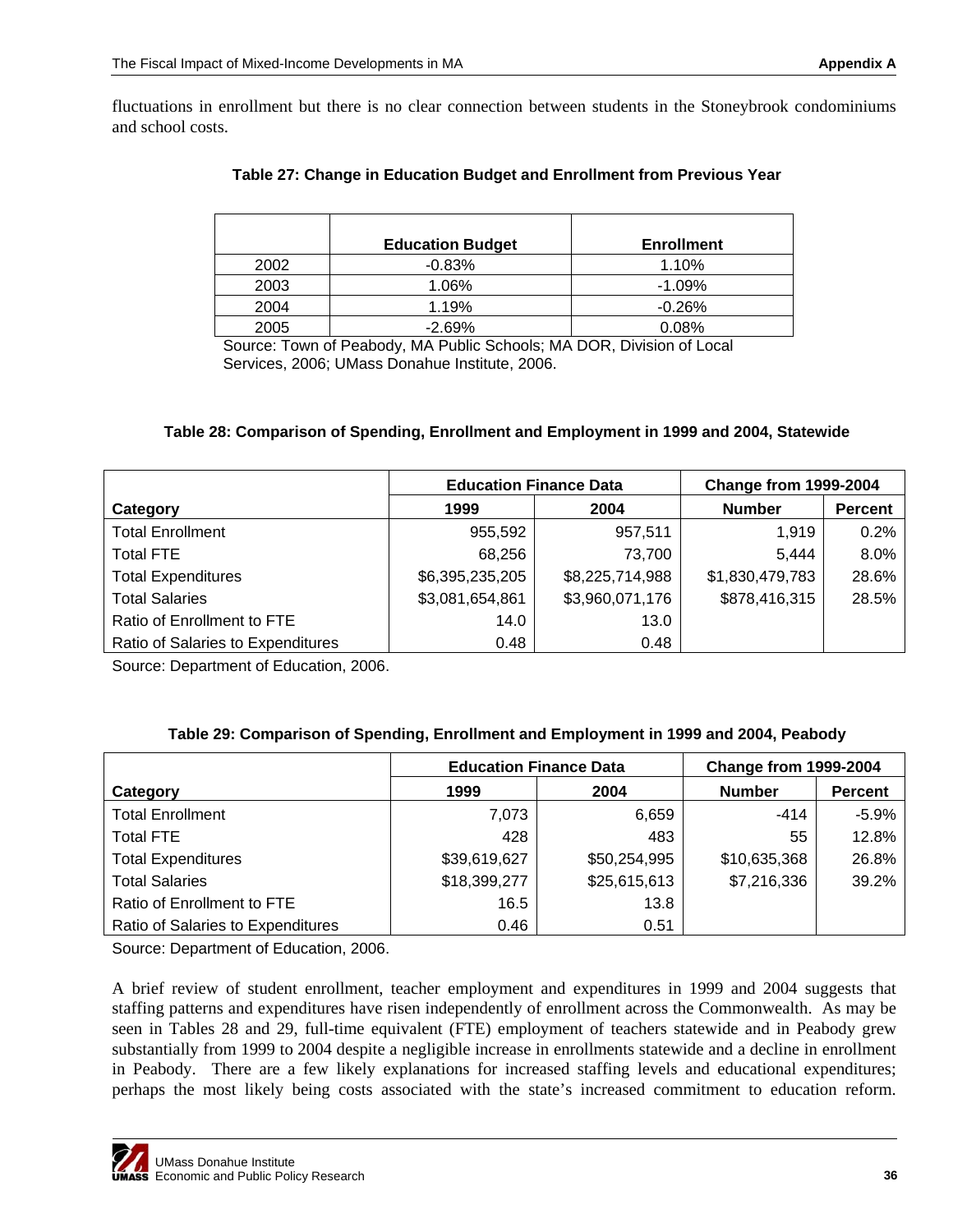Irrespective of the cause, the data demonstrates that marginal changes in enrollment are not the principal driver of changes in educational costs.

Interviews with public officials and reported data from the City of Peabody do not show any marginal impact from the Stoneybrook development. The Peabody Police Department does not make an excessive amount of police, fire or EMS calls to Stoneybrook.<sup>[2](#page-38-0)4</sup> The City of Peabody generated 29,300 public safety calls during the 2005 calendar year. This results in an average of 1.44 calls per unit once the calls are distributed across the 20,401 units in town. The 86 units in the Stoneybrook Development generated 16 calls for an average of .19 calls per unit in FY2005. Although the comparison is not exact because of the discrepancy between the fiscal and calendar years, we do not believe that this discrepancy significantly changes the analysis. According to an official with the Peabody Public Works Department, the permit for Stoneybrook was negotiated to ensure that it would not have significant public works impacts on the city. The development's roads and infrastructure were financed by the developer and the infrastructure is maintained privately through association fees.<sup>[25](#page-38-1)</sup>

### *Per Capita Multiplier Method*

The per capita multiplier fiscal impact method analyzes the municipal impact of housing developments based on the per person allocation of net general fund expenditures. The per capita method, by definition, ensures that the single greatest factor that affects the fiscal balance of developments is the number of residents. This is particularly true of school costs associated with the project. In effect, the per capita method charges households tuition for the net cost of educating each child. In FY2005, the Stoneybrook development had a significant net positive impact o the City of Peabody. Overall, Stoneybrook contributed \$187,327 in property taxes above its expenses with \$9,329 of that amount from the affordable housing units and \$177,997 from the market-rate units. The net positive impact was largely due to the absence of significant numbers of children in the development. The subsidized units have a significantly lower positive impact than the market-rate units because four of Stoneybrook's five public school students live in the affordable units.

| <b>Peabody -- Stoneybrook</b> | <b>Municipal</b><br>Costs                    | <b>Educational</b><br>Costs                    |                   | <b>Development Net Revenue (Loss)</b>          |                              |
|-------------------------------|----------------------------------------------|------------------------------------------------|-------------------|------------------------------------------------|------------------------------|
|                               | <b>Subtotal</b><br><b>Municipal</b><br>Costs | <b>Subtotal</b><br><b>Educational</b><br>Costs | <b>Total Cost</b> | Total<br><b>Property Tax</b><br><b>Revenue</b> | <b>Net Revenue</b><br>(Loss) |
| <b>FY2005 Total Impact</b>    | \$4,111                                      | \$27,022                                       | \$31,133          | \$218,460                                      | \$187,327                    |
| <b>FY05 Market-rate Units</b> | \$3,155                                      | \$5,404                                        | \$8,560           | \$186,557                                      | \$177,997                    |
| <b>FY05 Affordable Units</b>  | \$956                                        | \$21,618                                       | \$22,574          | \$31,903                                       | \$9,329                      |
| <b>FY2004 Total Impact</b>    | \$18,975                                     | \$23,086                                       | \$42,060          | \$171,421                                      | \$129,361                    |
| <b>FY2003 Total Impact</b>    | \$12,681                                     | \$21,617                                       | \$34,298          | \$151.447                                      | \$117,149                    |
| <b>FY2002 Total Impact</b>    | \$864                                        | \$17,532                                       | \$18,395          | \$130,226                                      | \$111,831                    |
| <b>FY2001 Total Impact</b>    | (\$7,798)                                    | \$13,422                                       | \$5,624           | \$120,757                                      | \$115,133                    |
| <b>FY2000 Total Impact</b>    | \$4,174                                      | \$13,841                                       | \$18,015          | \$118,330                                      | \$100,315                    |

**Table 30: Stoneybrook Fiscal Impact Model: Per Capita Multiplier Method**

Source: UMass Donahue Institute, 2006.

#### *Fair Share Method*

The Fair Share Method of fiscal impact analysis allocates municipal expenditures equally to each housing unit in town based on the proposition that every household has an equal stake, either as a resident, current or future consumer of town services, in the provision of town services. Under the Fair Share method of analysis, the

<span id="page-38-1"></span><sup>&</sup>lt;sup>25</sup> Peabody Department of Public Works, Site visit  $7/13/06$ 



<span id="page-38-0"></span><sup>&</sup>lt;sup>24</sup> Peabody Police Department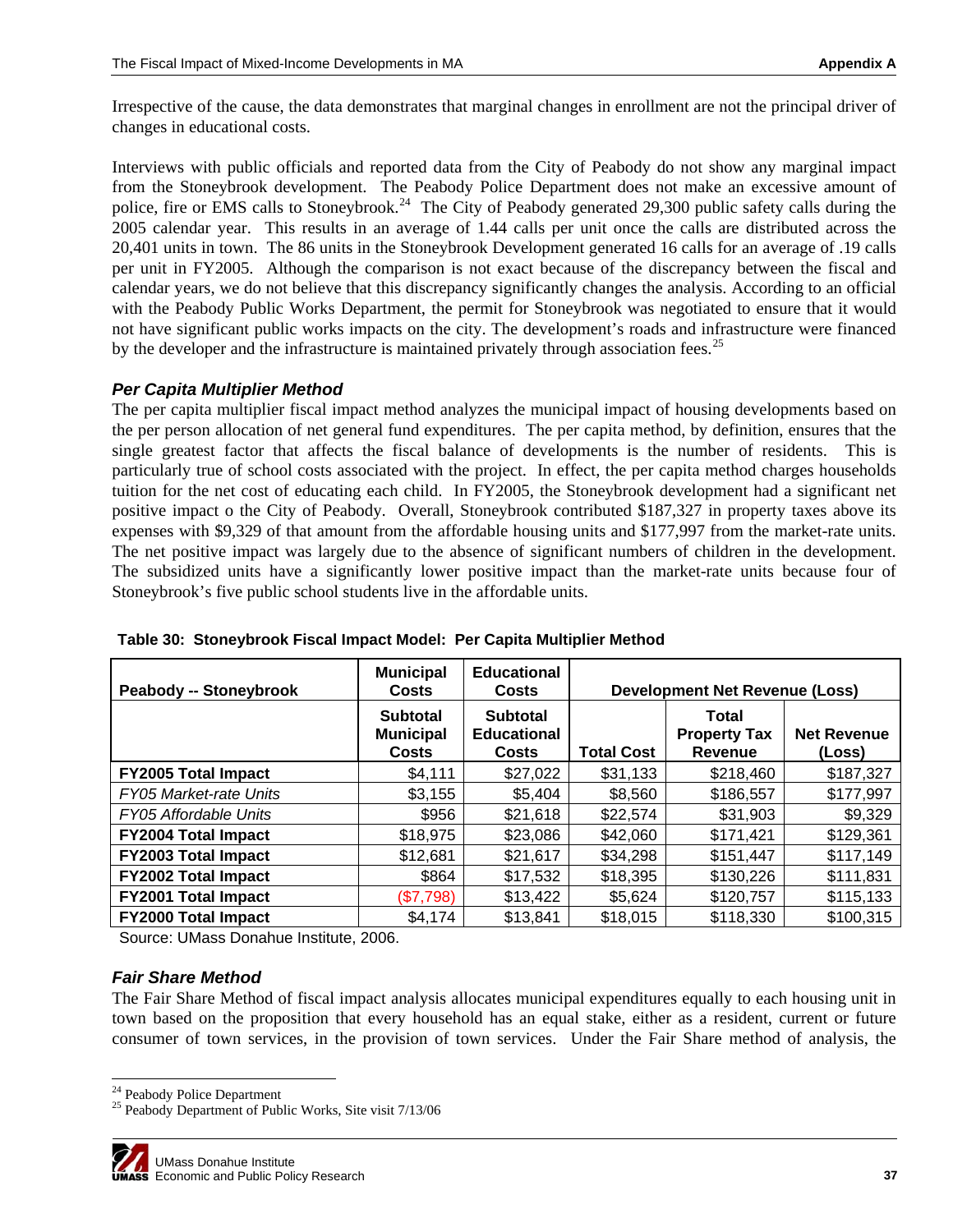Stoneybrook development has net surplus revenue of \$60,646, or \$705 per unit. The market-rate units contributed a surplus of \$69,114 in property tax payments and effectively cross-subsidized the affordable housing units, that had a net deficit of \$8,468. The surplus revenue from the Stoneybrook development grew substantially from FY2004 to FY2005 due to increases in the property tax rate in FY2005 and a significant increase in the assessed value of the properties in FY2003.

| <b>Peabody -- Stoneybrook</b> | Total<br><b>Housing</b><br><b>Units</b> | <b>Net Cost</b><br><b>Per Unit</b> | <b>Total Cost</b> | <b>Total</b><br><b>Property Tax</b><br><b>Revenue</b> | <b>Net</b><br>Revenue<br>(Loss) |
|-------------------------------|-----------------------------------------|------------------------------------|-------------------|-------------------------------------------------------|---------------------------------|
| <b>FY2005 Total Impact</b>    | 86                                      | \$1,835                            | \$157,814         | \$218,460                                             | \$60,646                        |
| <b>FY05 Market-rate Units</b> | 64                                      | \$1,835                            | \$117,443         | \$186,557                                             | \$69,114                        |
| <b>FY05 Affordable Units</b>  | 22                                      | \$1,835                            | \$40,371          | \$31,903                                              | (\$8,468)                       |
| <b>FY2004 Total Impact</b>    | 86                                      | \$1,886                            | \$162,222         | \$171,421                                             | \$9,199                         |
| <b>FY2003 Total Impact</b>    | 86                                      | \$1,709                            | \$146,991         | \$151,447                                             | \$4,456                         |
| <b>FY2002 Total Impact</b>    | 86                                      | \$1,540                            | \$132,459         | \$130,226                                             | (\$2,233)                       |
| <b>FY2001 Total Impact</b>    | 86                                      | \$1,411                            | \$121,316         | \$120,757                                             | (\$559)                         |
| <b>FY2000 Total Impact</b>    | 86                                      | \$1,711                            | \$147,149         | \$118,330                                             | (\$28,819)                      |

| Table 31: Stoneybrook Fiscal Impact Model: Fair Share Method |  |  |  |  |
|--------------------------------------------------------------|--|--|--|--|

Source: UMass Donahue Institute, 2006.

#### *The Fair Share Method Applied to the Municipality*

The Fair Share Method apportions all general fund expenditures in a municipality to housing units after subtracting all non-residential revenues that contribute to general town costs. In effect, municipal impacts are measured at the residential taxpaying unit: the household.<sup>[26](#page-39-0)</sup> In fact, communities apportion town costs to households according to the current market-value of real estate: it is an axiom that some property-taxpayers contribute more money toward municipal costs than others. The Fair Share Method may be used, as in this study, to compare the tax-payments of affordable housing units relative to the average net municipal cost per household. In principal, any other housing unit in the community can be analyzed using the same method.

UMDI analyzed the distribution of all residential tax-payments in the City of Peabody in FY2005 using the Fair Share Method. In FY2005, the net municipal cost per housing unit was \$1,835 and the median tax payment for single-family homes and condominiums was \$2,588. At Stoneybrook, the average surplus per unit was \$705. Overall, in Peabody 5,751 housing units (41%) were within \$1,000 below the median tax-payment while 5,273 housing units (37.6%) were within \$1,000 over the median payment. In general, the range of tax payments in Peabody was not as great as in other communities in this study. The key implication of the analysis is that the Stoneybrook 40B development is analogous in its fiscal impact to most other housing units in Peabody.

<span id="page-39-0"></span> $^{26}$  The Fair Share Method distributes costs by housing unit. Residential taxes are paid by assessed parcel, which consist of single-family homes and condominiums, apartment buildings composed of multiple housing units, and vacant parcels. Apartment buildings that include multiple households also have higher assessed values, reflecting their greater size and market-value.



l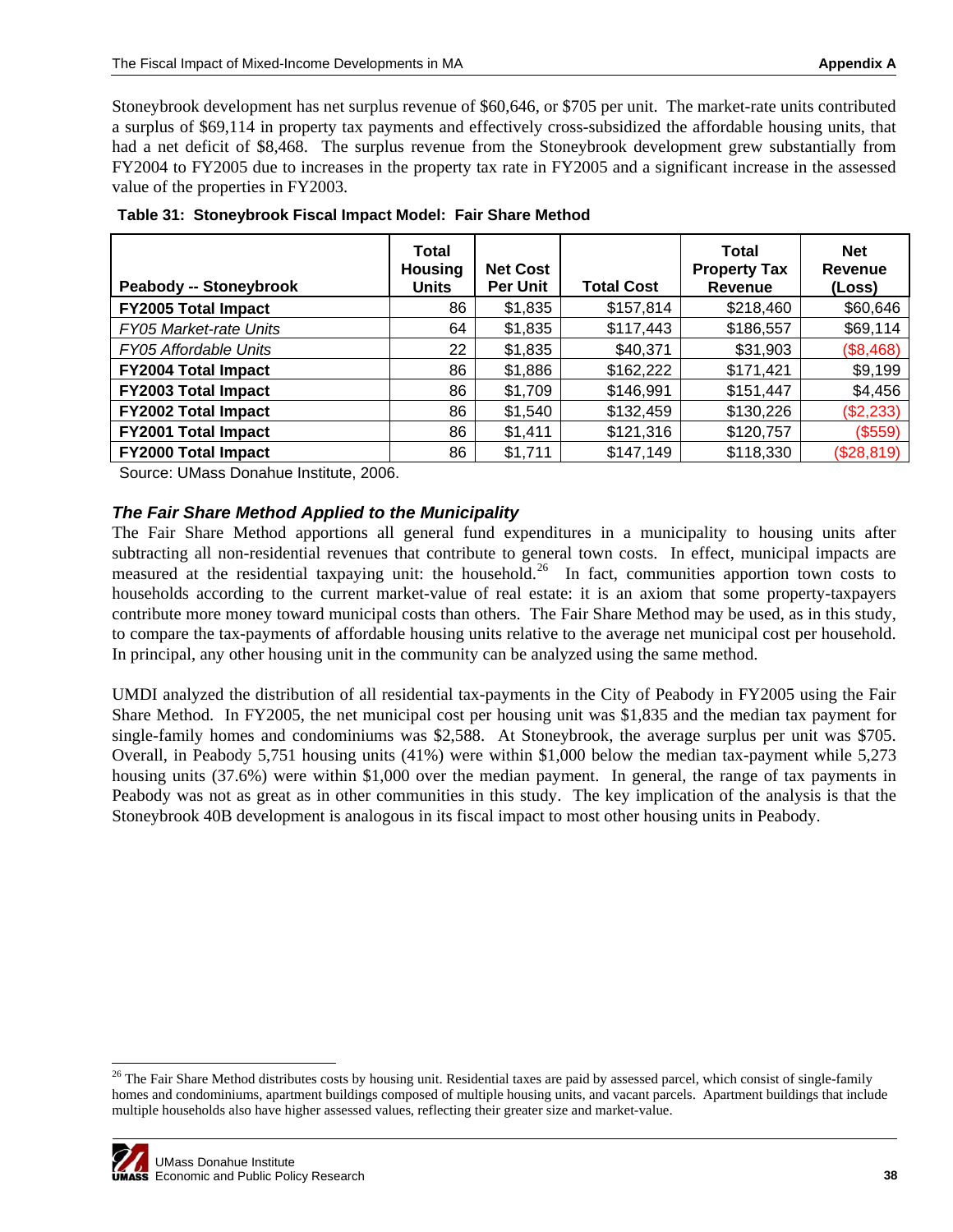## <span id="page-40-0"></span>**Town of Sandwich, Massachusetts**

Town of Sandwich is a historic Cape Cod community popular with tourists and known for its beautiful coast, shops and historic buildings. Sandwich is home to a year-round population of just over 20,826 residents in 2005; in the summertime Sandwich's population doubles to more than 40,000 people. According to the Massachusetts Department of Housing and Community Development, 3.6 percent of the town's year-round U.S. Census 2000 housing stock of 7,574 housing units were certified as affordable housing (June 2006).

#### **Sherwood Forest Development**

The Sherwood Forest development consists of 36 single-family homes developed off of Quaker Meeting House Road as a subdivision and sold in 1997 and 1998. Nine of the 36 homes in Sherwood Forest are designated as permanently affordable. All of the homes have three bedrooms and two-thirds of the homes have two full baths, with the remaining one-third having one full and one half bath. In FY2005, Sherwood Forest had a population of 125 residents, 40 of whom were students in Sandwich Public Schools. The original sales prices for the homes were from \$111,900 to \$160,000 for the market-rate units and \$80,500 for the affordable housing units. In FY2005, the assessed values of the affordable homes ranged from \$189,700 to \$219,000. The property assessments for the market rate homes were from \$276,700 and \$352,600.

In FY2005, the homes of Sherwood Forest generated total property tax revenue of \$85,292 with an average tax bill of \$2,369. The property tax contribution of the affordable units was \$15,304 and the market rate units added \$69,988. The market-rate average tax bill was \$2,592 and the average for the affordable units was \$1,700. By comparison, the average property tax bill in the Town of Sandwich in FY2005 was \$3,290 and the median residential property tax payment was \$3,042.

#### **Project History**

Sherwood Forest was granted a 40B Comprehensive Permit by the Town of Sandwich in November 1995. The G-P Affordable Home Corporation was licensed to develop 36 single-family residential homes. Nine of the homes would qualify as affordable with a maximum selling price of \$80,500 to first-time home buyers whose incomes did not exceed \$34,900. The 27 market units were to range in price from an estimated \$104,900 to \$134,900, subject to market conditions.<sup>[27](#page-40-1)</sup>

The project was designed to be two separate clusters of 19 and 17 lots each with a distinct access and egress for each lot separated by open space. The average lot size including open space and excluding roads is 28,000 square feet which was compatible with the two residential developments abutting this site.<sup>[28](#page-40-2)</sup> The permit decision required that a resale covenant on the affordable units would be imposed in perpetuity. The permit also stipulated that the developer had to create a homeowners' association to assume responsibility for maintenance of roads and open space.[2](#page-40-3)9

#### **Analysis of Fiscal Impact**

UMDI analyzed the fiscal impact of the Sherwood Forest development using three methodologies: the marginal cost method, the per capita multiplier method, and a fair share method that allocated net expenses equally to all housing units in the community. The results of the analysis are presented below.

<span id="page-40-3"></span><span id="page-40-2"></span><span id="page-40-1"></span><sup>&</sup>lt;sup>28</sup> Decision of Sandwich Zoning Board of Appeals, November 1995  $^{29}$  Decision of Sandwich Zoning Board of Appeals, November 1995



<sup>&</sup>lt;sup>27</sup> Decision of Sandwich Zoning Board of Appeals, November 1995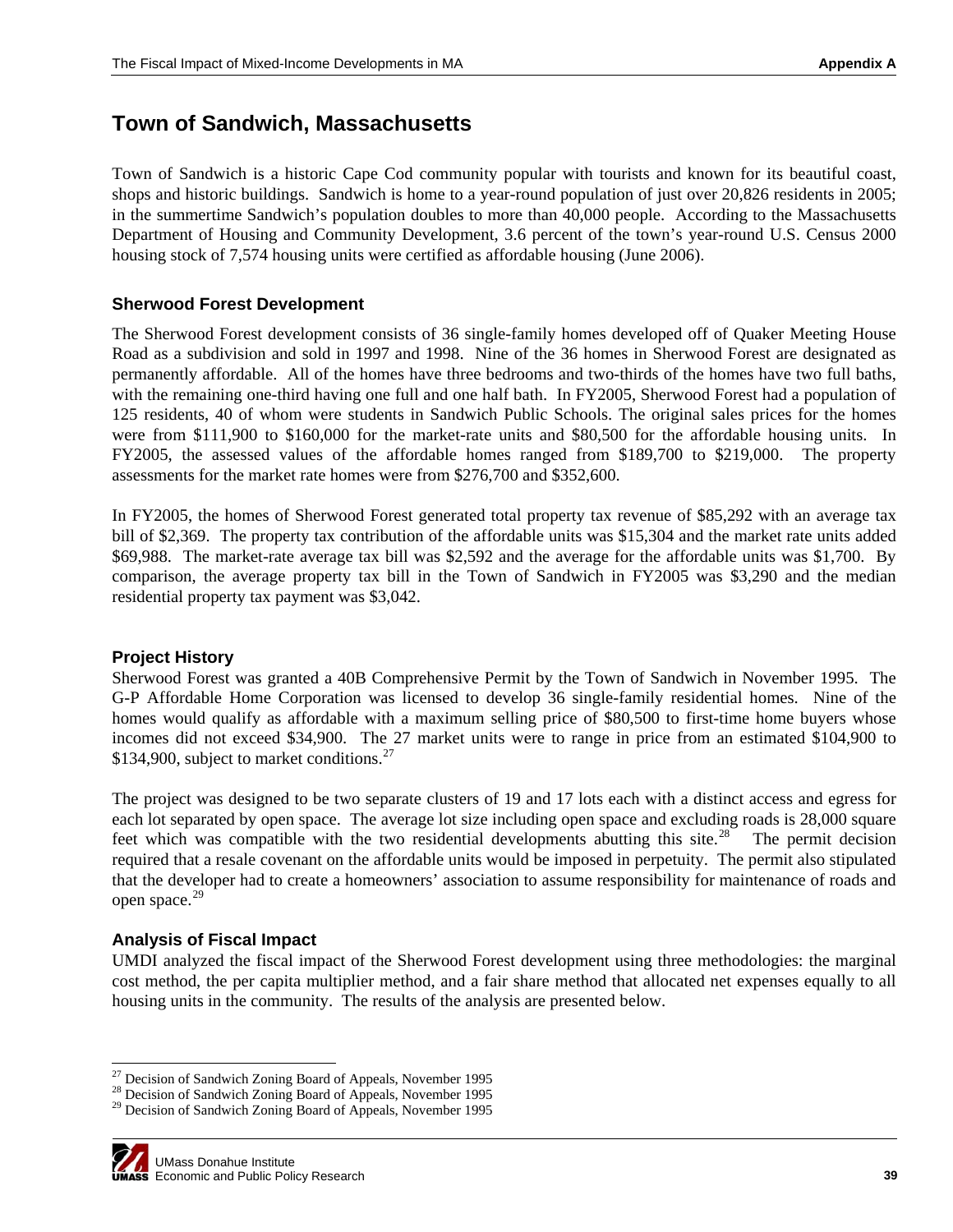### *Marginal Cost Method*

UMDI determined the marginal fiscal impact of the Sherwood Forest development through a combination of interviews with public officials and data analysis. Despite the presence of 40 public school students and 125 total residents in Sherwood Forest, UMDI did not find any evidence of discernible marginal costs associated with the development. In an interview with UMDI, an official from the Sandwich Superintendent of School's office noted that the town of Sandwich has experienced declining enrollment over the past several years. According to MA Department of Education data, school enrollment in Sandwich increased by 292 pupils from the 1997-1998 school year to the 2001-2002 school year and declined by 148 students from 2001-2002 to the 2005-2006 school year. As shown in Table 32, year-to-year changes in enrollment do not show any easy correspondence between marginal changes in enrollment and educational costs in Sandwich. The following table shows that, though there are clear cost pressures on the Sandwich Public Schools, there is no clear correspondence between those costs and enrollments.

|      | <b>Education Budget</b> | <b>Enrollment</b> |
|------|-------------------------|-------------------|
| 2002 | 7.61%                   | 0.79%             |
| 2003 | 4.78%                   | 1.76%             |
| 2004 | 2.14%                   | $-0.55%$          |
| 2005 | 1.49%                   | $-2.19%$          |

### **Table 32: Change in Education Budget and Enrollment from Previous Year**

Source: Town of Sandwich, MA Public Schools; MA DOR, Division of Local Services, 2006; UMass Donahue Institute, 2006.

In fact, on Cape Cod and in many Massachusetts communities, there are counter-trends of declining school enrollments that offset potential marginal impact of students in newly constructed housing. A brief review of student enrollment, teacher employment and expenditures in 1999 and 2004 suggests that staffing patterns and expenditures have risen independently of enrollment across the Commonwealth. As may be seen in Tables 33 and 34, full-time equivalent (FTE) employment of teachers statewide and in Sandwich grew substantially from 1999 to 2004 despite a negligible increase in enrollments statewide and a decline in enrollment in Sandwich. It is beyond the scope of this analysis to determine the cause of educational cost increases in the case study communities; however, it is clear from the data that enrollment is not the principal driver of marginal cost increases.

| Table 33: Comparison of Spending, Enrollment and Employment in 1999 and 2004, Statewide |
|-----------------------------------------------------------------------------------------|
|-----------------------------------------------------------------------------------------|

|                                   | <b>Education Finance Data</b> |                 | <b>Change from 1999-2004</b> |                |
|-----------------------------------|-------------------------------|-----------------|------------------------------|----------------|
| Category                          | 1999                          | 2004            | <b>Number</b>                | <b>Percent</b> |
| <b>Total Enrollment</b>           | 955,592                       | 957,511         | 1.919                        | 0.2%           |
| <b>Total FTE</b>                  | 68,256                        | 73,700          | 5,444                        | 8.0%           |
| <b>Total Expenditures</b>         | \$6,395,235,205               | \$8,225,714,988 | \$1,830,479,783              | 28.6%          |
| <b>Total Salaries</b>             | \$3,081,654,861               | \$3,960,071,176 | \$878,416,315                | 28.5%          |
| Ratio of Enrollment to FTE        | 14.0                          | 13.0            |                              |                |
| Ratio of Salaries to Expenditures | 0.48                          | 0.48            |                              |                |

Source: Department of Education, 2006.

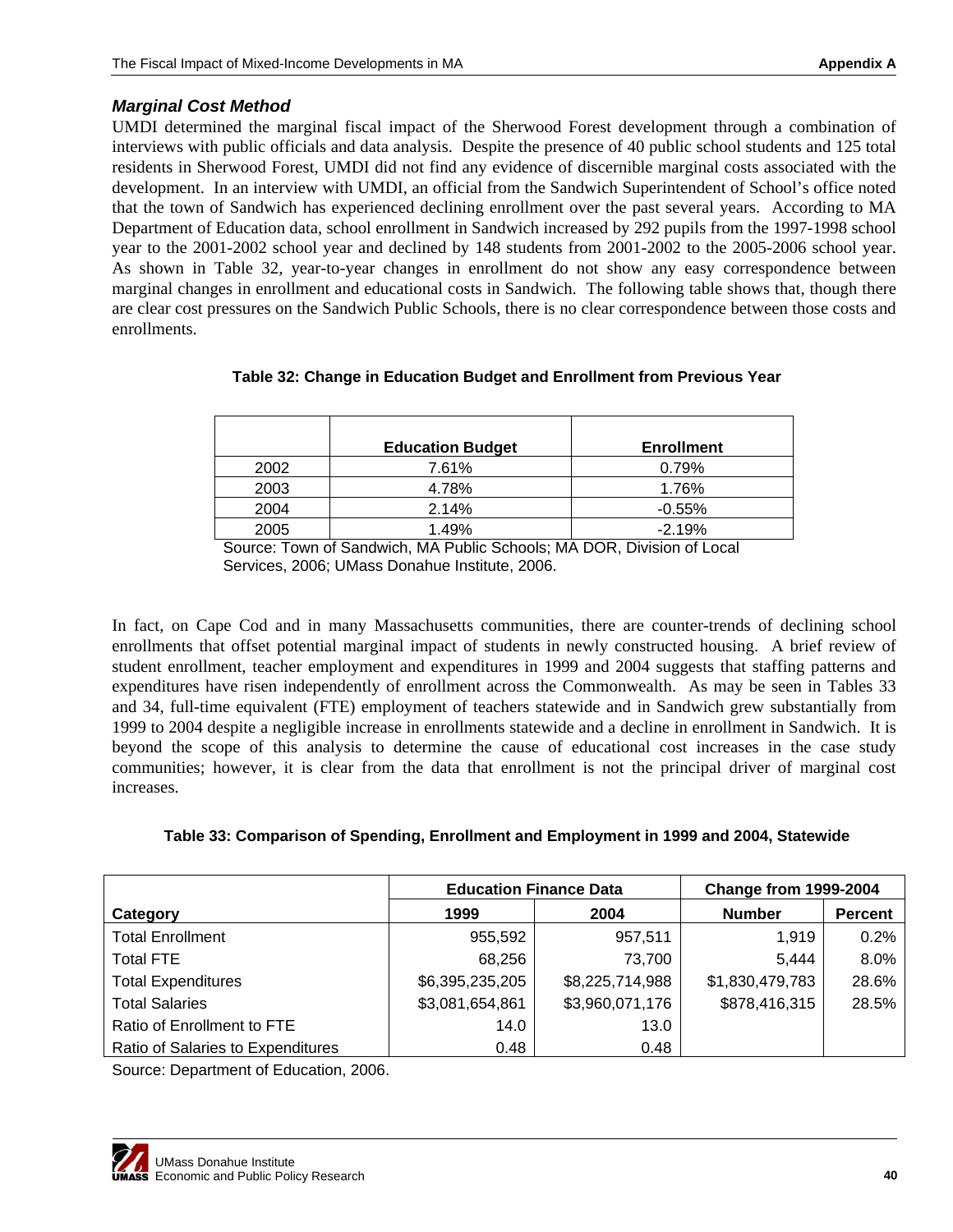|                                   | <b>Education Finance Data</b> |              | <b>Change from 1999-2004</b> |                |  |
|-----------------------------------|-------------------------------|--------------|------------------------------|----------------|--|
| Category                          | 1999                          | 2004         | <b>Number</b>                | <b>Percent</b> |  |
| <b>Total Enrollment</b>           | 4,408                         | 4,144        | -264                         | $-6.0%$        |  |
| <b>Total FTE</b>                  | 241                           | 280          | 39                           | 16.3%          |  |
| <b>Total Expenditures</b>         | \$20,214,183                  | \$26,834,707 | \$6,620,524                  | 32.8%          |  |
| <b>Total Salaries</b>             | \$10,758,025                  | \$13,769,418 | \$3,011,393                  | 28.0%          |  |
| Ratio of Enrollment to FTE        | 18.3                          | 14.8         |                              |                |  |
| Ratio of Salaries to Expenditures | 0.53                          | 0.51         |                              |                |  |

#### **Table 34: Comparison of Spending, Enrollment and Employment in 1999 and 2004, Sandwich**

Source: Department of Education, 2006.

UMDI evaluated the marginal impact of Sherwood Forest on Sandwich's public safety and public works expenditures through a brief review of public safety data and an interview with Town of Sandwich officials. Data from the Sandwich Police Department enabled UMDI to rule out the possibility of any excess demands on public safety costs caused by this development.<sup>[30](#page-42-0)</sup> The Town of Sandwich generated 12,031 public safety calls in the 2005 calendar year, constituting an average of 1.30 calls across the 9,273 units in town. The 36 units in Sherwood Forest Development, in contrast, generated 14 calls for an average of .39 calls per unit. According to the Town of Sandwich, the developers of Sherwood Forest paid for all of the road and infrastructure costs of building Sherwood Forest. When the roads became town-accepted, the town assumed cost for plowing the roads. The cost of clearing these roads did not represent a burden to the town beyond normal expenditures.<sup>[3](#page-42-1)1</sup>

#### *Per Capita Multiplier Method*

The per capita multiplier fiscal impact method analyzes the municipal impact of housing developments based on the per person allocation of net general fund expenditures. The per capita method, by definition, ensures that the single greatest factor that affects the fiscal balance of developments is the number of residents. This is particularly true of school costs associated with the project. In effect, the per capita method charges households tuition for the net cost of educating each child. Due to the considerable number of children in the Sherwood Forest development, the net negative fiscal impact under the tuition method is considerable: over \$171,161 for FY2005. The Sherwood Forest development has 40 pupils in 36 units, a ratio greater than any of the other case study developments. In addition to the substantial student population, there were over 125 residents in the development (3.5 residents per home). Charging each student and each resident on a fee-for-service basis for municipal and educational costs is the primary driver for the significant net fiscal loss and is inevitable in any middle-class housing development with a high number of students. To balance out the negative fiscal impact under the per capita multiplier method, each household in Sherwood Forest would have had to pay \$4,884 more in property taxes in FY2005.

<span id="page-42-1"></span>

-

<span id="page-42-0"></span> $30$  Sandwich Police Department Data, Acquired 7/17/06 and 7/18/06<br>31 Town of Sandwich Data, Acquired 7/18/06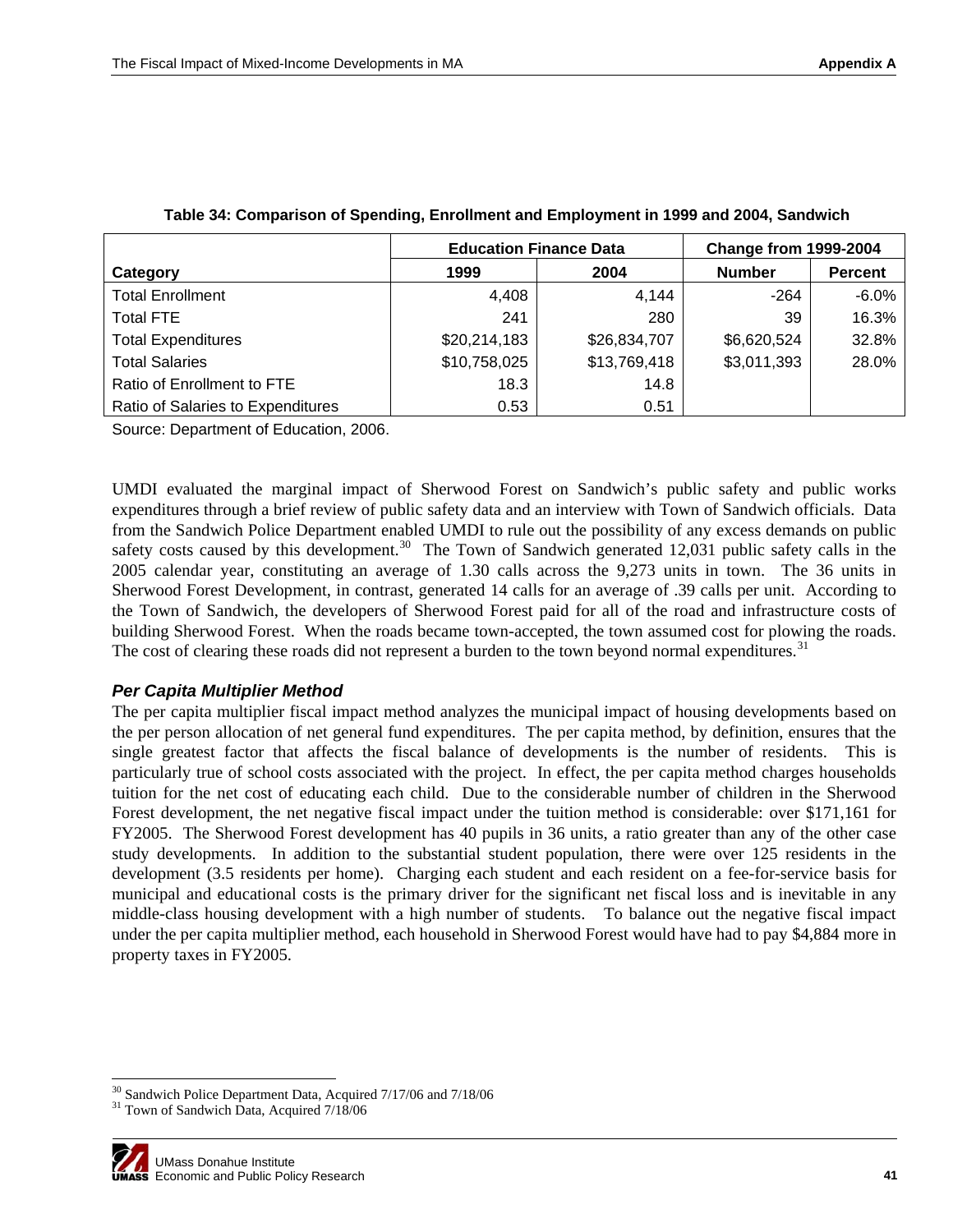| <b>Sandwich -- Sherwood Forest</b> | <b>Municipal</b><br><b>Costs</b>                    | <b>Educational</b><br>Costs                    |                   | <b>Development Net Revenue (Loss)</b>   |                              |
|------------------------------------|-----------------------------------------------------|------------------------------------------------|-------------------|-----------------------------------------|------------------------------|
|                                    | <b>Subtotal</b><br><b>Municipal</b><br><b>Costs</b> | <b>Subtotal</b><br><b>Educational</b><br>Costs | <b>Total Cost</b> | Total<br><b>Property Tax</b><br>Revenue | <b>Net Revenue</b><br>(Loss) |
| <b>FY2005 Total Impact</b>         | \$73,016                                            | \$183,437                                      | \$256,453         | \$85,292                                | (\$171,161)                  |
| <b>FY05 Market-rate Units</b>      | \$49,651                                            | \$100,891                                      | \$150,541         | \$69,988                                | (\$80,553)                   |
| <b>FY05 Affordable Units</b>       | \$23,365                                            | \$82,547                                       | \$105,912         | \$15,304                                | (\$90,608)                   |
| <b>FY2004 Total Impact</b>         | \$79,213                                            | \$156,954                                      | \$236,167         | \$77,927                                | (\$158,240)                  |
| <b>FY2003 Total Impact</b>         | \$64,234                                            | \$149,683                                      | \$213,917         | \$75,325                                | (\$138,592)                  |
| <b>FY2002 Total Impact</b>         | \$42,682                                            | \$140,964                                      | \$183,645         | \$72,566                                | (\$111,079)                  |

**Table 35: Sherwood Forest Fiscal Impact Model: Per Capita Multiplier Method**

Source: UMass Donahue Institute, 2006.

#### *Fair Share Method*

The Fair Share Method of fiscal impact analysis allocates municipal expenditures equally to each housing unit in town based on the proposition that every household has an equal stake in the provision of town services and fiscal impacts should be assessed at the unit of analysis that most closely conforms to the manner in which taxes are actually assessed. Under the Fair Share method, Sherwood Forest had a net negative fiscal impact of \$34,165 in FY2005. To balance the negative fiscal impact in FY2005, the 36 homes in Sherwood Forest would have to each contribute an additional property tax payment of \$949.

| Table 36: Sherwood Forest Fiscal Impact Model: Fair Share Method |
|------------------------------------------------------------------|
|------------------------------------------------------------------|

| <b>Sandwich -- Sherwood Forest</b> | Total<br><b>Housing</b><br>Units | <b>Net Cost</b><br><b>Per Unit</b> | <b>Total Cost</b> | Total<br><b>Property Tax</b><br>Revenue | <b>Net</b><br><b>Revenue</b><br>(Loss) |
|------------------------------------|----------------------------------|------------------------------------|-------------------|-----------------------------------------|----------------------------------------|
| <b>FY2005 Total Impact</b>         | 36                               | \$3,318                            | \$119,457         | \$85,292                                | (\$34,165)                             |
| FY05 Market-rate Units             | 27                               | \$3,318                            | \$89,593          | \$69,988                                | (\$19,605)                             |
| FY05 Affordable Units              | 9                                | \$3,318                            | \$29,864          | \$15,304                                | (\$14,560)                             |
| <b>FY2004 Total Impact</b>         | 36                               | \$3,435                            | \$123,660         | \$77,927                                | (\$45,733)                             |
| <b>FY2003 Total Impact</b>         | 36                               | \$3,191                            | \$114,880         | \$75,325                                | (\$39,555)                             |
| <b>FY2002 Total Impact</b>         | 36                               | \$2,725                            | \$98,083          | \$72,566                                | (\$25,517)                             |

Source: UMass Donahue Institute, 2006.

#### *The Fair Share Method Applied to the Municipality*

The Fair Share Method apportions all general fund expenditures in a municipality to housing units after subtracting all non-residential revenues that contribute to general town costs. In effect, municipal impacts are measured at the residential taxpaying unit: the household.<sup>[32](#page-43-0)</sup> In fact, communities apportion town costs to households according to the current market-value of real estate: it is an axiom that some property-taxpayers contribute more money toward municipal costs than others. The Fair Share Method may be used, as in this study, to compare the tax-payments of affordable housing units relative to the average net municipal cost per household. In principal, any other housing unit in the community can be analyzed using the same method.

<span id="page-43-0"></span>l  $32$  The Fair Share Method distributes costs by housing unit. Residential taxes are paid by assessed parcel, which consist of single-family homes and condominiums, apartment buildings composed of multiple housing units, and vacant parcels. Apartment buildings that include multiple households also have higher assessed values, reflecting their greater size and market-value.

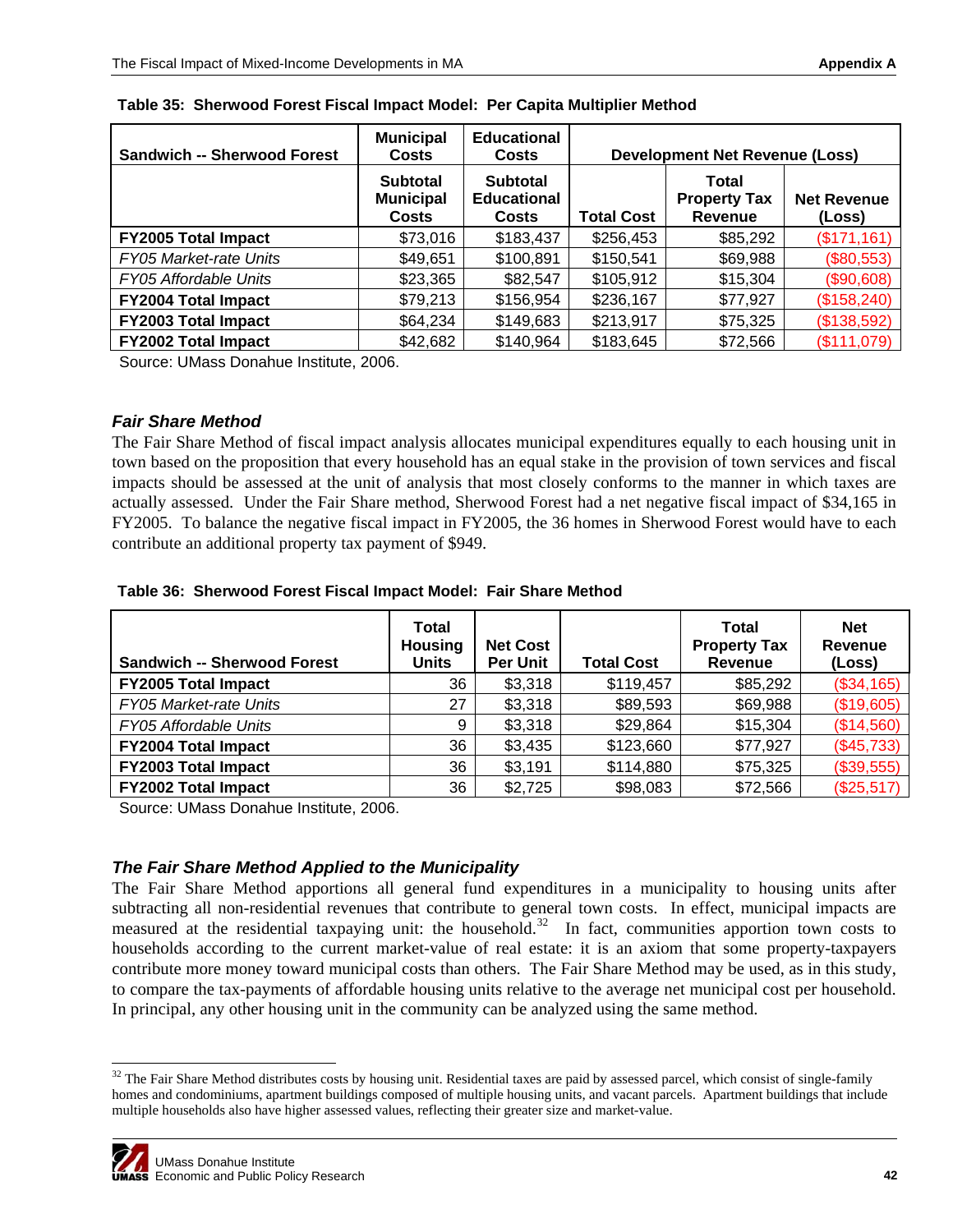UMDI analyzed the distribution of all residential tax-payments in the Town of Sandwich in FY2005 using the Fair Share Method. In FY2005, the net municipal cost per housing unit was \$3,318 and the median tax payment for single-family homes and condominiums was \$3,042. In Sherwood Forest, the average deficit per unit was \$949. Overall, in Sandwich, 3,853 housing units (44.55%) were within \$1,000 below the median tax-payment while 2,270 housing units (26.25%) were within \$1,000 over the median payment. The distribution of taxpayers in Sandwich reflects the very high assessed values of a relative handful of properties in the town. As may be seen from the data, the homes in Sherwood Forest are very similar in fiscal impact to the great majority of homes in the Town of Sandwich.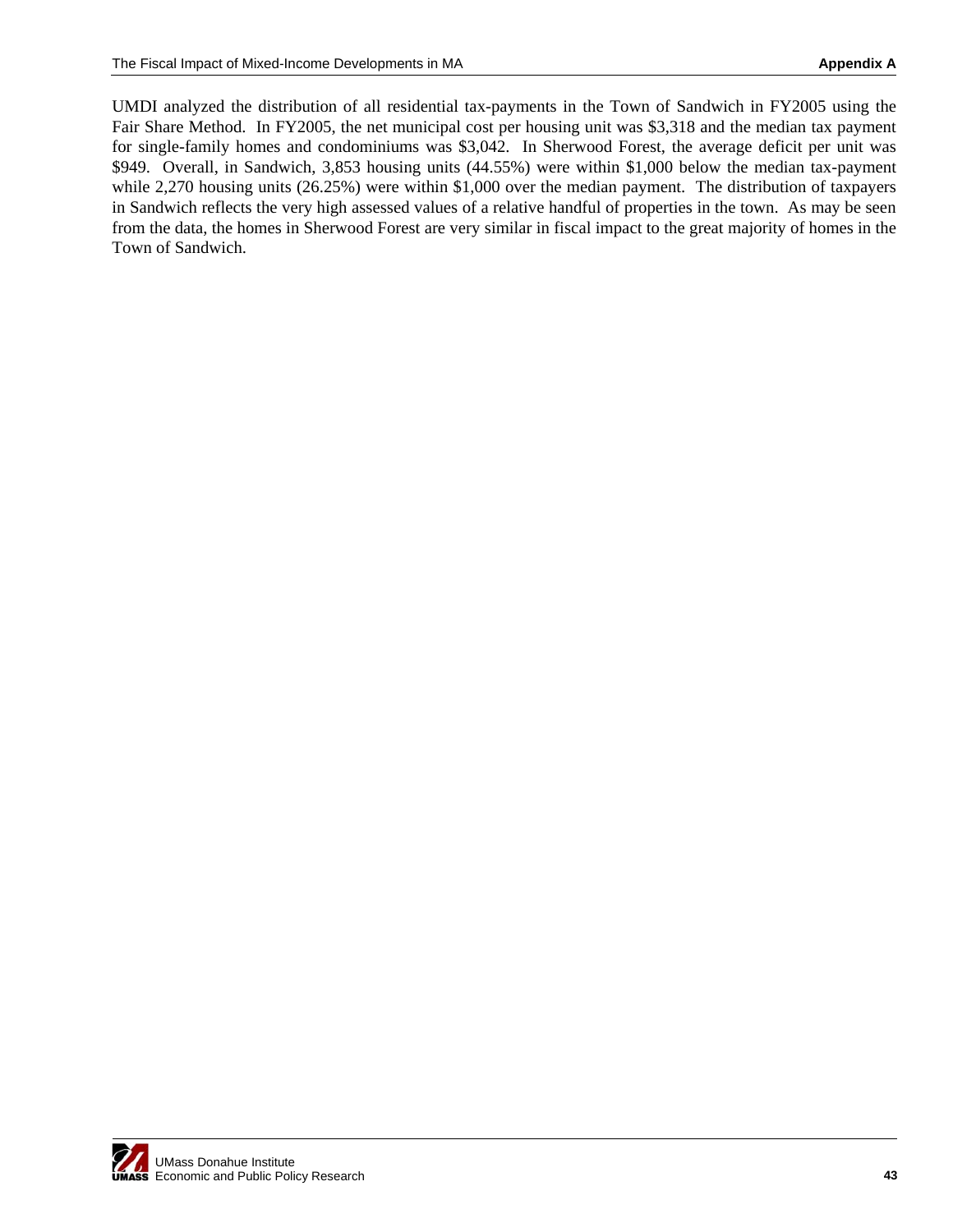## <span id="page-45-0"></span>**Town of Wellesley, Massachusetts**

The Town of Wellesley is a prosperous residential suburban town located 13 miles west of Boston. Wellesley is notable for its attractive parks and downtown and is home to Wellesley College, Babson College and Massachusetts Bay Community College.<sup>[3](#page-45-1)3</sup> In 2005, the Town of Wellesley had a population of 26,515 residents with 4,396 students in the Wellesley Public Schools. According to the Massachusetts Department of Housing and Community Development, 4.7 percent of Wellesley's U.S. Census 2000 year-round housing stock of 8,789 housing units were certified as affordable units as of June 2006.

### **Edgemoor Circle Development**

The Edgemoor Circle development consists of 12 condominiums units. The mix of units in the development includes three two-story buildings, each of which contains four three-bedroom units. Three of the four condominiums in each building have a floor area of 2,070 square feet including a full basement and one-car garage. The fourth unit in each building has a floor area of 2,020 square feet, including a full basement and a one-car garage. Three of the 2,070 square foot units are designated as affordable housing.<sup>[3](#page-45-2)4</sup> In 2005, there were 27 residents in the development, with four students in the Wellesley Public Schools.

In FY2005, Edgemoor Circle generated \$43,646 in total property tax revenue with an average tax bill of \$3,637. The tax contribution of the affordable units was \$3,352 and the market rate units paid a total of \$40,295. The average tax bill for the market-rate units was \$4,477 and the average property tax bill for the affordable units was \$1,117. By comparison, the average property tax bill in the Town of Wellesley in FY2005 was \$7,328 and the median residential tax bill was \$5,888.

#### **Project History**

In July of 2002, the Wellesley Zoning Board of Appeals voted to grant a Comprehensive Permit to the Burtt Development Company to build a 12 unit complex that included three affordable housing units. The affordable units were to be sold to first-time home buyers earning no more than 80% of the annual median income for residents of the Boston Primary Metropolitan Statistical Area. Deed riders containing restrictions on the sale of these units were filed on record at the Norfolk Registry of Deeds. The remaining nine units were to be sold at the market rate. The permit agreement further stipulated that 70% of the affordable units (2 units) would be offered first to Wellesley households or those households with Wellesley ties, which met the definition of "low and moderate income" households.<sup>[35](#page-45-3)</sup>

The town of Wellesley held its first affordable-housing lottery in 2003 to award the three affordable units in the Edgemoor Circle development. The affordable units sold for \$135,000, and although the winners were not identified by name, officials said one person was a School Department employee and another was a police officer.<sup>[3](#page-45-4)6</sup> The market-rate units sold between 2003 and 2005 for \$540,000 to \$575,000.

#### **Analysis of Fiscal Impact**

UMDI analyzed the fiscal impact of the Edgemoor Circle development using three methodologies: the marginal cost method, the per capita multiplier method, and a fair share method that allocated net expenses equally to all housing units in the community. The results of the analysis are presented below.

<span id="page-45-4"></span><span id="page-45-3"></span><sup>&</sup>lt;sup>36</sup> "After Years, 'Anti-Snob' Housing Set To Go State Ok's Loan For 52 Units Of Mixed-Income Town Houses," The Boston Globe, October 23, 2003



l

<sup>&</sup>lt;sup>33</sup> Town of Wellesley website, 2006.

<span id="page-45-2"></span><span id="page-45-1"></span><sup>&</sup>lt;sup>34</sup> Decision of Wellesley Zoning Board of Appeals, July 2002<br><sup>35</sup> Decision of Wellesley Zoning Board of Appeals, July 2002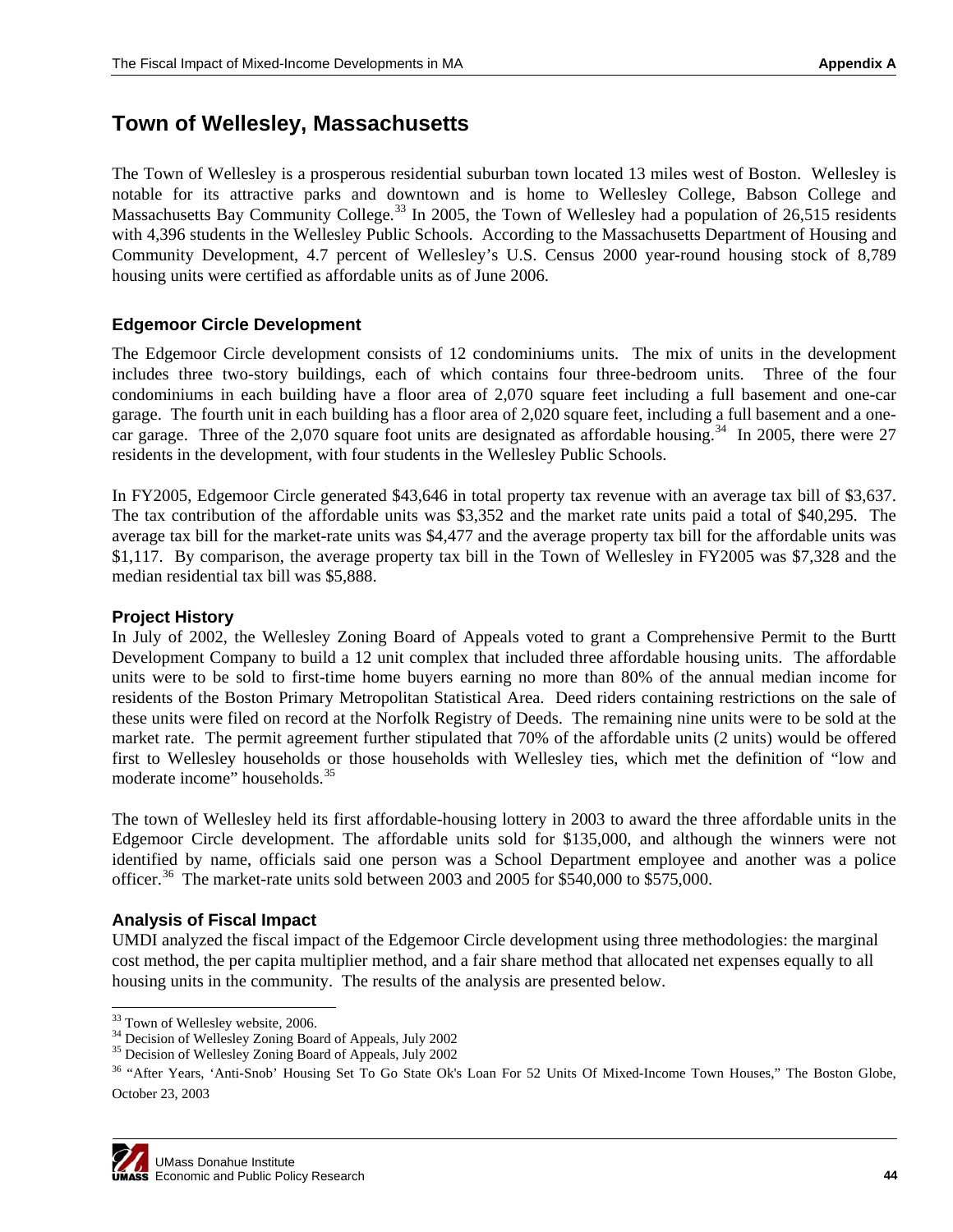### *Marginal Cost Method*

UMDI analyzed the Marginal Fiscal Impact of the Edgemoor Circle development through a combination of interviews and data analysis. Interviews with the Wellesley Public Schools and school enrollment data do not show any particular marginal impact of the four students at Edgemoor Circle. However, Wellesley, unlike the other towns in this analysis, has both significant budgetary as well as enrollment pressures in its public schools. As shown in Tables 37 and 38, Wellesley is confronting similar year-to-year increases in school costs and total enrollment. Unfortunately, the available data does not indicate whether the pupils at Edgemoor Circle are net new students to the community or had been previously enrolled in Wellesley from other addresses prior to moving to Edgemoor Circle. It is unclear that the children in Edgemoor Circle represent a significant marginal impact for the town's schools, though that cannot be ruled out.

|      | <b>Education Budget</b> | <b>Enrollment</b> |
|------|-------------------------|-------------------|
| 2002 | 6.50%                   | 2.92%             |
| 2003 | 7.67%                   | 5.05%             |
| 2004 | 1.46%                   | 4.24%             |
| 2005 | 6.22%                   | 3.39%             |

#### **Table 37: Change in Education Budget and Enrollment from Previous Year**

Source: Town of Wellesley, MA Public Schools; MA DOR, Division of Local Services, 2006; UMass Donahue Institute, 2006.

A brief review of student enrollment, teacher employment and expenditures in 1999 and 2004 suggests that staffing patterns and expenditures have risen independently of enrollment across the Commonwealth. As may be seen in Table 38 and 39, full-time equivalent (FTE) employment of teachers statewide and in Wellesley grew substantially from 1999 to 2004 while the state experienced a negligible increase in enrollments statewide and enrollment grew robustly in Wellesley. The differences between rate of increase of enrollments, employment and expenditures statewide suggest that other factors are at work in determining the marginal school cost increases. It is beyond the scope of this analysis to determine the cause of educational cost increases in the case study communities; however, it is clear from the data across the case communities that enrollment is not the principal driver of marginal cost increases. Given the enrollment growth in Wellesley, it is possible that it is a special case.

#### **Table 38: Comparison of Spending, Enrollment and Employment in 1999 and 2004, Statewide**

|                                   | <b>Education Finance Data</b> |                 | <b>Change from 1999-2004</b> |                |  |
|-----------------------------------|-------------------------------|-----------------|------------------------------|----------------|--|
| Category                          | 1999                          | 2004            | <b>Number</b>                | <b>Percent</b> |  |
| <b>Total Enrollment</b>           | 955,592                       | 957,511         | 1.919                        | 0.2%           |  |
| <b>Total FTE</b>                  | 68,256                        | 73,700          | 5,444                        | 8.0%           |  |
| <b>Total Expenditures</b>         | \$6,395,235,205               | \$8,225,714,988 | \$1,830,479,783              | 28.6%          |  |
| <b>Total Salaries</b>             | \$3,081,654,861               | \$3,960,071,176 | \$878,416,315                | 28.5%          |  |
| Ratio of Enrollment to FTE        | 14.0                          | 13.0            |                              |                |  |
| Ratio of Salaries to Expenditures | 0.48                          | 0.48            |                              |                |  |

Source: Department of Education, 2006.

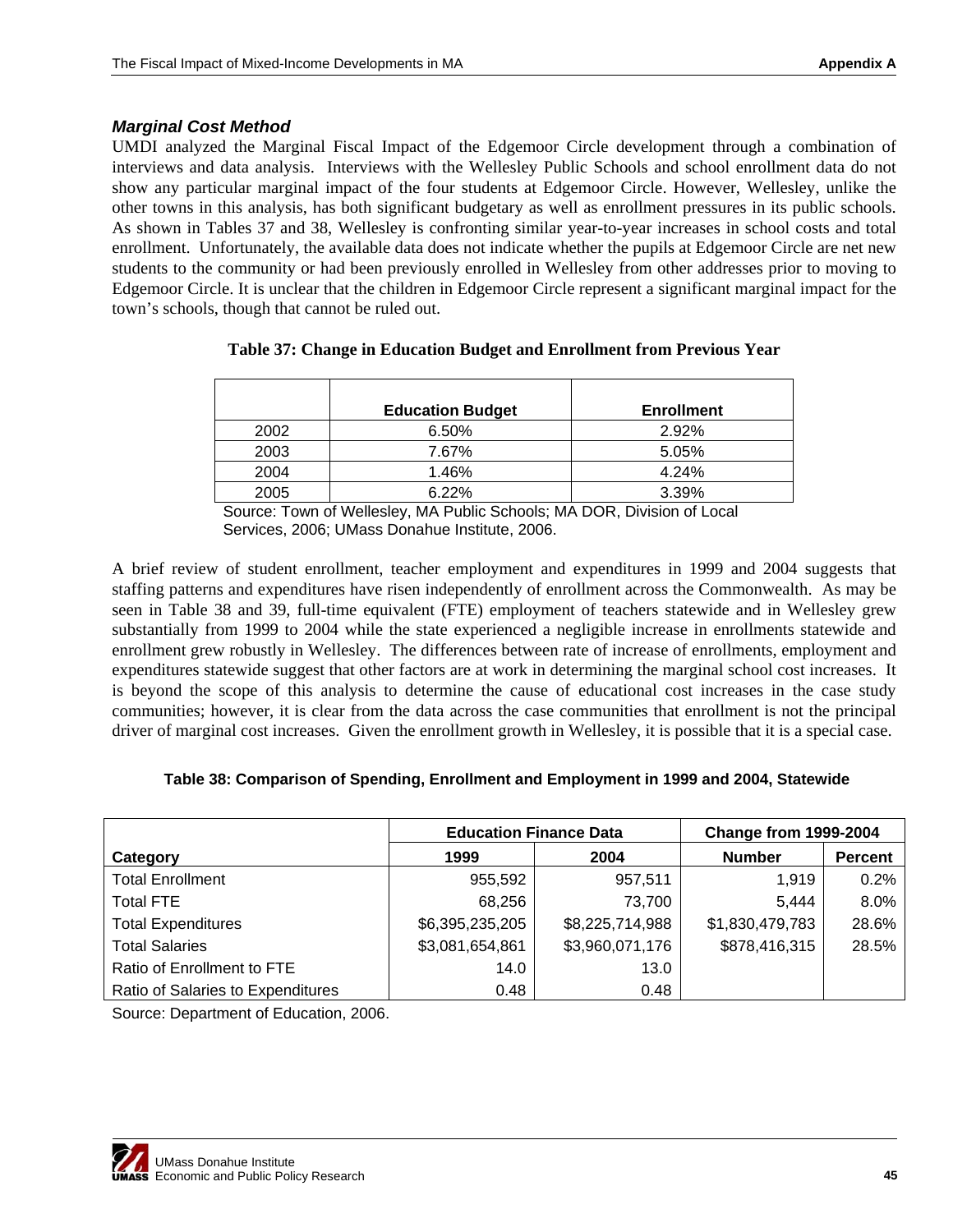|                                   | <b>Education Finance Data</b> |              | <b>Change from 1999-2004</b> |                |  |
|-----------------------------------|-------------------------------|--------------|------------------------------|----------------|--|
| Category                          | 1999                          | 2004         | <b>Number</b>                | <b>Percent</b> |  |
| <b>Total Enrollment</b>           | 3,655                         | 4.229        | 574                          | 15.7%          |  |
| <b>Total FTE</b>                  | 272                           | 306          | 35                           | 12.7%          |  |
| <b>Total Expenditures</b>         | \$29,826,976                  | \$41,448,972 | \$11,621,996                 | 39.0%          |  |
| <b>Total Salaries</b>             | \$14,391,209                  | \$19,450,605 | \$5,059,396                  | 35.2%          |  |
| Ratio of Enrollment to FTE        | 13.5                          | 13.8         |                              |                |  |
| Ratio of Salaries to Expenditures | 0.48                          | 0.47         |                              |                |  |

|  | Table 39: Comparison of Spending, Enrollment and Employment in 1999 and 2004, Wellesley |  |  |
|--|-----------------------------------------------------------------------------------------|--|--|
|--|-----------------------------------------------------------------------------------------|--|--|

Source: Department of Education, 2006.

The marginal impact of the Edgemoor Circle development on public safety and public works is far clearer. Data from the Wellesley Police Department indicates that the Edgemoor Circle development does not place any excess demands on public safety in the town of Wellesley.<sup>[37](#page-47-0)</sup> In FY2005, the Town of Wellesley generated 23,789 public safety calls, resulting in an average of 2.60 calls across the 9,159 units in town. The 12 units in the Townhouses at Edgemoor Circle generated 2 calls during the same period. This is an average of .17 calls per unit. An official at the Wellesley Public Works Department could not cite any significant initial or ongoing costs associated with maintaining this development. Maintenance costs for the short private way connecting Edgemoor Circle to main roads are covered through association fees.<sup>[3](#page-47-1)8</sup>

### *Per Capita Multiplier Method*

The per capita multiplier fiscal impact method analyzes the municipal impact of housing developments based on the per person allocation of net general fund expenditures. The per capita method, by definition, ensures that the single greatest factor that affects the fiscal balance of developments is the number of residents. This is particularly true of school costs associated with the project. In effect, the per capita method charges households tuition for the net cost of educating each child. For FY2005, the Townhouses at Edgemoor Circle reported a net loss of \$9,821 using the per capita multiplier method of analysis. The development had four students and 27 residents overall. The net cost of public school tuition in Wellesley in FY2005 was \$8,381 per pupil or a total of \$33,524 for the four students in Edgemoor Circle.

<span id="page-47-1"></span><span id="page-47-0"></span>

 $\overline{\phantom{a}}$ 

<sup>&</sup>lt;sup>37</sup> Wellesley Police Department Data, Acquired  $7/11/06$ <br><sup>38</sup> Wellesley Public Works Department,  $7/6/06$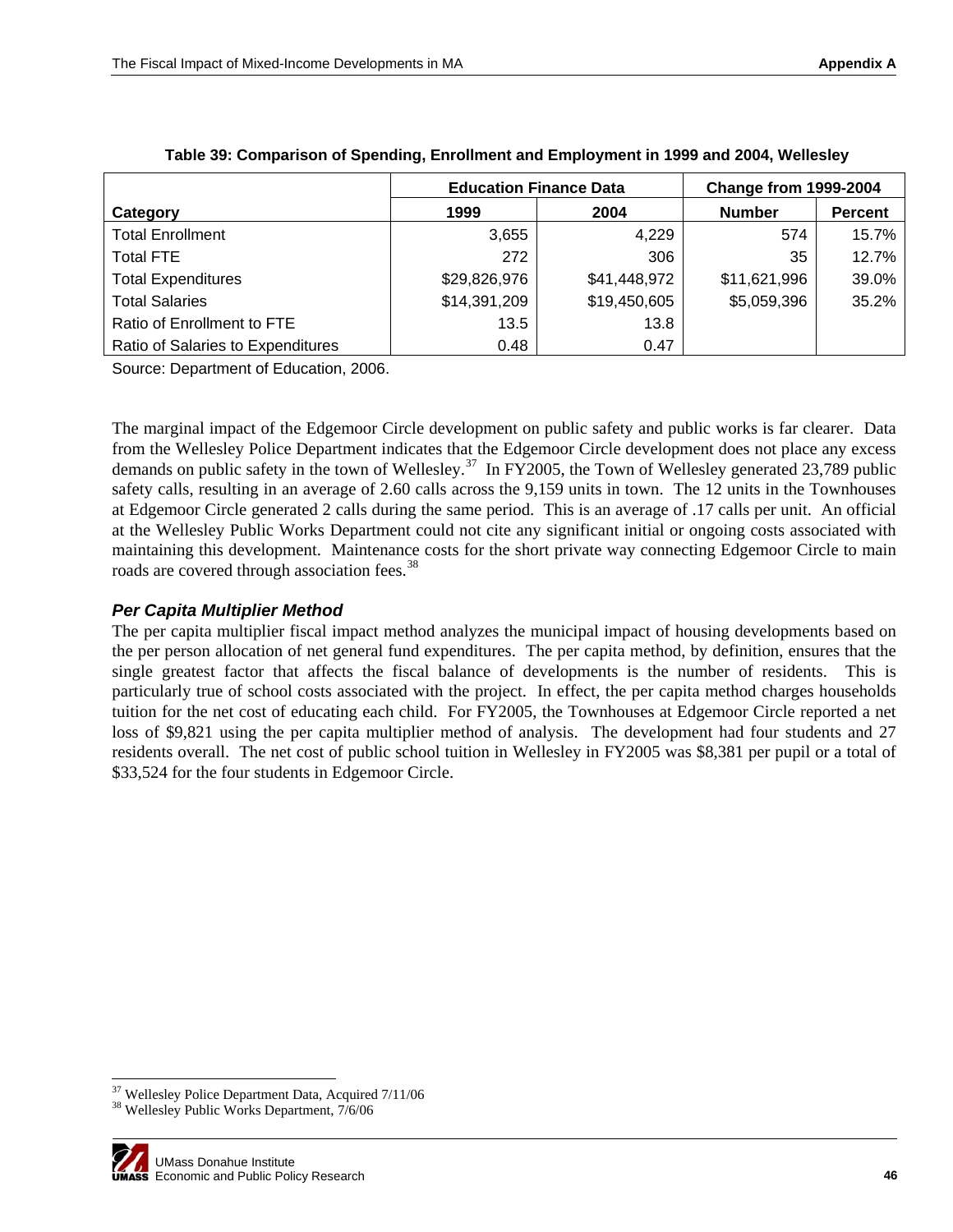| <b>Wellesley -- Edgemoor Circle</b> | <b>Municipal</b><br><b>Costs</b>                    | <b>Educational</b><br><b>Costs</b>             |                   | <b>Development Net Revenue (Loss)</b>   |                              |
|-------------------------------------|-----------------------------------------------------|------------------------------------------------|-------------------|-----------------------------------------|------------------------------|
|                                     | <b>Subtotal</b><br><b>Municipal</b><br><b>Costs</b> | <b>Subtotal</b><br><b>Educational</b><br>Costs | <b>Total Cost</b> | Total<br><b>Property Tax</b><br>Revenue | <b>Net Revenue</b><br>(Loss) |
| <b>FY2005 Total Impact</b>          | \$19,943                                            | \$33,524                                       | \$53,467          | \$43,646                                | (\$9,821)                    |
| FY05 Market-rate Units              | \$13,295                                            | \$16,762                                       | \$30,057          | \$40,295                                | \$10,237                     |
| <b>FY05 Affordable Units</b>        | \$6,648                                             | \$16,762                                       | \$23,410          | \$3,352                                 | (\$20,058)                   |
| <b>FY2004 Total Impact</b>          | \$13,447                                            | \$0                                            | \$13,447          | \$23,138                                | \$9,691                      |

|  |  |  | Table 40: Edgemoor Circle Fiscal Impact Model: Per Capita Multiplier Method |  |  |  |
|--|--|--|-----------------------------------------------------------------------------|--|--|--|
|--|--|--|-----------------------------------------------------------------------------|--|--|--|

Source: UMass Donahue Institute, 2006.

#### *Fair Share Method*

The Fair Share Method of fiscal impact analysis allocates municipal expenditures equally to each housing unit in town based on the proposition that every household has an equal stake in the provision of town services and fiscal impacts should be assessed at the unit of analysis that most closely conforms to the manner in which cost burdens (taxes) are actually assessed. Using this method of analysis, the Edgemoor Circle development had a net negative fiscal impact in FY2005 of \$30,285. The relatively high fiscal impact is attributable to the fact that, in contrast with the per capita method, total municipal expenditures were allocated to a smaller base (9,159 housing units) than under the per capita method (26,515 residents and 4,396 students). Given that the median residential tax payment in Wellesley in FY2005 was \$5,888, it is predictable that a development with lower than average assessed market-rate values would have a negative fiscal impact.

|  |  | Table 41: Edgemoor Circle Fiscal Impact Model: Fair Share Method |
|--|--|------------------------------------------------------------------|
|  |  |                                                                  |

| <b>Wellesley -- Edgemoor Circle</b> | <b>Total</b><br><b>Housing</b><br>Units | <b>Net Cost</b><br><b>Per Unit</b> | <b>Total Cost</b> | Total<br><b>Property Tax</b><br><b>Revenue</b> | <b>Net</b><br>Revenue<br>(Loss) |
|-------------------------------------|-----------------------------------------|------------------------------------|-------------------|------------------------------------------------|---------------------------------|
| <b>FY2005 Total Impact</b>          | 12                                      | \$6,161                            | \$73,931          | \$43,646                                       | (\$30,285)                      |
| FY05 Market-rate Units              | 9                                       | \$6,161                            | \$55,448          | \$40,295                                       | (\$15, 153)                     |
| FY05 Affordable Units               | ົ                                       | \$6,161                            | \$18,483          | \$3,352                                        | (\$15, 131)                     |
| <b>FY2004 Total Impact</b>          | 12                                      | \$6,005                            | \$72,059          | \$23,138                                       | (\$48,922)                      |

Source: UMass Donahue Institute, 2006.

#### *The Fair Share Method Applied to the Municipality*

The Fair Share Method apportions all general fund expenditures in a municipality to housing units after subtracting all non-residential revenues that contribute to general town costs. In effect, municipal impacts are measured at the residential taxpaying unit: the household.<sup>[39](#page-48-0)</sup> In fact, communities apportion town costs to households according to the current market-value of real estate: it is an axiom that some property-taxpayers contribute more money toward municipal costs than others. The Fair Share Method may be used, as in this study, to compare the tax-payments of affordable housing units relative to the average net municipal cost per household. In principal, any other housing unit in the community can be analyzed using the same method.

UMDI analyzed the distribution of all residential tax-payments in the Town of Wellesley in FY2005 using the Fair Share Method. In FY2005, the net municipal cost per housing unit was \$6,161 and the median tax payment

<span id="page-48-0"></span> $39$  The Fair Share Method distributes costs by housing unit. Residential taxes are paid by assessed parcel, which consist of single-family homes and condominiums, apartment buildings composed of multiple housing units, and vacant parcels. Apartment buildings that include multiple households also have higher assessed values, reflecting their greater size and market-value.



l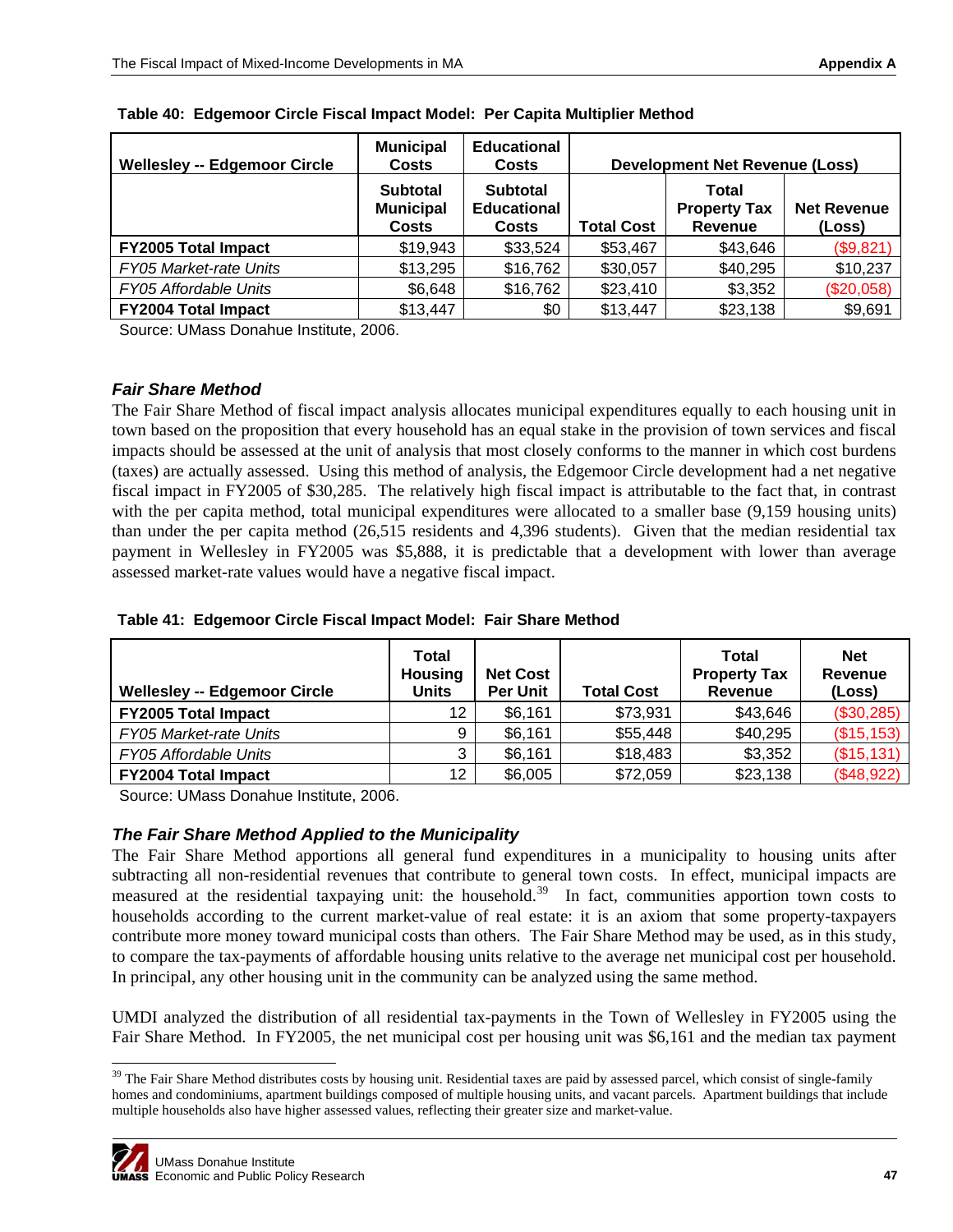for single-family homes and condominiums was \$5,888. At Edgemoor Circle, the average Fair Share deficit per unit was \$2,524. Overall, in Wellesley 1,513 housing units (19%) were within \$1,000 below the median tax payment. All of the housing units below the median tax payment have a net negative fiscal impact using the Fair Share Method. The Town of Wellesley balances its expenditures due to the high value of many single-family homes in the community. The high value of some homes is reflected in the gap between the median residential tax payment in Wellesley of \$5,888 versus the average tax payment of \$7,328. The essential analytical point of the analysis is that the mixed-income development of Edgemoor Circle has a very similar fiscal impact on the Town of Wellesley as almost all other condominium developments in the town and many other single-family homes.

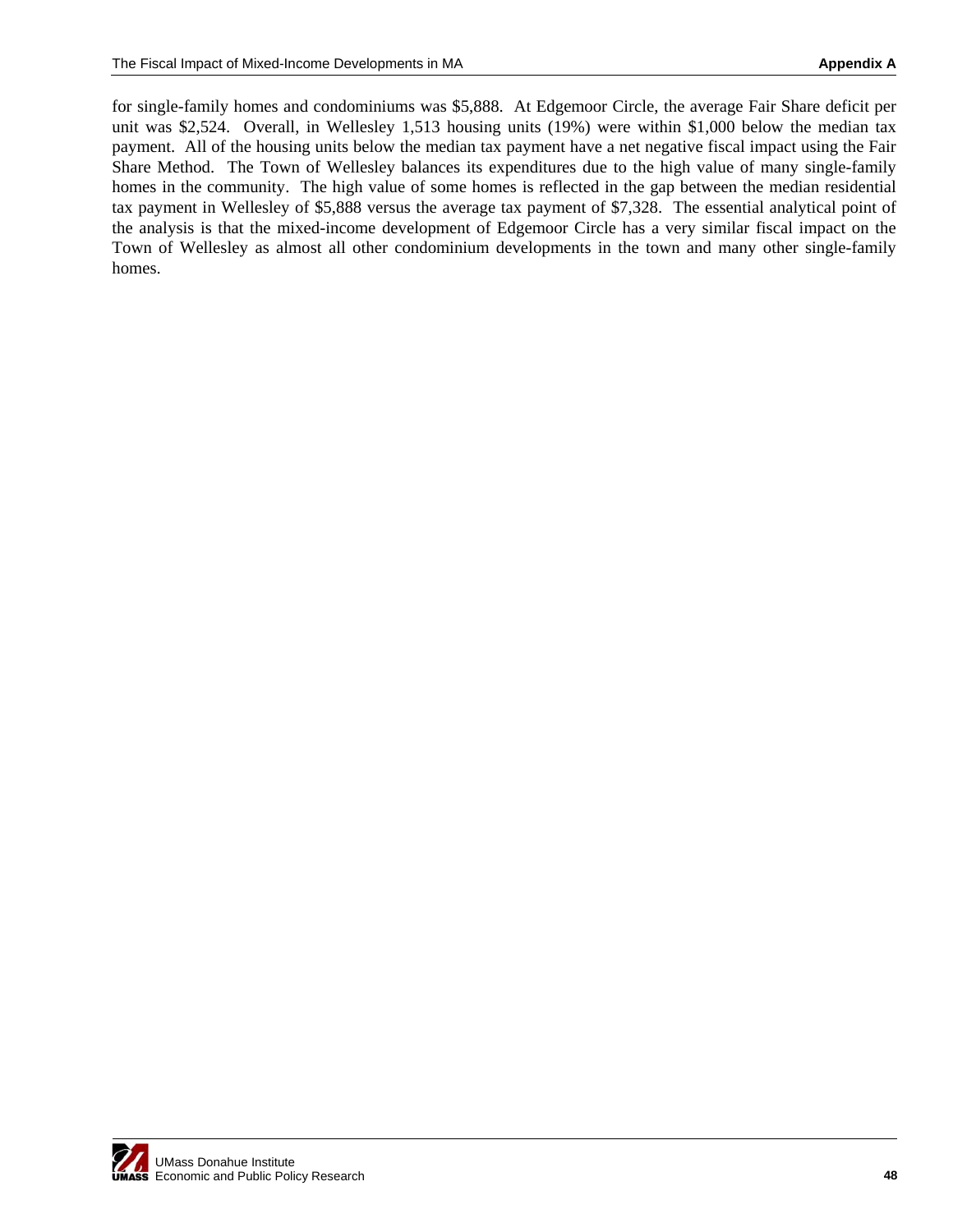## <span id="page-50-0"></span>**Town of Wilmington, Massachusetts**

The town of Wilmington is a major suburban industrial town located 15 miles north of Boston in Middlesex County.<sup>[4](#page-50-1)0</sup> In 2005, Wilmington was home to 21,568 residents with 3,835 students in its public schools. According to the Massachusetts Department of Housing and Community Development, nearly 10 percent of Wilmington's U.S. Census 2000 housing stock of 7,141 housing units was certified as affordable in June 2006.

#### **Buckingham Estates Development**

#### **Overview of Project**

The Buckingham Estates development consists of a total of 23 single-family homes, including six homes designated as permanently affordable under enforceable deed restrictions. In FY2005, the affordable homes were assessed for \$179,679 to \$209,600 and the market rate homes had an assessed range of \$373,100 and \$436,800. Five of the 23 homes have four-bedrooms with the remainder consisting of three-bedroom homes. In FY2005, a total of 73 residents lived in Buckingham Estates including 23 children attending the Wilmington Public Schools.

#### **Project History**

The Wilmington Zoning Board of Appeals approved the development of the Buckingham Estates project in 1994 under a Chapter 40B Comprehensive Permit application designating a minimum of 25 percent under development as permanently affordable. The Buckingham Estates homes were initially sold from 1994 to 1996. The affordable homes sold for \$94,500 and the market-rate homes sold for \$171,500 to \$192,910. In FY2005, the homes at Buckingham Estates generated a total of \$72,580 in property tax payments for an average property tax bill of \$3,156 per home. The 17 market-rate homes contributed \$61,582 to the total while the six affordable homes paid a total of \$10,998 in property taxes. By comparison, the average tax payment in the Town of Wilmington in FY2005 was \$3,162.

#### **Analysis of Fiscal Impact**

UMDI analyzed the fiscal impact of the Buckingham Estates development using three methodologies: the marginal cost method, the per capita multiplier method, and a fair share method that allocated net expenses equally to all housing units in the community. The results of the analysis are presented below.

#### *Marginal Cost Method*

UMDI analyzed the marginal fiscal impact of the Buckingham Estates development through a combination of interviews with local officials and data analysis. As shown in Table 42, Wilmington has experienced a modest increase in school enrollment since 2001, with increases in 2001 and 2003 balanced by relatively flat enrollments in the remaining years. While total school enrollment in Wilmington has not changed significantly during the period under analysis, overall educational expenditures have increased substantially. The data indicates that the primary factors that are driving educational cost increases are not based on marginal changes in enrollment. It is most likely that the increased costs are due to cost pressures such as increases in wage or fringe benefits, energy costs, state and federal requirements or state aid.

<span id="page-50-1"></span><sup>1</sup> 40 Wilmington Community Profile, MA Department of Housing and Community Development, 2006.

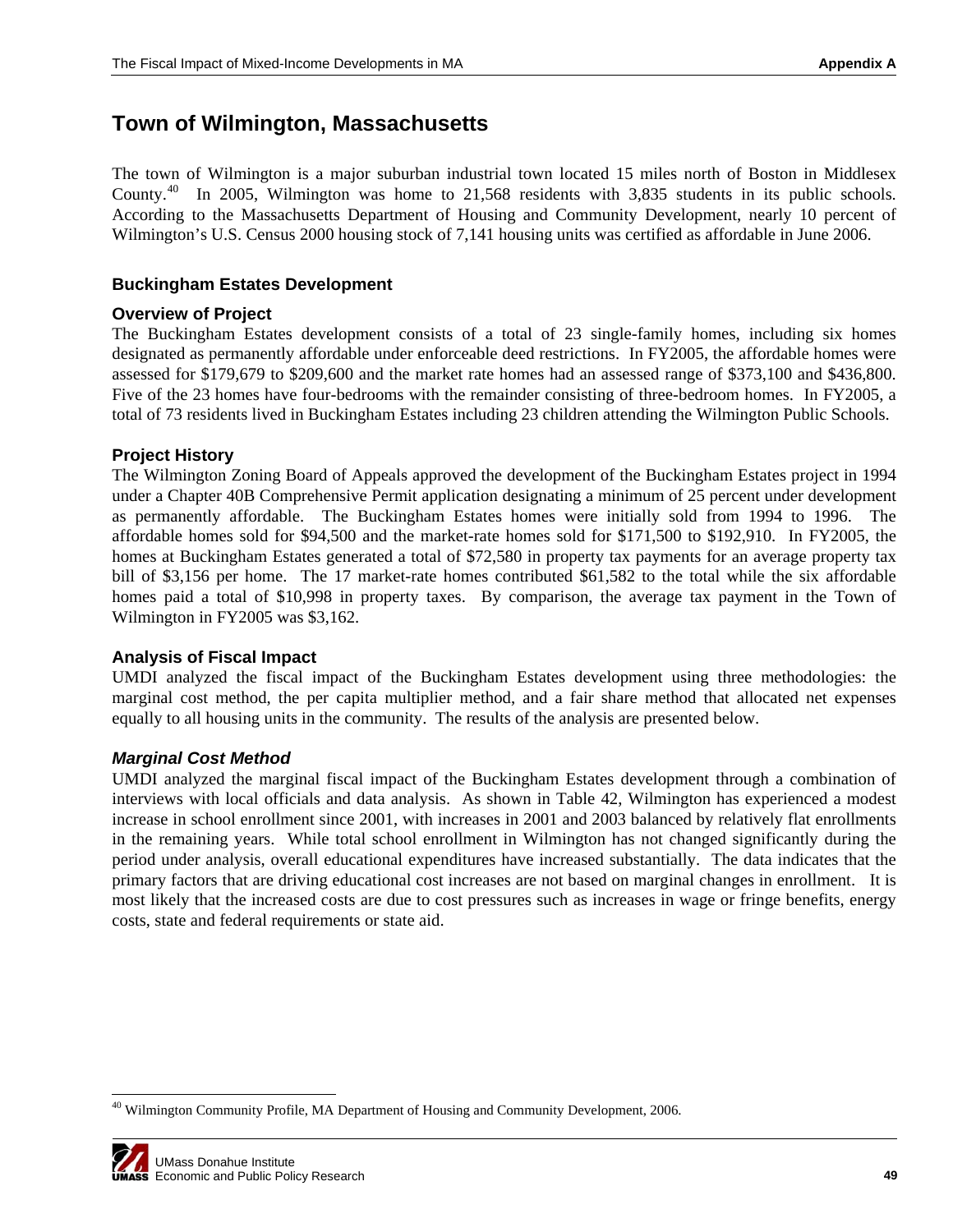|        | <b>Education Budget</b> | <b>Enrollment</b>          |
|--------|-------------------------|----------------------------|
| 2001   | 52.29%                  | 3.55%                      |
| 2002   | 7.57%                   | 0.22%                      |
| 2003   | 4.29%                   | 2.64%                      |
| 2004   | 4.33%                   | $-0.50%$                   |
| 2005   | 1.99%                   | 1.13%                      |
| $\sim$ | . .                     | . .<br>.<br>_ _ _ _<br>--- |

| Table 42: Change in Education Budget and Enrollment from Previous Year |  |  |  |  |  |
|------------------------------------------------------------------------|--|--|--|--|--|
|------------------------------------------------------------------------|--|--|--|--|--|

 Source: Town of Wilmington, MA Public Schools; MA DOR, Division of Local Services, 2006; UMass Donahue Institute, 2006.

A brief review of student enrollment, teacher employment and expenditures in 1999 and 2004 reinforces the conclusion that staffing patterns and expenditures have risen independently of enrollment across the Commonwealth. As may be seen in Tables 43 and 44, full-time equivalent (FTE) employment of teachers statewide and in Wilmington grew substantially from 1999 to 2004 while the state experienced a negligible increase in enrollments statewide and enrollment grew at a far slower rate than employment in Wilmington. The stark difference between the rates of increase of enrollments, employment and expenditures statewide and in Wilmington suggests that other factors are at work (other than enrollment) in determining the marginal school cost increases. It is beyond the scope of this analysis to determine the cause of educational cost increases in the case study communities; however, it is clear from the data across the case communities that enrollment is not the principal driver of marginal cost increases.

|                                   | <b>Education Finance Data</b> |                 | <b>Change from 1999-2004</b> |                |
|-----------------------------------|-------------------------------|-----------------|------------------------------|----------------|
| Category                          | 1999                          | 2004            | <b>Number</b>                | <b>Percent</b> |
| <b>Total Enrollment</b>           | 955,592                       | 957,511         | 1.919                        | 0.2%           |
| <b>Total FTE</b>                  | 68,256                        | 73,700          | 5,444                        | 8.0%           |
| <b>Total Expenditures</b>         | \$6,395,235,205               | \$8,225,714,988 | \$1,830,479,783              | 28.6%          |
| <b>Total Salaries</b>             | \$3,081,654,861               | \$3,960,071,176 | \$878,416,315                | 28.5%          |
| Ratio of Enrollment to FTE        | 14.0                          | 13.0            |                              |                |
| Ratio of Salaries to Expenditures | 0.48                          | 0.48            |                              |                |

Source: Department of Education, 2006.

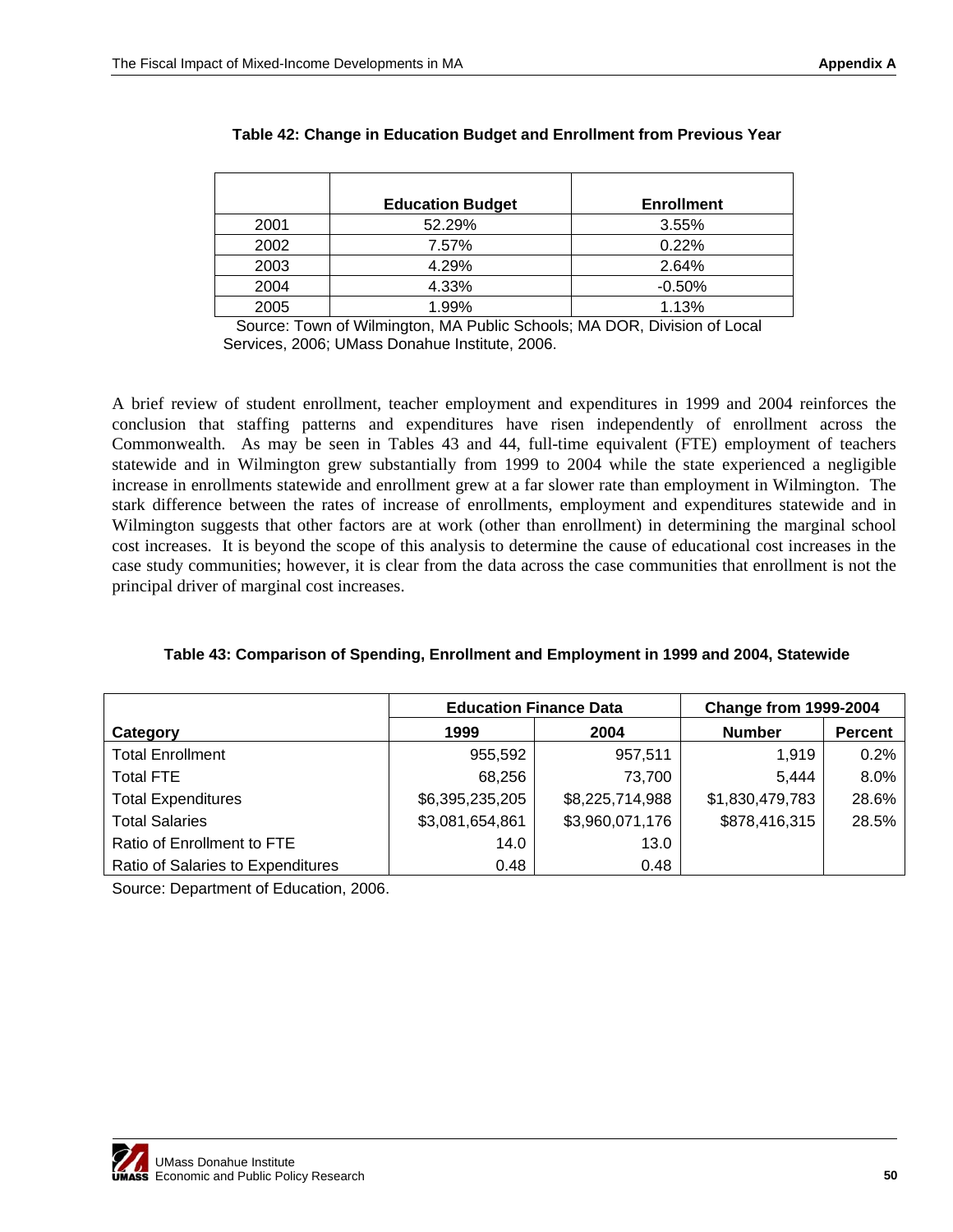|                                   | <b>Education Finance Data</b> |              | <b>Change from 1999-2004</b> |                |  |
|-----------------------------------|-------------------------------|--------------|------------------------------|----------------|--|
| Category                          | 1999                          | 2004         | <b>Number</b>                | <b>Percent</b> |  |
| <b>Total Enrollment</b>           | 3.631                         | 3,834        | 203                          | 5.6%           |  |
| <b>Total FTE</b>                  | 217                           | 285          | 68                           | 31.2%          |  |
| <b>Total Expenditures</b>         | \$20,965,230                  | \$28,535,538 | \$7,570,308                  | 36.1%          |  |
| <b>Total Salaries</b>             | \$10,308,582                  | \$13,721,929 | \$3,413,347                  | 33.1%          |  |
| Ratio of Enrollment to FTE        | 16.7                          | 13.4         |                              |                |  |
| Ratio of Salaries to Expenditures | 0.49                          | 0.48         |                              |                |  |

| Table 44: Comparison of Spending, Enrollment and Employment in 1999 and 2004, Wilmington |  |  |
|------------------------------------------------------------------------------------------|--|--|
|------------------------------------------------------------------------------------------|--|--|

Source: Department of Education, 2006.

Through data acquired from the Wilmington Police Department, UMDI determined that there were not any excess demands on public safety costs caused by this development.<sup>[4](#page-52-0)1</sup> The Town of Wilmington has 7,423 housing units and generated 32,957 public safety calls in the 2005 calendar year. This results in an average of 4.44 calls per unit in town. In contrast, the Buckingham Estates development has 23 units and generated 15 calls for an average of .65 calls per unit. According to the Town of Wilmington Planning Department, the developer of Buckingham Estates paid for the construction of the roads and infrastructure for the subdivision. As of December 2006, the Town of Wilmington had not accepted the road in the subdivision as public ways; the Town provides basic road plowing and emergency services to the homes but the homeowners are responsible for all costs associated with maintenance and infrastructure improvements.<sup>[42](#page-52-1)</sup>

### *Per Capita Multiplier Method*

The per capita multiplier fiscal impact method analyzes the municipal impact of housing developments based on the per person allocation of net general fund expenditures. The per capita method, by definition, ensures that the single greatest factor that affects the fiscal balance of developments is the number of residents. This is particularly true of school costs associated with the project. With 23 students in the Wilmington Public Schools and net tuition per pupil in FY2005 of \$6,235 the Buckingham Estates development had total educational costs of \$143,397. In FY2005, Buckingham Estates generated \$72,580 in property tax payments; the net loss from Buckingham Estates using the per capita multiplier method was \$75,535 in FY2005. On average, each home at Buckingham Estates would have had to pay an additional \$3,284 in taxes for the development to balance its costs in FY2005.

| <b>Wilmington -- Buckingham</b><br><b>Estates</b> | <b>Municipal</b><br><b>Costs</b>                    | <b>Educational</b><br><b>Costs</b>                    |                   | <b>Development Net Revenue (Loss)</b>          |                              |
|---------------------------------------------------|-----------------------------------------------------|-------------------------------------------------------|-------------------|------------------------------------------------|------------------------------|
|                                                   | <b>Subtotal</b><br><b>Municipal</b><br><b>Costs</b> | <b>Subtotal</b><br><b>Educational</b><br><b>Costs</b> | <b>Total Cost</b> | Total<br><b>Property Tax</b><br><b>Revenue</b> | <b>Net Revenue</b><br>(Loss) |
| <b>FY2005 Total Impact</b>                        | \$4,718                                             | \$143,397                                             | \$148,115         | \$72,580                                       | (\$75,535)                   |
| FY05 Market-rate Units                            | \$3,619                                             | \$118,459                                             | \$122,078         | \$61,582                                       | (\$60,496)                   |
| <b>FY05 Affordable Units</b>                      | \$1,099                                             | \$24,939                                              | \$26,037          | \$10,998                                       | (\$15,039)                   |
| <b>FY2004 Total Impact</b>                        | \$834                                               | \$117,326                                             | \$118,161         | \$68,309                                       | (\$49,851)                   |

**Table 45: Buckingham Estates Fiscal Impact Model: Per Capita Multiplier Method**

Source: UMass Donahue Institute, 2006.

<span id="page-52-1"></span><span id="page-52-0"></span><sup>&</sup>lt;sup>41</sup> Wilmington Police Department Data, Acquired  $7/26/06$ <br><sup>42</sup> Interview with Town of Wilmington Planning Department, December 12, 2006.



 $\overline{\phantom{a}}$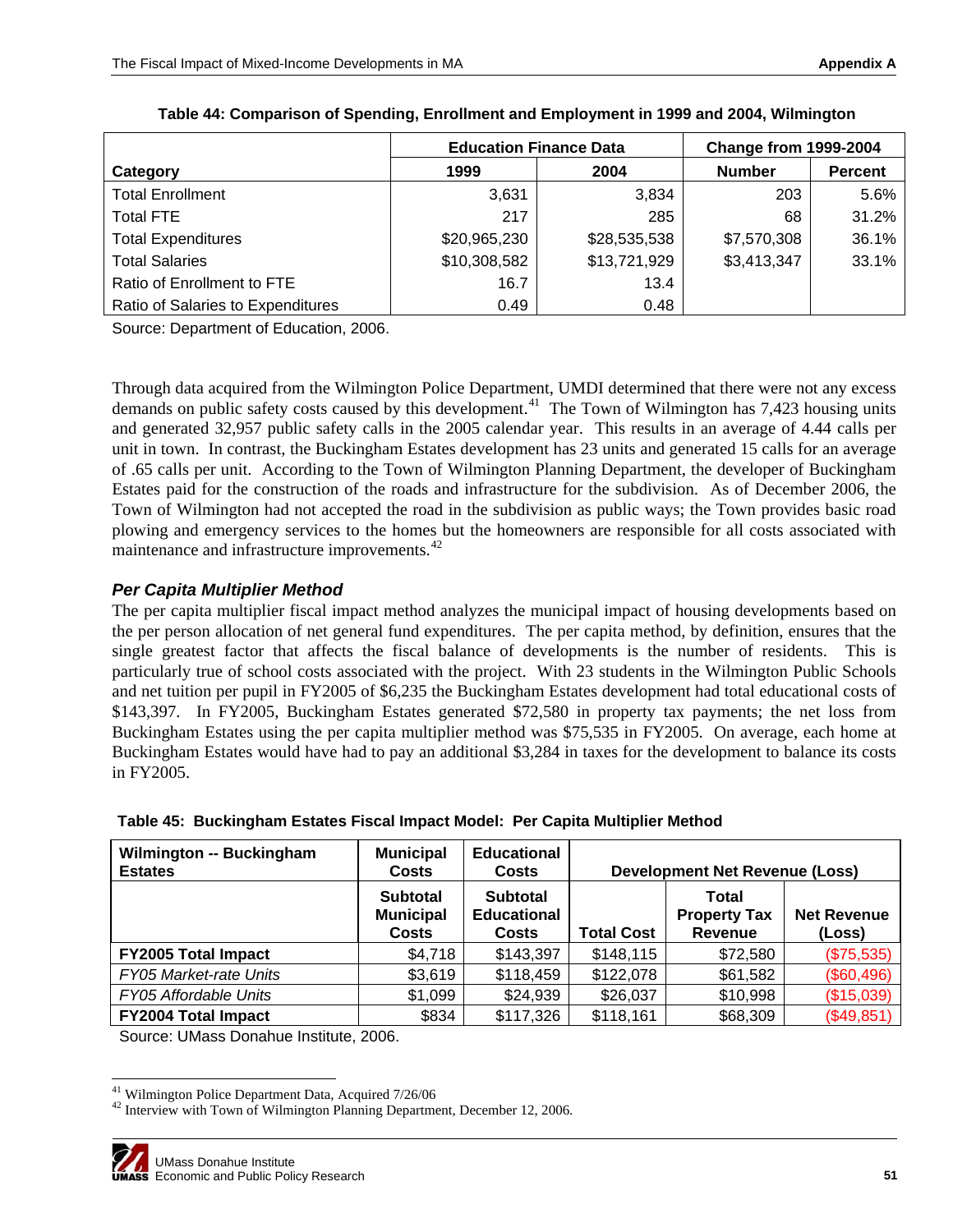### *Fair Share Method*

The Fair Share Method of fiscal impact analysis allocates municipal expenditures equally to each housing unit in town based on the proposition that every household has an equal stake in the provision of town services and fiscal impacts should be assessed at the unit of analysis that most closely conforms to the manner in which cost burdens (taxes) are actually assessed. Using the Fair Share method of analysis, the development has a substantially lower net loss of \$5,823 in FY2005. For the development to break-even, each home would need to pay an additional \$253 in property taxes.

| Table 46: Buckingham Estates Fiscal Impact Model: Fair Share Method |  |  |  |
|---------------------------------------------------------------------|--|--|--|
|                                                                     |  |  |  |
|                                                                     |  |  |  |

| <b>Wilmington -- Buckingham Estates</b> | Total<br><b>Housing</b><br><b>Units</b> | <b>Net Cost</b><br><b>Per Unit</b> | <b>Total Cost</b> | Total<br><b>Property Tax</b><br>Revenue | <b>Net</b><br><b>Revenue</b><br>(Loss) |
|-----------------------------------------|-----------------------------------------|------------------------------------|-------------------|-----------------------------------------|----------------------------------------|
| <b>FY2005 Total Impact</b>              | 23                                      | \$3,409                            | \$78,404          | \$72,580                                | (\$5,823)                              |
| FY05 Market-rate Units                  | 17                                      | \$3,409                            | \$57,951          | \$61,582                                | \$3,632                                |
| <b>FY05 Affordable Units</b>            | 6                                       | \$3,409                            | \$20,453          | \$10,998                                | (\$9,455)                              |
| <b>FY2004 Total Impact</b>              | 23                                      | \$3,208                            | \$73,790          | \$68,309                                | (\$5,481)                              |

Source: UMass Donahue Institute, 2006.

### *The Fair Share Method Applied to the Municipality*

Unlike five of the seven communities in this analysis, UMDI was unable to analyze the full range of taxpayers in Wilmington. The assessor's data for FY2005 was unavailable directly from the town and limited resources prevented the purchase of the data from a private data provider.

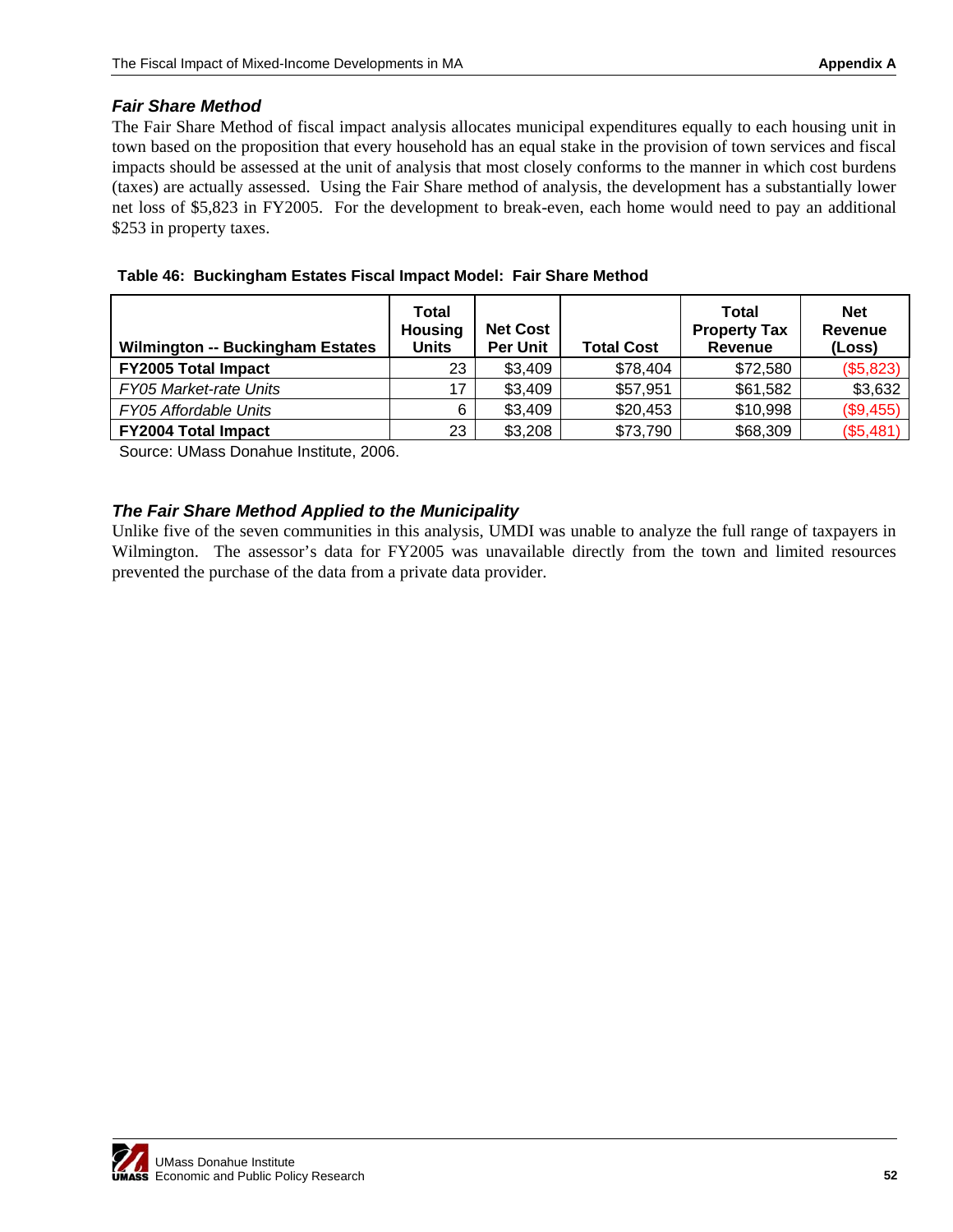# <span id="page-54-0"></span>**Appendix B**

## **Description of the Case Study Developments**

The core findings of this study are based on an analysis of eight mixed-income developments located in seven towns across the Commonwealth. The case study municipalities range in size from approximately 21,000 residents to 56,000 residents and are located in four of the state's seven *Mass*Benchmark regions: the Pioneer Valley, Metro Boston, the Northeast and Cape Cod. The developments, identified in Table 47, were constructed between 1990 and 2003 and include projects approved under the state's Chapter 40B Comprehensive Permit law, inclusionary zoning bylaws, and by special permit. As of June 2006, two of the seven towns in the study had reached the state's 10 percent affordable housing requirement, while the percentage of low-income housing in the remaining five communities ranged from 3.6 percent to 9.8 percent.

The case developments represent a broad range of sizes from small developments with six total units to medium and large-scale developments with up to 86 housing units. The average size of the developments is 33 units with an average of 8 affordable units per project. Half of the developments have a ratio of market rate to affordable units that approximates the 25 percent mandate in Chapter 40B. The development in the Town of Brookline was permitted under the town's inclusionary zoning bylaw and includes 14 percent affordable housing. The housing developments are 100 percent ownership properties and include a mixture of development types. Half of the developments in the analysis are composed of single-family homes. The remaining developments consist of a mixture of town homes, apartment-style and garden-style condominiums. A map with the location of the eight developments is located on the following page.

|                  |                           | <b>Total Units</b> |                   | <b>Total</b>    | <b>Total Development</b> |
|------------------|---------------------------|--------------------|-------------------|-----------------|--------------------------|
| <b>Town</b>      | Project                   | (Total:SHI*)       | <b>Year Built</b> | <b>Students</b> | <b>Population</b>        |
| <b>Brookline</b> | <b>Kendall Crescent</b>   | 35:5               | 1999-2001         | 5               | 70                       |
| Falmouth         | Nickey Lane               | 6:2                | 1998-99           | 3               | 16                       |
| Falmouth         | <b>Fresh Pond Farms</b>   | 21:6               | 2002-04           | 10              | 39                       |
| Northampton      | Pine's Edge               | 38:6               | 1992              | 3               | 63                       |
| Peabody          | Stoneybrook               | 86:22              | 1990              | 5               | 129                      |
| Sandwich         | Sherwood Forest           | 36:9               | 2002              | 40              | 125                      |
| Wellesley        | <b>Edgemoor Circle</b>    | 12:3               | 2003              | 4               | 27                       |
| Wilmington       | <b>Buckingham Estates</b> | 23:6               | 1996              | 23              | 73                       |

#### **Table 47: Profile of Case Study Mixed-Income Developments**

\*SHI: Massachusetts Subsidized Housing Inventory

Source: UMass Donahue Institute, 2006.

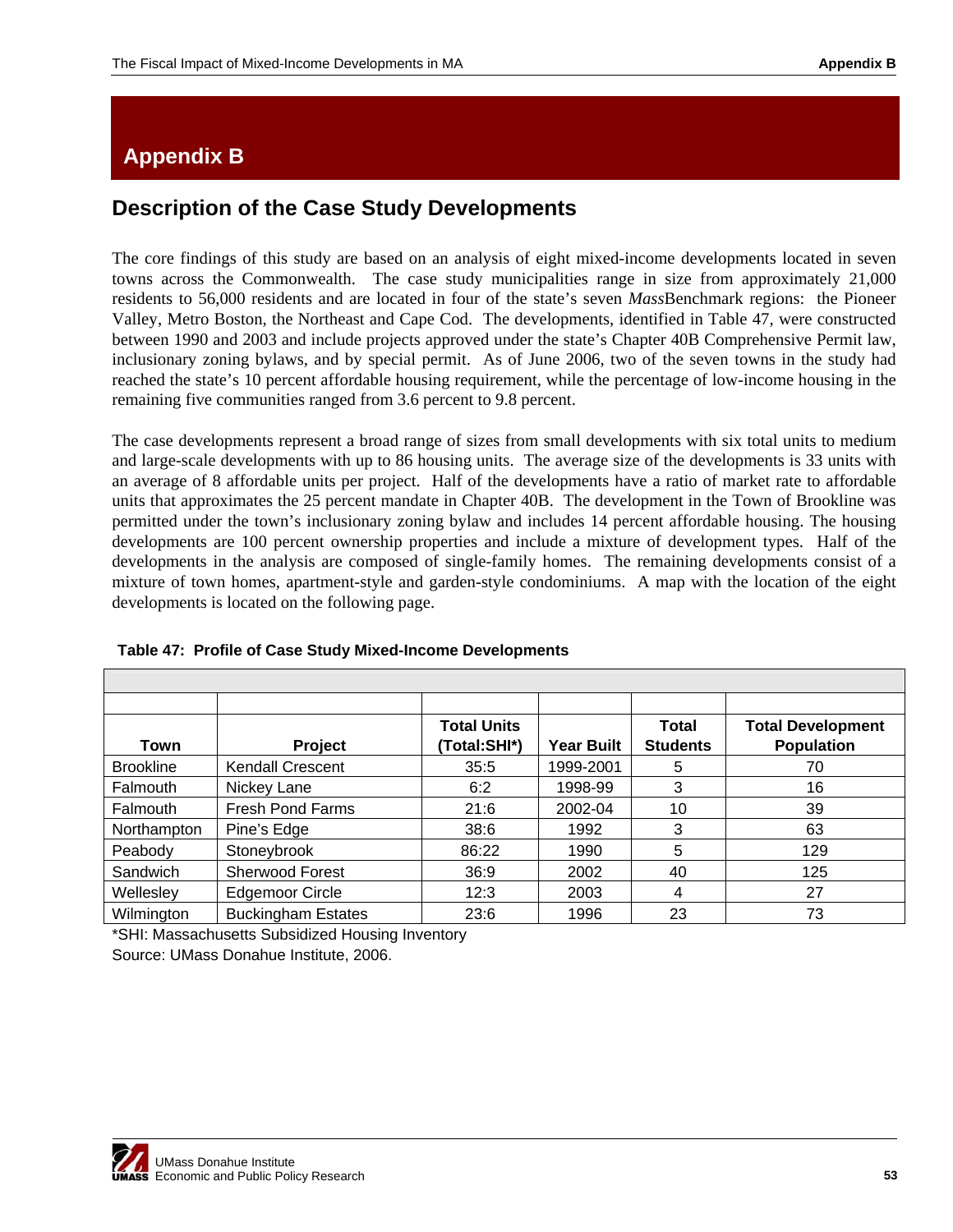<span id="page-55-0"></span>



# **Case Selection Methodology**

The UMass Donahue Institute developed case study selection criteria designed to ensure transparent and meaningful results that reflect the diversity of the homeownership projects and communities throughout the Commonwealth. Four criteria were used to eliminate municipalities that fell beyond the scope of our study. First, the set of cities or towns to be analyzed was limited by those communities that had mixed-income homeownership developments. UMDI worked with the Massachusetts Department of Housing and Development (DHCD) and CHAPA to develop a comprehensive list of completed Chapter 40B and other mixed-income developments in the state.

Secondly, cities and towns belonging to regional school districts were excluded from the final selection list. Communities that are part of regional school districts apportion expenditures between district communities according to formulas that differ from district to district and have been altered over time. UMDI would be unable to calculate the educational costs of housing developments in a manner that would allow for consistent analysis of expenditures over time.

The third selection criterion was to eliminate those towns that obtained a majority of their education funding through state aid. Communities with very high-levels of education aid are unlikely to provide a fair basis for estimating housing development impacts. UMDI defined "a majority of funding" as being more than two-thirds of all school expenditures. The final list of case study communities did not include any towns that receive

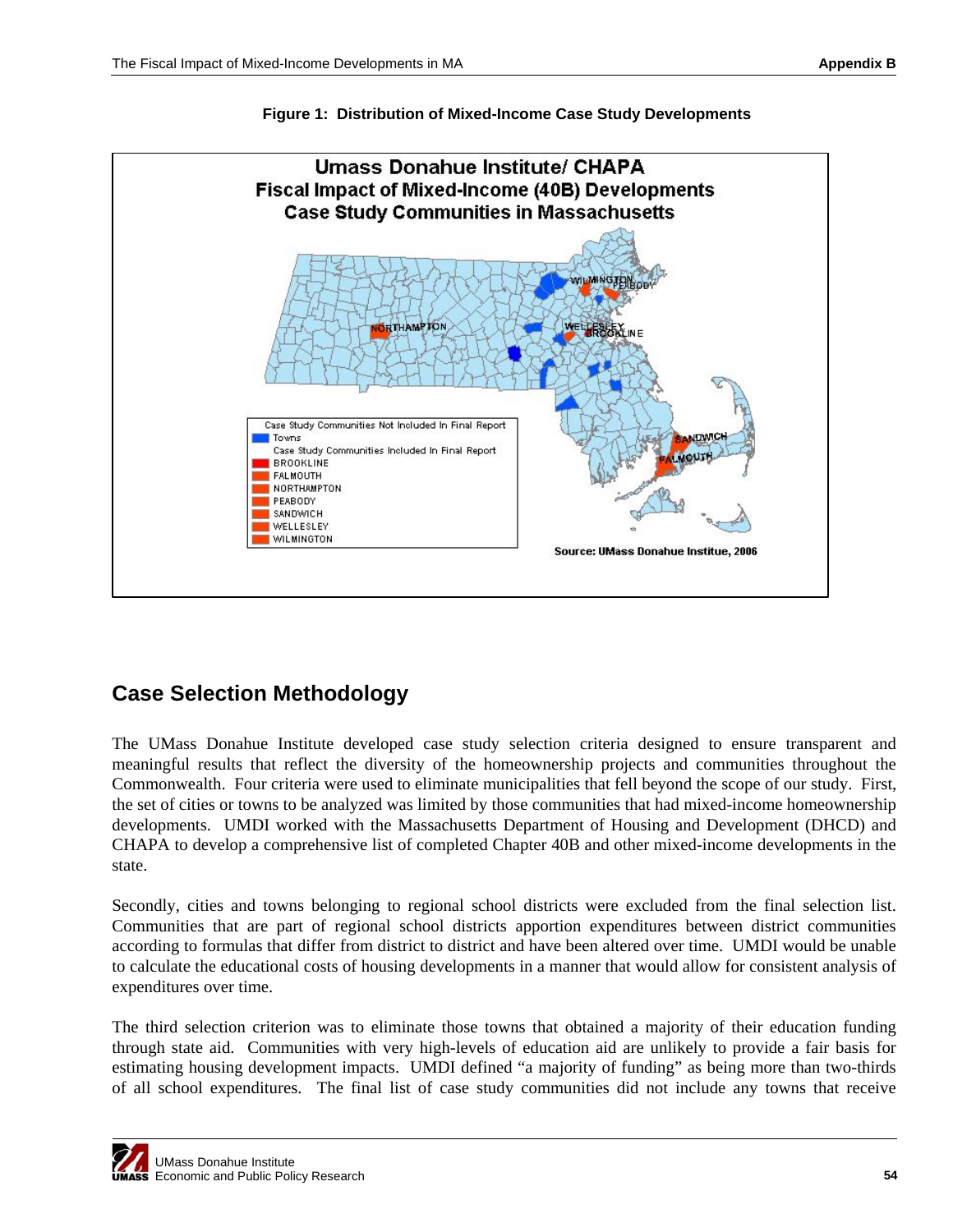<span id="page-56-0"></span>foundation aid. Foundation Budgets are calculated to ensure that all districts have adequate and equitable education spending levels.

The fourth selection criterion was to eliminate communities that were very large (60,000 or more residents) and very small (fewer than 5,000 residents). Large municipalities presented a challenge to isolate any measurable, marginal impact on town budgets. Very small municipalities were also excluded from the study as the impact of one development could be excessive due to the small number of existing homes and citizens. Many small towns are members of regional school districts and had already been eliminated due to that criterion.

After the four selection criteria were applied, 100 municipalities remained from which to select our case studies. Of these 100 cities and towns, 20 municipalities were randomly selected for the final town list. This selection process was performed by listing the towns in alphabetical order by name and choosing every fifth name. This resulted in a list of 20 towns that were reasonably distributed across the Commonwealth and include fast growing regions in which mixed-income developments often are challenged based-on presumed fiscal impacts.

In order to properly attribute household costs by housing unit in the case study communities, the data needed to be collected from multiple municipal and school departments in each town. In the course of this study, we encountered several factors that reduced the final case study list from 20 towns to 7 towns. These factors included: unavailable or incomplete data sets, unresponsive town or school officials, and the refusal of some town or school departments to participate. In general, the most difficult data to obtain was school records for each housing unit in the development. Many school departments were reluctant to identify the number of public school students per housing unit per year and school grade. The communities included in this report were very helpful in identifying our data needs and providing additional information that could offer a context for evaluating our results.

# **Data Collection**

UMDI collected primary and secondary data for this report from May to October 2006. Broadly speaking, the data can be divided into two categories: secondary municipal data available from the Commonwealth and primary data gathered directly from the communities through field visits.

## **Municipal Data from State and Federal Databases**

Municipal data available for state and federal sources was used to supplement data gathered through field work in the case study towns. This data was collected from three sources: the Municipal Data Bank,<sup>[4](#page-56-1)3</sup> which is housed in the Division of Local Services at the Massachusetts Department of Revenue; the U.S. Census Bureau, and the Massachusetts Department of Education. U.S. Census Bureau data was collected for each community to provide a profile of the community and a means of allocating expenditures per housing unit and per resident. Massachusetts Department of Education data was collected for each case study school district including aggregate enrollment by grade, staffing levels by year and detailed budgetary information.

The Municipal Data Bank provides public access to a wide variety of municipal data including the distribution of taxable property, property tax rates, levy limits, and annual expenditures and revenues. This analysis focused on local general fund revenues and expenditures, as these are the annual costs allocated through local appropriation and supported by property taxes. The municipal general fund revenues and expenditures are self-reported by community and include all sources and uses of revenue reported at the close of the fiscal year, excluding

<span id="page-56-1"></span>l 43 http://www.dls.state.ma.us/mdm.htm

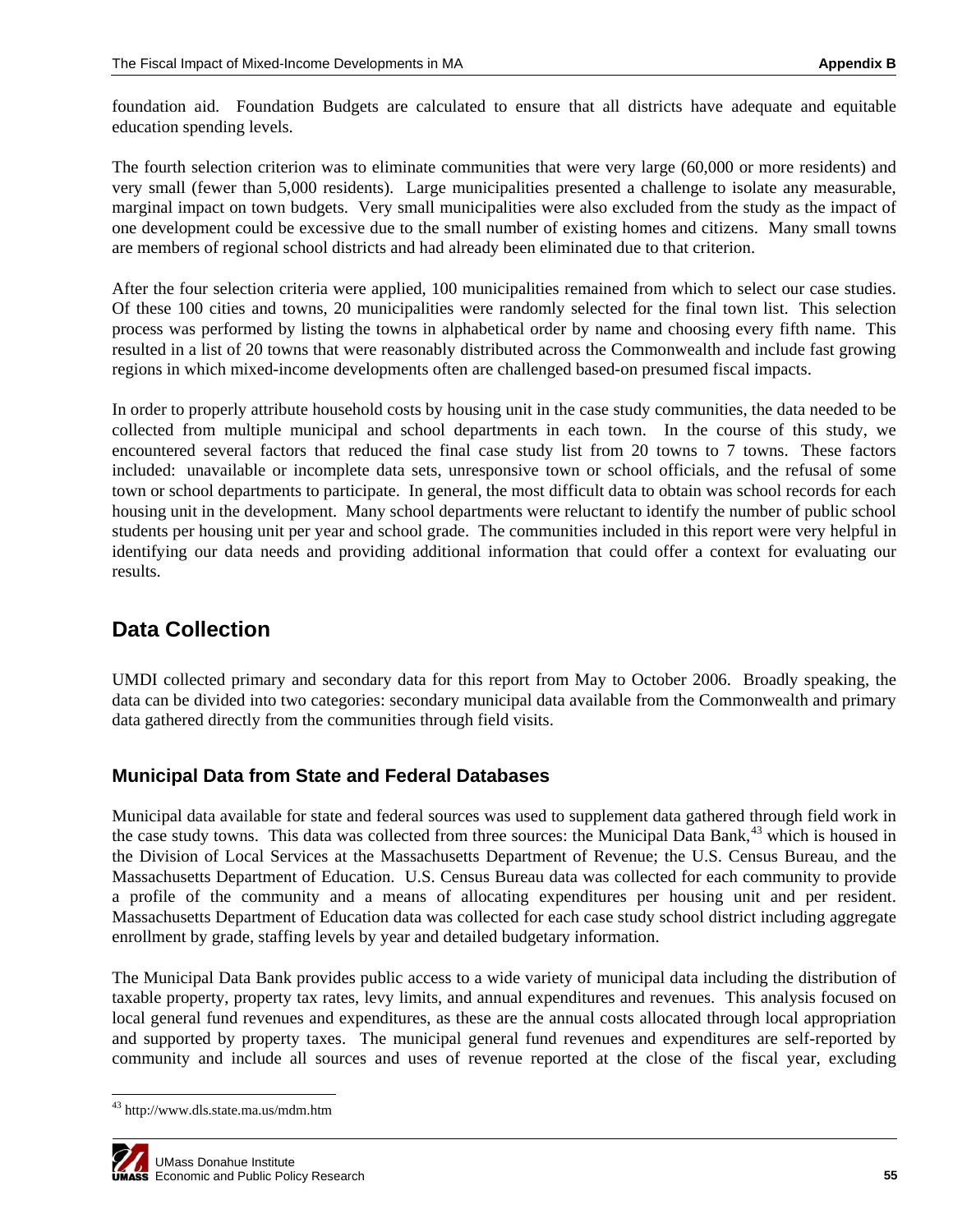enterprise funds.[4](#page-57-0)4 According to the Municipal Data Bank, the general fund revenues and expenditures reported each year by cities and towns is the most reliable means of tracking actual taxation and spending by communities over time. The data allows for isolating educational expenditures and property tax revenues, as well as estimating educational aid and the distribution of property taxes by property type (residential, commercial or industrial).

| MA Division of Local<br><b>Services</b> | Municipal Actual Expenditures and Revenues FY2000-FY2005<br>٠<br>State Aid |
|-----------------------------------------|----------------------------------------------------------------------------|
|                                         | Property Tax Rates by Class<br>٠                                           |
|                                         | Parcel Counts by Class and Usage Code<br>٠                                 |
|                                         | Property Values, Taxable and Tax Exempt<br>٠                               |
|                                         | Population Data, Counts and Estimates                                      |
| U.S. Census                             | <b>Town Population</b><br>٠                                                |
|                                         | Number of Households<br>٠                                                  |
|                                         | Number & Percentage of Vacant and Seasonal Housing<br>٠                    |
|                                         | <b>Building Permits</b><br>٠                                               |
| MA Department of Education              | Annual School Enrollment by District<br>п                                  |
|                                         | <b>Staffing Levels &amp; Salaries By District</b><br>٠                     |
|                                         | Annual Educational Expenditures by District<br>п                           |

|  | Table 48: Secondary Data Sources |  |  |
|--|----------------------------------|--|--|
|--|----------------------------------|--|--|

There are two important notes regarding the state data presented in this report. First, the general fund revenue and expenditure spreadsheets provided by the state do not identify the specific amount of state education aid or property tax revenue derived from residential property. Education aid is reported in the broad category state aid. Similarly, residential property tax revenue is reported within the category total [local] taxes, which includes commercial and industrial property taxes and excise taxes. To calculate the amount of state education aid received by each community, the state aid figure reported by the Municipal Data Bank was apportioned by the percentage of state aid received in the announced Cherry Sheet Aid for the fiscal year. The residential portion of property tax revenue received by the town was based on the town's levy limit and the proportion of property tax revenues derived from residential property.

## **Field Work**

Extensive field work in each of the case study communities was essential to document the impacts of the profiled projects. UMDI gathered data from each town's assessor's office, school department, planning department and town clerk. In most cases, additional data or insights were obtained from the public safety departments and local departments of public works. The purpose of local interviews and data collection was to obtain a complete record of the mixed-income development in question, including: population, number of public school students, date of occupancy, assessed values by year, taxes paid by year, verification of affordable units, public safety usage, public works impacts, and mitigations and agreements documented in the special permit record of decision. The interviews with school officials were primarily designed to ensure understanding of local school trends not readily observable in published data.

UMDI gathered complete public school enrollment data for each housing unit in the study and interviewed school officials to determine enrollment pressures, budgetary issues and other factors that they felt were pertinent to the study. A complete history of assessments, property transfers and ownership were obtained from town assessor's offices for each property. In addition, a full record of assessments for all residential property was collected for

<span id="page-57-0"></span><sup>&</sup>lt;sup>44</sup> Local expenditures and revenues are reported annually to the state in Schedule A, which includes revenue received, state and federal aid and transfers. The Schedule A expenditures exclude enterprise funds, trusts and capital expenditures and may vary considerably between communities based on how expenditures are organized locally.



l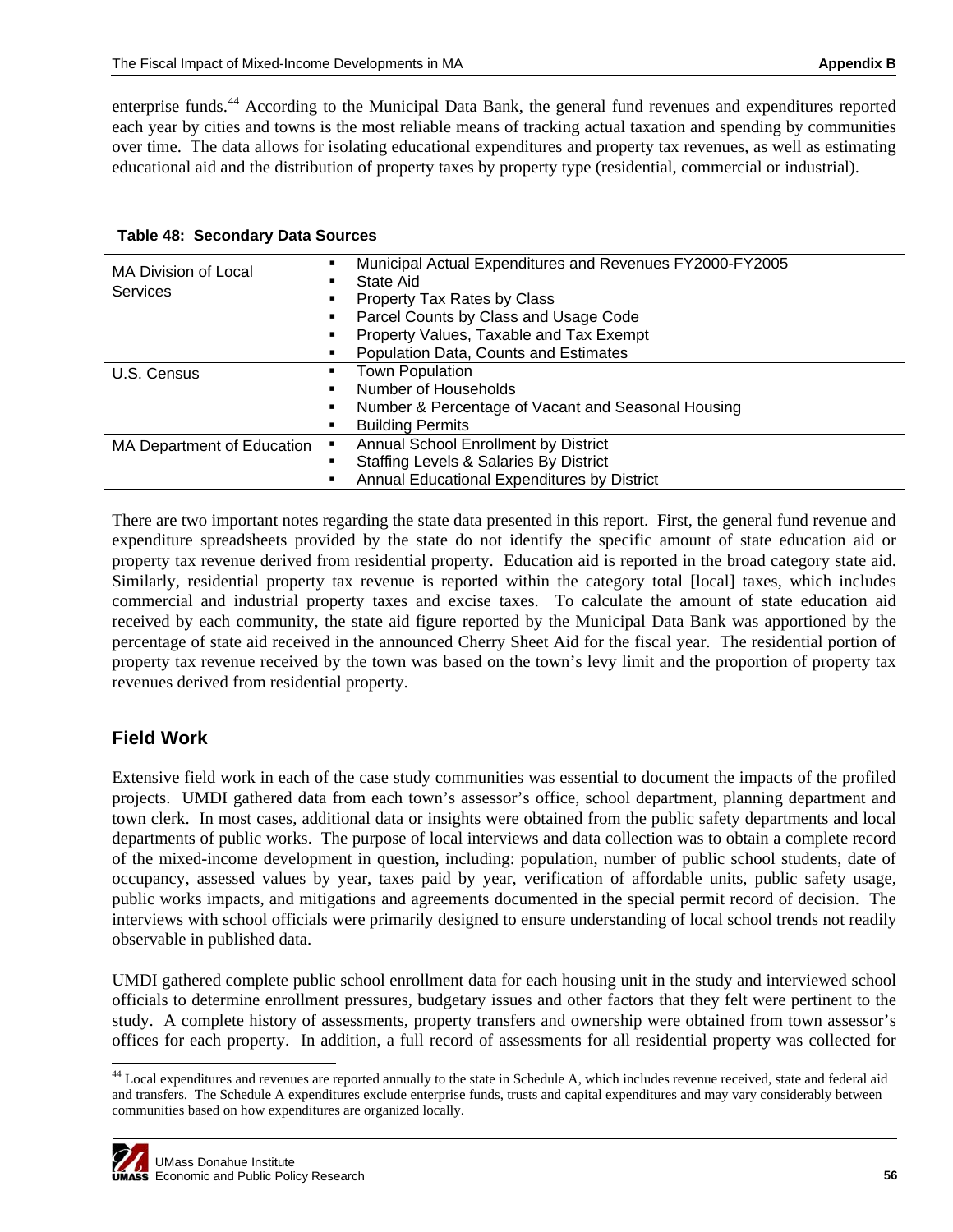five of the seven towns for 2005 fiscal year. Public safety data documented service calls (of any type) to the housing units in the development and, in most cases, the total calls in the town. The public safety data was used to rule out any excessive demand for public safety services in the case study developments. The adult population of each unit was determined through compilation of municipal census records available by year at the town clerk's office. The total household population was estimated by adding the census records to the school enrollment counts. The special permit records of decision, available from the zoning board of appeals in each community, document conditions of approval.

In general, the student population in each development was the most difficult piece of data to obtain from our case study municipalities. School districts varied in their ability to provide this data. Districts were unable to meet our request for a variety of different reasons, including: deficiencies in school databases, lack of resources to comply with the request, and a general reluctance by a number of school systems to participate.

Two considerations should be noted with respect to housing unit populations derived from the town censuses. First, household data was sporadically missing from town census records for households in some years if the occupants failed to return their census form. To limit under-counting of residents in these developments, we consulted the assessor's office property records for each year that data was missing. UMDI assigned a value to the missing population data based on the number of owners listed on the property card. Second, state law prevents children under the age of 17 from being counted in the town census. UMDI was able to account for the K-12 student population numbers from the data collected from the school district. Children younger than schoolage, however, were not systematically counted in this study. While this means that there may be a slight undercount of the total population, it is unlikely that the pre-school age children would have a significant fiscal impact on the community.

| <b>Town Planner</b>  | <b>Special Permit Decision</b>                                        |
|----------------------|-----------------------------------------------------------------------|
|                      | Date of application and decision                                      |
|                      | The mix of building types in the development<br>٠                     |
|                      | Designation of income levels to qualify for housing                   |
|                      | Mitigation requirements and responsibility for public works<br>٠      |
| <b>Town Assessor</b> | Property Cards by Unit                                                |
|                      | Address and date of occupancy                                         |
|                      | Unit designation as market or affordable<br>٠                         |
|                      | Number of bedrooms and size of unit                                   |
|                      | Initial sale price and sale prices over time<br>٠                     |
|                      | Assessed values by year                                               |
| <b>Town Clerk</b>    | Town Census Data by Housing Unit per Year                             |
| <b>Public Works</b>  | Public Works Associated with the Development                          |
|                      | Capital investments associated with the development (roads, sewerage) |
|                      | Ongoing maintenance for roads or snow removal<br>٠                    |
| <b>Public Safety</b> | Total Public Safety Calls for the town and the development in FY2005  |
| Superintendent's     |                                                                       |
| <b>Office</b>        | School Enrollment by Housing Unit per Year                            |

#### **Table 49: Data Collected in the Field**

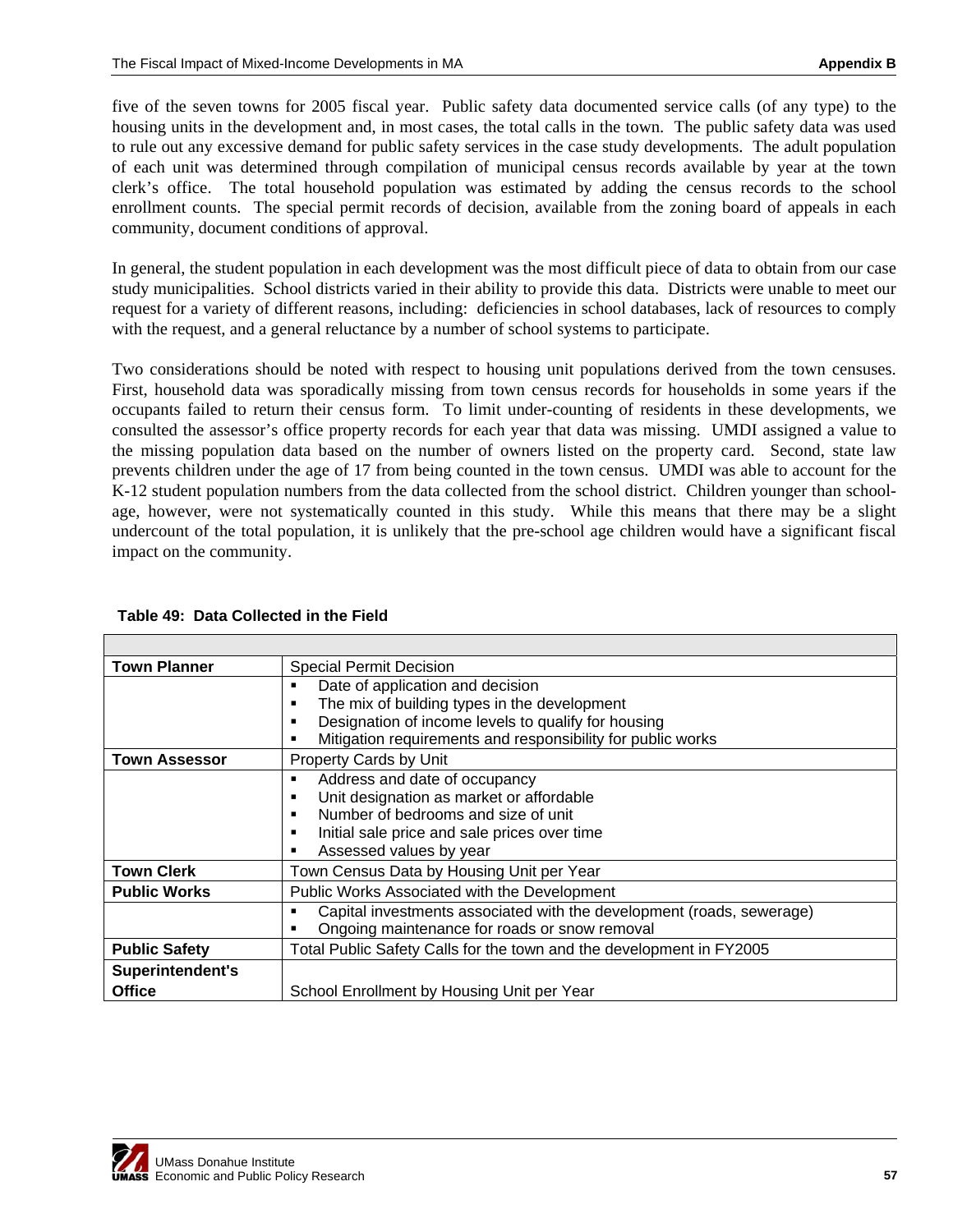## <span id="page-59-0"></span>**Sources**

The UMass Donahue Institute collected data from a variety of online sources and through field visits and interviews with seven cities and towns in Massachusetts. Information was collected from the following towns:

Town of Brookline Town of Falmouth City of Northampton City of Peabody Town of Sandwich Town of Wellesley Town of Wilmington

The data from these municipalities included:

| <b>Town Planner</b>            | <b>Special Permit Decision</b>                                             |
|--------------------------------|----------------------------------------------------------------------------|
|                                | Date of application and decision<br>п                                      |
|                                | The mix of building types in the development<br>п                          |
|                                | Designation of income levels to qualify for housing<br>п                   |
|                                | Mitigation requirements and responsibility for public works<br>п           |
| <b>Town Assessor</b>           | Property Cards by Unit                                                     |
|                                | Address and date of occupancy<br>٠                                         |
|                                | Unit designation as market or affordable<br>п                              |
|                                | Number of bedrooms and size of unit                                        |
|                                | Initial sale price and sale prices over time<br>п                          |
|                                | Assessed values by year<br>п                                               |
| <b>Town Clerk</b>              | Town Census Data by Housing Unit per Year                                  |
| <b>Public Works</b>            | Public Works Associated with the Development                               |
|                                | Capital investments associated with the development (roads, sewerage)<br>п |
|                                | Ongoing maintenance for roads or snow removal                              |
| <b>Public Safety</b>           | Total Public Safety Calls for the town and the development in FY2005       |
| <b>Superintendent's Office</b> | School Enrollment by Housing Unit per Year                                 |
|                                |                                                                            |

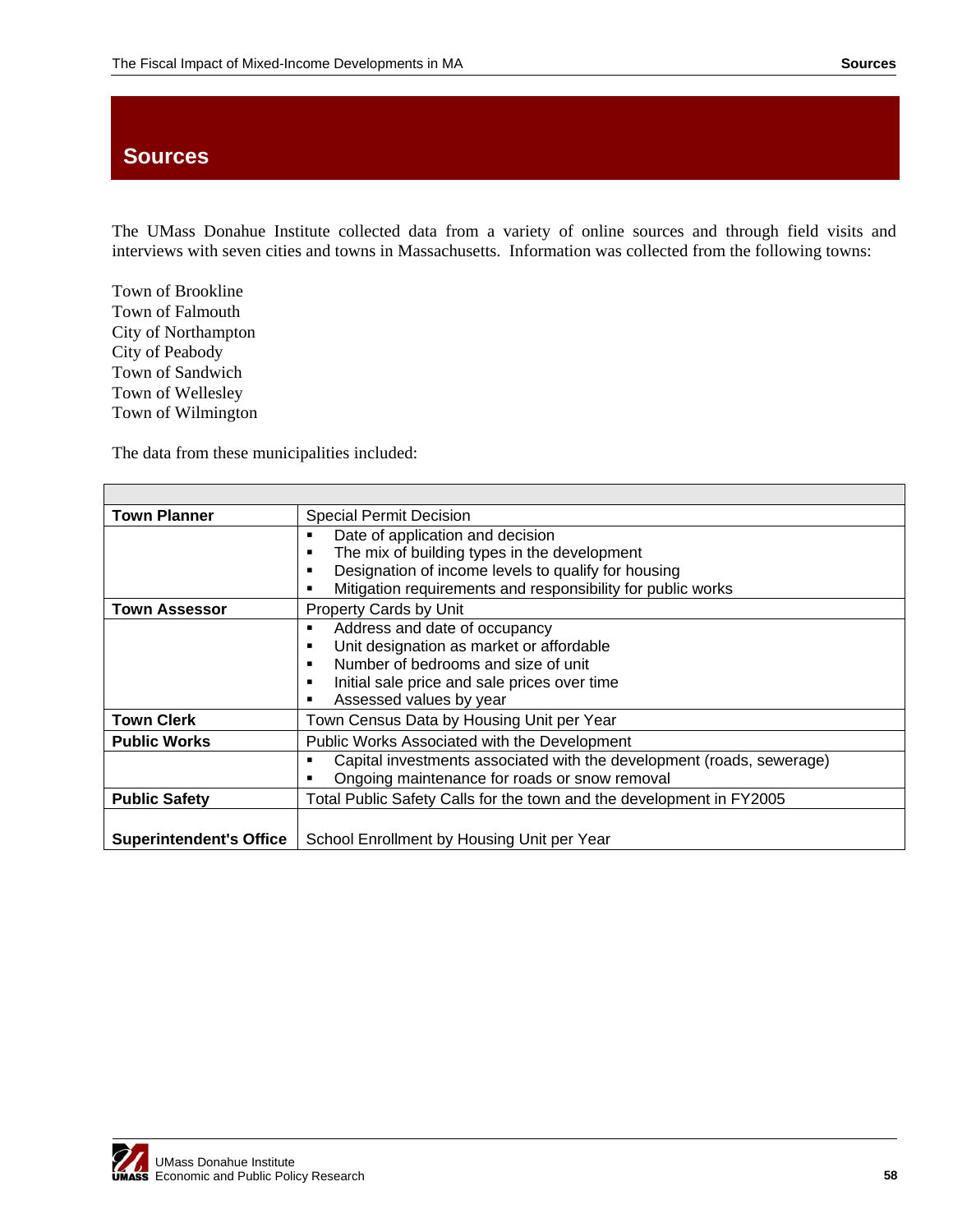In addition, the UMass Donahue Institute collected data from the Commonwealth of Massachusetts, Department of Revenue, Division of Local Services, Municipal Data Bank; the Massachusetts Department of Education; and the U.S. Census Bureau.

The data from state and federal sources included:

| <b>MA Division of Local Services</b> | Municipal Actual Expenditures and Revenues FY2000-FY2005<br>п |  |
|--------------------------------------|---------------------------------------------------------------|--|
|                                      | State Aid                                                     |  |
|                                      | Property Tax Rates by Class                                   |  |
|                                      | Parcel Counts by Class and Usage Code                         |  |
|                                      | Property Values, Taxable and Tax Exempt                       |  |
|                                      | Population Data, Counts and Estimates                         |  |
| <b>U.S. Census</b>                   | <b>Town Population</b>                                        |  |
|                                      | Number of Households<br>п                                     |  |
|                                      | Number & Percentage of Vacant and Seasonal Housing            |  |
|                                      | <b>Building Permits</b>                                       |  |
| <b>MA Department of Education</b>    | Annual School Enrollment by District                          |  |
|                                      | <b>Staffing Levels &amp; Salaries By District</b>             |  |
|                                      | Annual Educational Expenditures by District                   |  |

## **Additional sources include:**

Abrahms, Sally, 1998. "Think tank plans for future." *The Boston Globe*, May 10, 1998, City Weekly, p.5.

Abrahms, Sally, 1999. "Removal plan OK'd for garage waste." *The Boston Globe*, January 17, 1999, City Weekly, p.4.

Abrahms, Sally, 1999. "Panel will seek more hotel ideas." *The Boston Globe*, March 14, 1999, City Weekly, p.8.

Burchell, Robert W., and David Listokin. 1978. *The Fiscal Impact Handbook*. New Brunswick, New Jersey: Center for Urban and Regional Policy, Rutgers University.

Burchell, Robert W., David Listokin and William R. Dolphin. 1985. *The New Practitioner's Guide to Fiscal Impact Analysis*. New Brunswick, New Jersey: Center for Urban and Regional Policy, Rutgers University.

Carman, Ted, Barry Bluestone and Eleanor White. 2005. *Chapter 40R School Cost Analysis and Proposed Smart Growth School Cost Insurance Supplement*. Boston: Center for Urban and Regional Policy, Northeastern University, May 14, 2005.

Cole, Caroline Louise, 1998. "Four condo sales in Peabody bypassed income guidelines." *The Boston Globe*, March 22, 1998, North Weekly, p.10.

Edwards, Mary. 2006. *Community Guide to Development Impact Analysis*. Madison, Wisconsin: Land Information and Computer Graphics Facility, University of Wisconsin. [http://www.lic.wisc.edu/shapingdane/facilitation/all\\_resources/impacts/analysis\\_fiscal.htm](http://www.lic.wisc.edu/shapingdane/facilitation/all_resources/impacts/analysis_fiscal.htm).

Nakosteen, Robert and James Palma. 2003. *The Fiscal Impact of New Housing Development in Massachusetts: A Critical Analysis*. Boston, Massachusetts: UMass Donahue Institute.

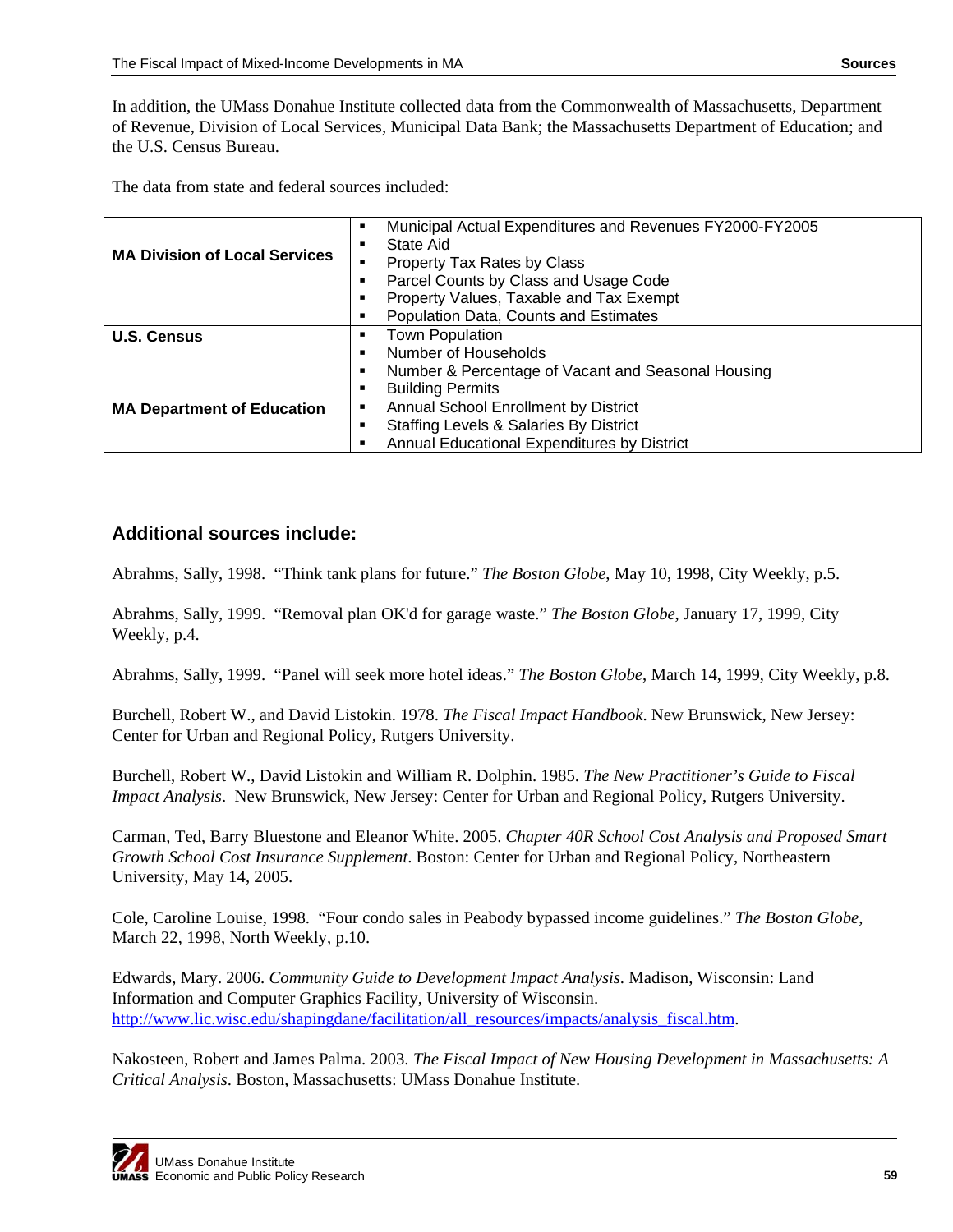Ray, William, 2005. "Deconstructing the Myths: Housing Development Versus School Costs." *Communities & Banking*, Federal Reserve Bank of Boston, Spring 2005, pp.3-8.

Stewart, Rhonda, 2003. "After Years, 'Anti-Snob' Housing Set To Go State Ok's Loan For 52 Units of Mixed-Income Town Houses," *The Boston Globe*, October 23, 2003, Globe West, p.1.

Warner, Joel, 2002. "There by Good Fortune." *The Boston Globe*, January 6, 2002, City Weekly, p.5.